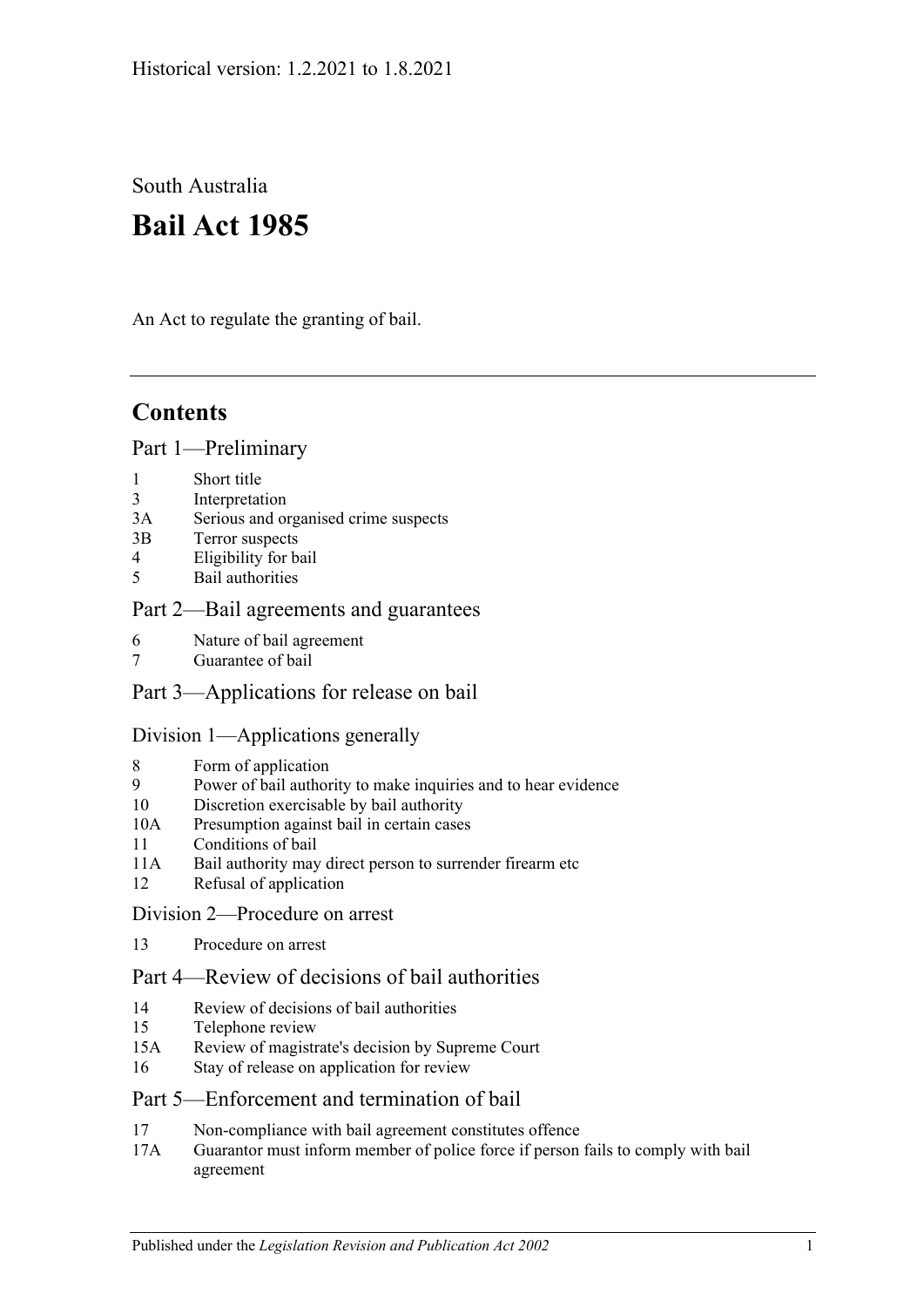- 18 [Arrest of eligible person on non-compliance with bail agreement](#page-21-1)
- 19 [Estreatment](#page-21-2)
- 19A [Arrest of person who is serious and organised crime suspect](#page-22-0)
- 19B [Arrest of person who is or becomes a terror suspect](#page-22-1)
- 20 [Termination of bail agreement](#page-23-0)

#### [Part 6—Miscellaneous](#page-23-1)

- 21 [Evidence](#page-23-2)
- 21A [Applications on behalf of the Crown](#page-23-3)
- 21B [Intervention programs](#page-23-4)
- 21C [Power of delegation—intervention program manager](#page-24-0)
- 22 [False information on bail applications](#page-25-0)
- 23 [Period of release on bail not to count as part of sentence](#page-25-1)
- 23A [Bail authority to consider intervention orders](#page-25-2)
- 24 [Act not to affect provisions relating to intervention and restraining orders](#page-25-3)
- 25 [Non-application of 48 Geo. III c. 58 in this State](#page-26-0)
- 26 [Regulations](#page-26-1)

[Legislative history](#page-27-0)

## <span id="page-1-0"></span>**The Parliament of South Australia enacts as follows:**

## **Part 1—Preliminary**

## <span id="page-1-1"></span>**1—Short title**

This Act may be cited as the *Bail Act 1985*.

## <span id="page-1-2"></span>**3—Interpretation**

(1) In this Act, unless the contrary intention appears—

*ammunition* has the same meaning as in the *[Firearms Act](http://www.legislation.sa.gov.au/index.aspx?action=legref&type=act&legtitle=Firearms%20Act%202015) 2015*;

*bail authority* means a court or person constituted as a bail authority by or under [section](#page-5-0) 5;

*case manager* means a person responsible for supervision of a person's participation in an intervention program;

*Chief Executive Officer* has the same meaning as in the *[Correctional Services](http://www.legislation.sa.gov.au/index.aspx?action=legref&type=act&legtitle=Correctional%20Services%20Act%201982)  Act [1982](http://www.legislation.sa.gov.au/index.aspx?action=legref&type=act&legtitle=Correctional%20Services%20Act%201982)*;

*child* means a person who was, on the day on which an offence was allegedly committed by that person, under the age of 18 years;

*Commonwealth Criminal Code* means the Criminal Code set out in the Schedule to the *Criminal Code Act 1995* of the Commonwealth, or a law of the Commonwealth that replaces that Code;

#### *community corrections officer* means—

(a) in relation to a child—an officer or employee of an administrative unit of the Public Service whose duties include the supervision of young offenders in the community;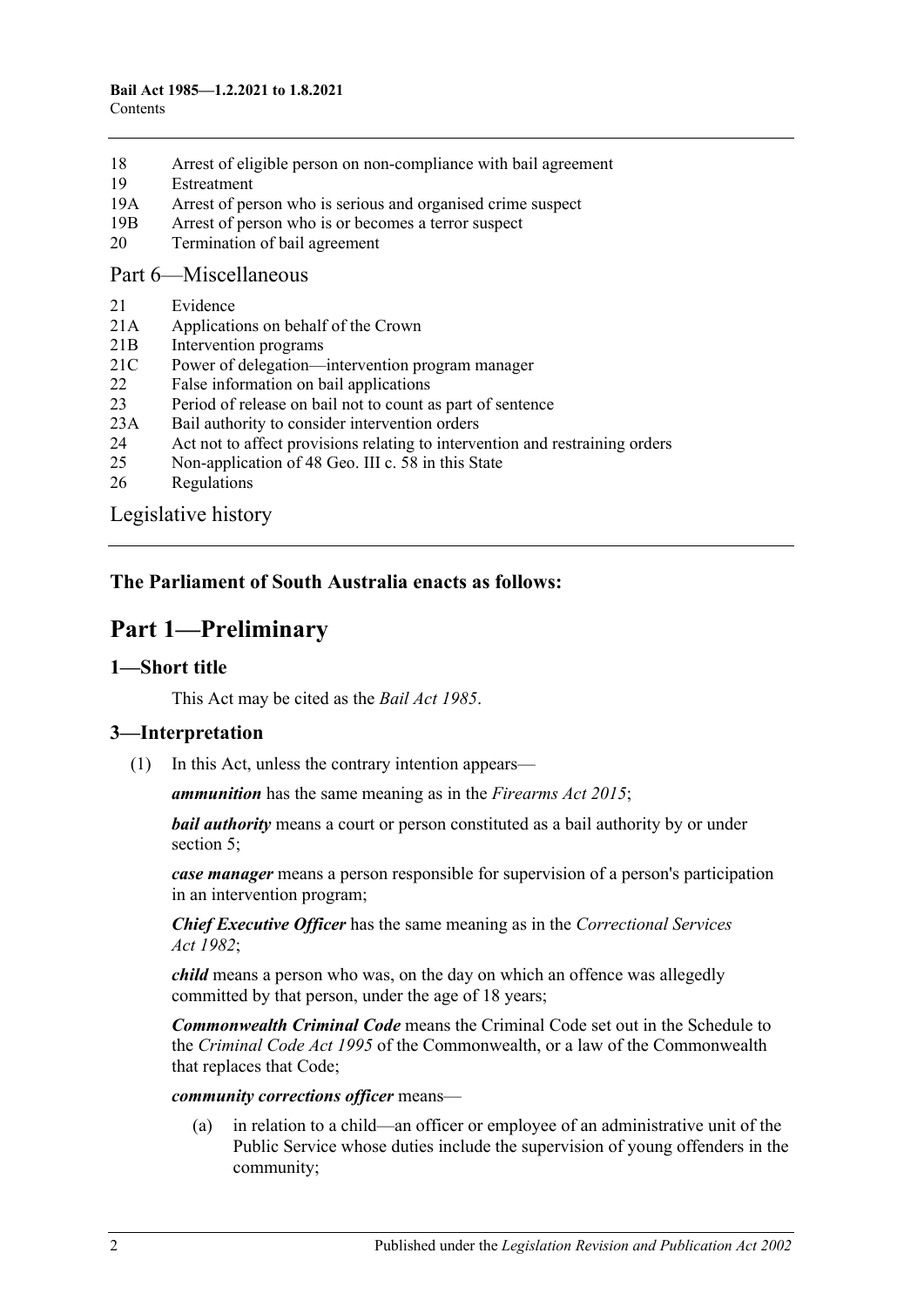(b) in any other case—an officer or employee of an administrative unit of the Public Service whose duties include the supervision of adult offenders in the community;

*designated police facility* has the same meaning as in section 78 of the *[Summary](http://www.legislation.sa.gov.au/index.aspx?action=legref&type=act&legtitle=Summary%20Offences%20Act%201953)  [Offences Act](http://www.legislation.sa.gov.au/index.aspx?action=legref&type=act&legtitle=Summary%20Offences%20Act%201953) 1953*;

*eligible person* means a person who is eligible to apply for release on bail under [section](#page-4-1) 4;

*financial condition*, in relation to bail, means a condition requiring an applicant for bail to provide security or obtain guarantees, or requiring a guarantor to provide security; and *non-financial condition* has a correlative meaning;

*firearm* has the same meaning as in the *[Firearms Act](http://www.legislation.sa.gov.au/index.aspx?action=legref&type=act&legtitle=Firearms%20Act%202015) 2015*;

*guarantee* means an agreement under [section](#page-7-0) 7;

*guarantor* means a person who enters into a guarantee;

*guardian*, in relation to a child, means a parent of the child and any person who is the legal guardian of the child or who has the immediate custody and control of the child;

*intervention program* means a program that provides—

- (a) supervised treatment; or
- (b) supervised rehabilitation; or
- (c) supervised behaviour management; or
- (d) supervised access to support services; or
- (e) a combination of any one or more of the above,

designed to address behavioural problems (including problem gambling), substance abuse or mental impairment;

*intervention program manager* means a person employed by the South Australian Courts Administration Authority to have general oversight of intervention programs and coordinate the implementation of relevant court orders (and includes a delegate of such a person);

*officer in charge*, in relation to a police station, means the police officer for the time being in charge of the police station;

*responsible officer*, in relation to a police station, means—

- (a) the officer in charge of the police station; or
- (b) if a police officer has, for the time being, been designated by the officer in charge of the police station as the officer with responsibility for persons accepted into custody at the police station—that officer;

*serious and organised crime offence* has the same meaning as in the *[Criminal Law](http://www.legislation.sa.gov.au/index.aspx?action=legref&type=act&legtitle=Criminal%20Law%20Consolidation%20Act%201935)  [Consolidation Act](http://www.legislation.sa.gov.au/index.aspx?action=legref&type=act&legtitle=Criminal%20Law%20Consolidation%20Act%201935) 1935*;

*serious and organised crime suspect*—see [section](#page-3-0) 3A;

*telephone* includes any telecommunication device for the transmission of speech;

*terrorism intelligence authority* means a terrorism intelligence authority designated by regulations under section 74B of the *[Police Act](http://www.legislation.sa.gov.au/index.aspx?action=legref&type=act&legtitle=Police%20Act%201998) 1998*;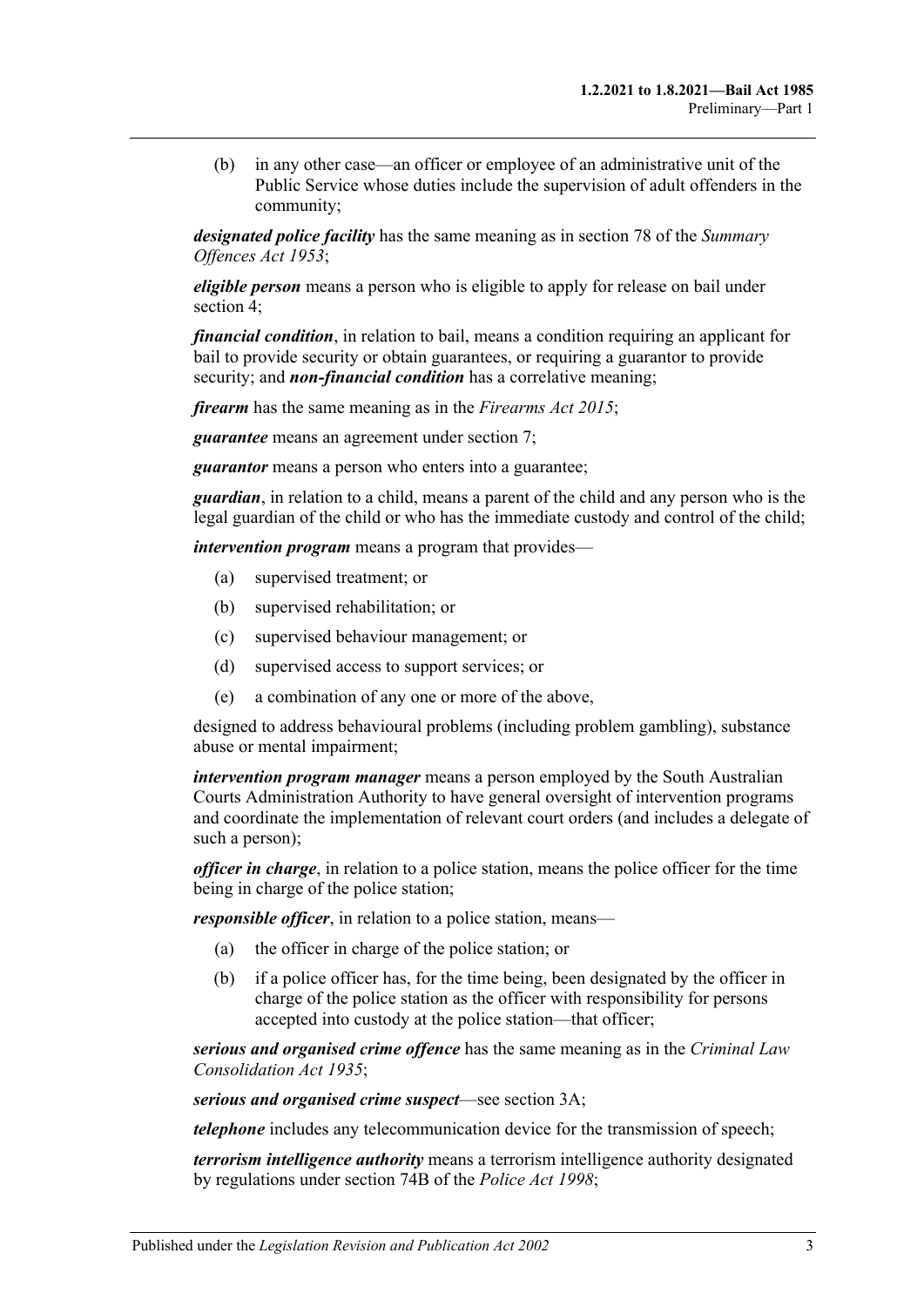*terrorism notification* means a terrorism notification under section 74B of the *[Police](http://www.legislation.sa.gov.au/index.aspx?action=legref&type=act&legtitle=Police%20Act%201998)  Act [1998](http://www.legislation.sa.gov.au/index.aspx?action=legref&type=act&legtitle=Police%20Act%201998)*;

#### *terrorist offence* means—

- (a) an offence against Division 72 Subdivision A of the Commonwealth Criminal Code (International terrorist activities using explosive or lethal devices); or
- (b) a terrorism offence against Part 5.3 of the Commonwealth Criminal Code (Terrorism) where the maximum penalty is 7 or more years imprisonment; or
- (c) an offence against Part 5.5 of the Commonwealth Criminal Code (Foreign incursions and recruitment), except an offence against subsection 119.7(2) or (3) (Publishing recruitment advertisements); or
- (d) an offence against the repealed *Crimes (Foreign Incursions and Recruitment) Act 1978* of the Commonwealth, except an offence against paragraph 9(1)(b) or (c) of that Act (Publishing recruitment advertisements); or
- (e) an offence of a kind prescribed by the regulations for the purposes of this definition;

*terror suspect*—see [section](#page-4-0) 3B;

*training centre* has the same meaning as in the *[Young Offenders Act](http://www.legislation.sa.gov.au/index.aspx?action=legref&type=act&legtitle=Young%20Offenders%20Act%201993) 1993*;

*victim*, in relation to an offence, means a person who allegedly suffers injury in consequence of the commission of the offence;

*working day* means any day except a Saturday, or a Sunday or other public holiday.

(2) For the purposes of this Act, a person will be taken to have been convicted of an offence if a formal finding of guilt has been made against that person by a court whether or not the court proceeds to record a conviction.

## <span id="page-3-0"></span>**3A—Serious and organised crime suspects**

- <span id="page-3-3"></span><span id="page-3-2"></span>(1) A bail authority may determine that a person is a *serious and organised crime suspect* for the purposes of this Act if the bail authority is satisfied, on application by the Crown, that—
	- (a) the person has been charged with a serious and organised crime offence; and
	- (b) the person was not, at the time of the alleged offence, a child; and
	- (c) the grant of bail to the person is likely to cause a potential witness, or other person connected with proceedings for the alleged offence, to reasonably fear for his or her safety.
- <span id="page-3-4"></span><span id="page-3-1"></span>(2) A determination by a bail authority that a person taken into custody on a charge of an offence is a serious and organised crime suspect ceases to apply after 6 months if, at that time—
	- (a) the person has not been tried, or is not on trial, for the offence; and
	- (b) the trial of the offence is not subject to a determination of the Supreme Court or the District Court under section 127 of the *[Criminal Procedure Act](http://www.legislation.sa.gov.au/index.aspx?action=legref&type=act&legtitle=Criminal%20Procedure%20Act%201921) 1921*.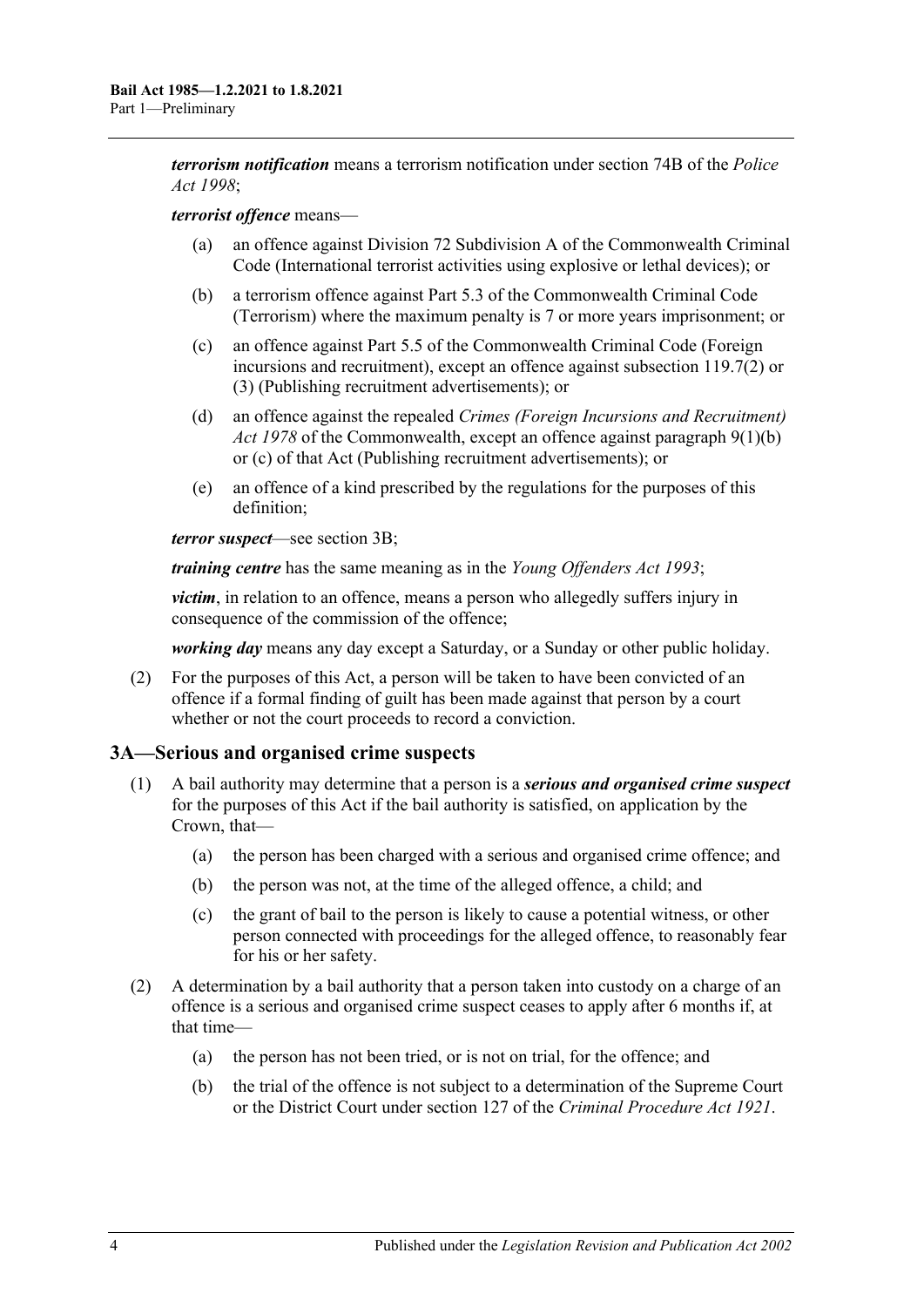(3) [Subsection](#page-3-1) (2) does not affect the operation of a bail agreement to which the person is subject at the time at which the determination ceases to apply.

**Note—**

The person is, however, eligible to reapply for bail—see section [4\(1\)\(h\).](#page-5-1)

#### <span id="page-4-0"></span>**3B—Terror suspects**

- <span id="page-4-2"></span>(1) A person is a *terror suspect* for the purposes of a bail application or bail agreement under this Act if—
	- (a) the bail application or bail agreement does not relate to a terrorist offence; but
	- (b) the person—
		- (i) is, or has previously been, charged with, or convicted of, a terrorist offence; or
		- (ii) is the subject of a terrorism notification; or
		- (iii) is, or has previously been, the subject of a control order under Part 5.3 of the Commonwealth Criminal Code.

#### **Note—**

If the bail application or bail agreement relates to a terrorist offence, see section 15AA of the *Crimes Act 1914* of the Commonwealth.

(2) For the purposes of [subsection](#page-4-2)  $(1)(b)(i)$ , a person is only taken to have been charged with an offence if an information or other initiating process charging the person with the offence has been filed in a court.

#### <span id="page-4-1"></span>**4—Eligibility for bail**

- (1) The following persons are eligible for release on bail under this Act:
	- (a) a person who has been taken into custody—
		- (i) on a charge of an offence; or
		- (ii) in the case of a child—on suspicion of having committed an offence;
	- (b) a person who has been convicted of an offence but has not been sentenced for that offence;
	- (c) a person who has been convicted of, and sentenced for, an offence but has not exhausted all rights of appeal against the conviction or sentence, or to have it reviewed;
	- (d) a person who is appearing before a court for allegedly failing to observe a condition of a recognizance;
	- (e) a person who appears before a court in answer to a summons (including a person who so appears as a witness);
	- (f) a person who has been arrested on a warrant and is appearing or is to appear before a court as a witness;
	- (g) a person arrested on a warrant issued under [section](#page-22-0) 19A;
	- (ga) a person who has been arrested without warrant under [section](#page-22-1) 19B;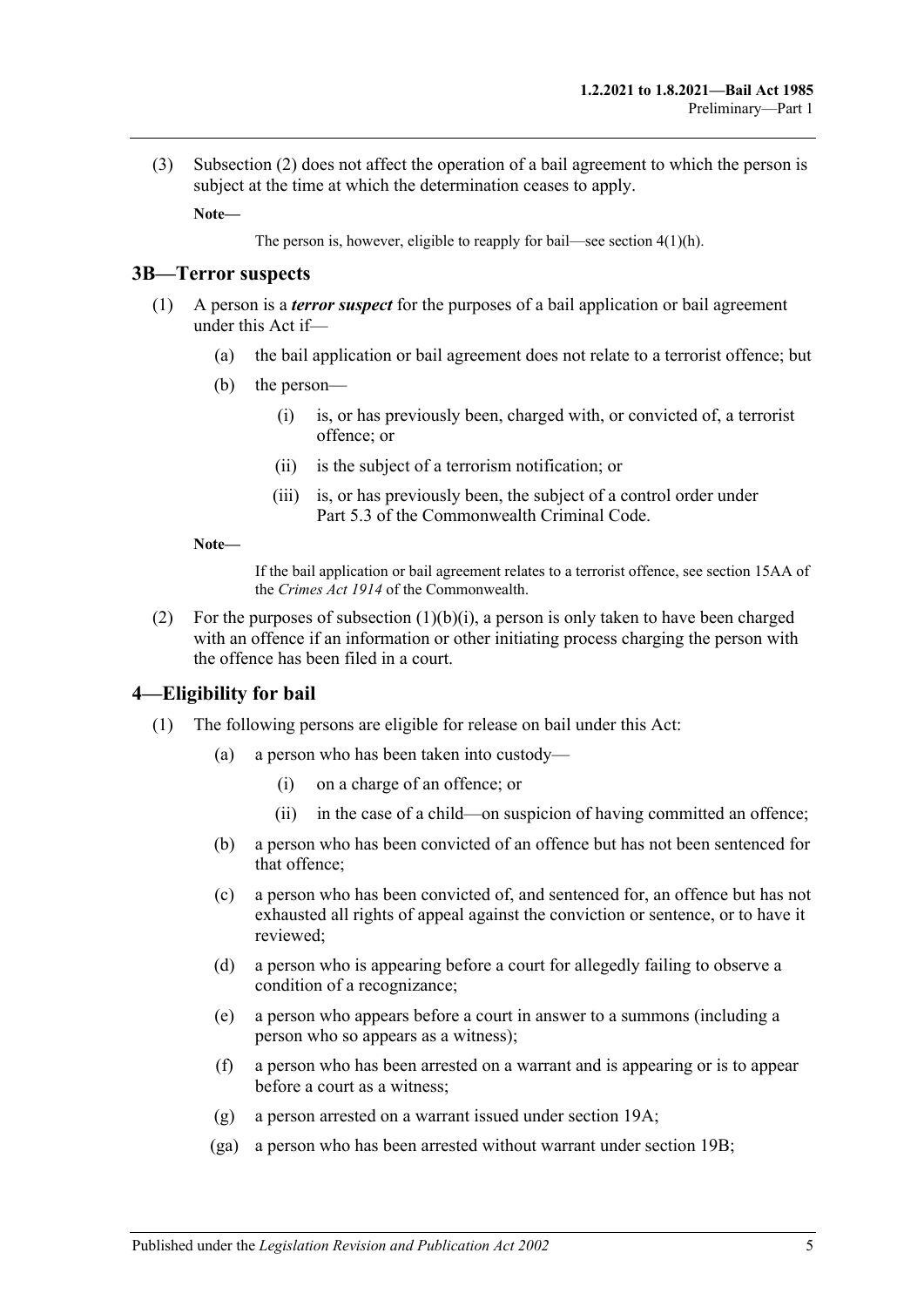- <span id="page-5-1"></span>(h) a person who is no longer a serious and organised crime suspect because of the operation of [section](#page-3-1) 3A(2);
- (i) a person who has ceased to be a terror suspect.
- <span id="page-5-2"></span>(1a) A person who is eligible to apply for bail in accordance with [subsection](#page-5-1)  $(1)(h)$  may so apply despite the fact that he or she is already subject to a bail agreement (the *previous bail agreement*) if, at the time of the previous bail agreement, the person was a serious and organised crime suspect (and if a new bail agreement is entered into following such an application, the previous bail agreement ceases to be in force).
- (1b) A person who is eligible to apply for bail in accordance with [subsection](#page-5-2) (1)(i) may so apply despite the fact that the person is already subject to a bail agreement (the *previous bail agreement*) if, at the time of the previous bail agreement, the person was a terror suspect (and if a new bail agreement is entered into following such an application, the previous bail agreement ceases to be in force).
- (2) If a person who has been arrested is being detained pursuant to the *[Summary Offences](http://www.legislation.sa.gov.au/index.aspx?action=legref&type=act&legtitle=Summary%20Offences%20Act%201953)  Act [1953](http://www.legislation.sa.gov.au/index.aspx?action=legref&type=act&legtitle=Summary%20Offences%20Act%201953)* for a purpose related to the investigation of an offence, the person is not eligible for release on bail until the end of that detention.
- (3) Where a person is being detained under Part 3 of the *[Criminal Law \(High Risk](http://www.legislation.sa.gov.au/index.aspx?action=legref&type=act&legtitle=Criminal%20Law%20(High%20Risk%20Offenders)%20Act%202015)  [Offenders\) Act](http://www.legislation.sa.gov.au/index.aspx?action=legref&type=act&legtitle=Criminal%20Law%20(High%20Risk%20Offenders)%20Act%202015) 2015*, the person is not eligible for release on bail.

## <span id="page-5-3"></span><span id="page-5-0"></span>**5—Bail authorities**

- (1) Subject to [subsection](#page-6-2) (3), the following are constituted as bail authorities for the purposes of this Act:
	- (a) the Supreme Court;
	- (b) the District Court;
	- (c) the Magistrates Court;
	- (d) the Youth Court;
	- (e) if the eligible person—
		- (i) has been arrested on a warrant (other than a warrant endorsed by the court or justice issuing the warrant with a statement excluding the granting of bail by a police officer); or
		- (ii) has not appeared before a court charged with the offence in respect of which he or she has been taken into custody,

a police officer who is—

- (iii) of or above the rank of sergeant; or
- (iv) the responsible officer for a police station;
- (ea) if the eligible person is appearing before a court in answer to a summons or for allegedly failing to observe a condition of a recognizance—that court;
- (eb) if the eligible person is appearing, or is to appear, as a witness before a court—that court;
- (f) a person authorised or required to release the eligible person on bail under [subsection](#page-6-3) (2).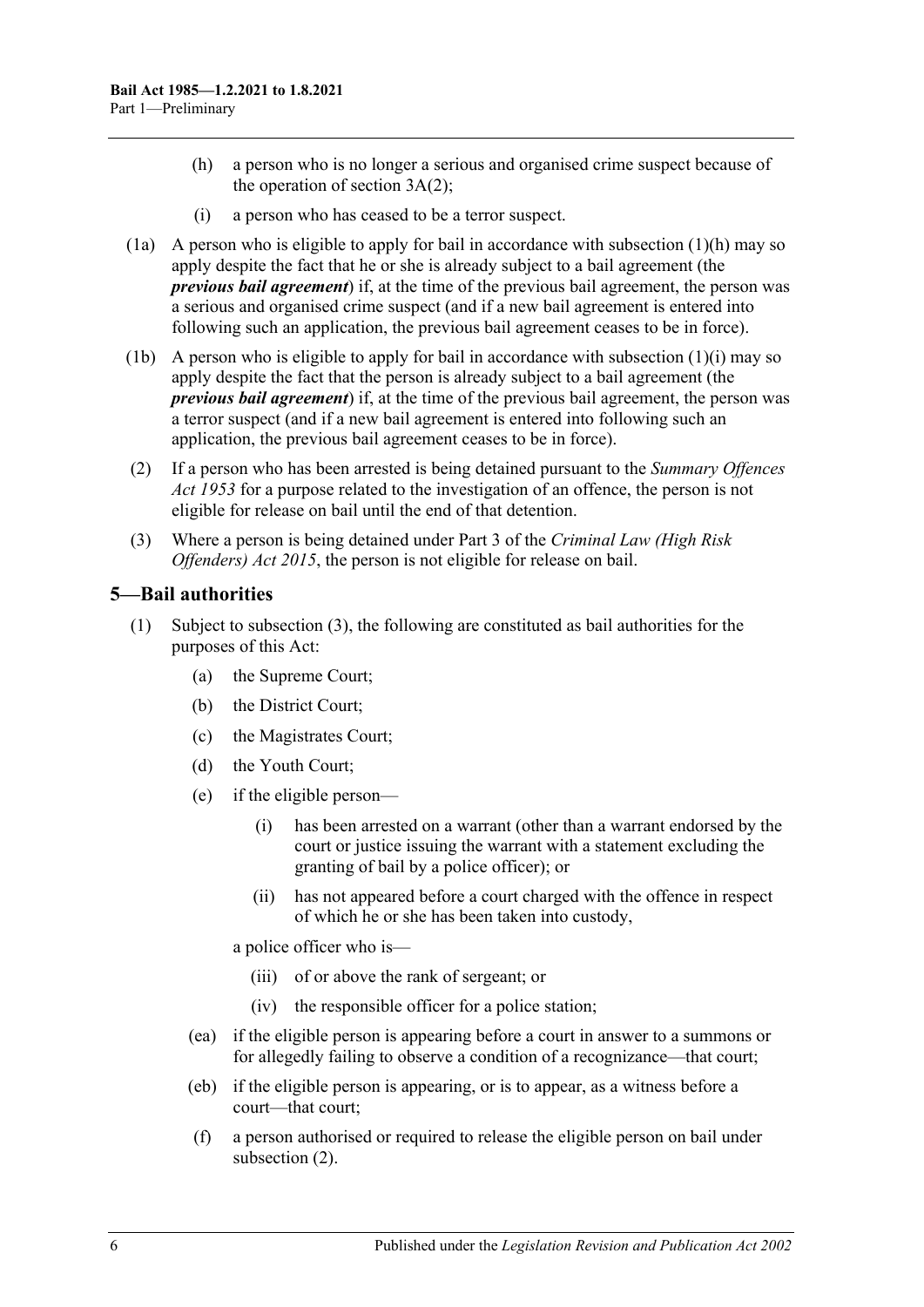- <span id="page-6-3"></span>(2) If a warrant for the arrest of a person is issued, the court or justice issuing the warrant may, by endorsement on the warrant—
	- (a) authorise or require a specified person, or a person of a specified class, to release the arrested person on bail; or
	- (b) exclude the granting of bail to the arrested person by a police officer.
- <span id="page-6-2"></span>(3) If the eligible person is a terror suspect—
	- (a) only a court may act as a bail authority in accordance with [subsection](#page-5-3) (1) in relation to the eligible person; and
	- (b) a terrorism intelligence authority is entitled to be heard in relation to any application under this Act relating to the eligible person.

## <span id="page-6-0"></span>**Part 2—Bail agreements and guarantees**

#### <span id="page-6-4"></span><span id="page-6-1"></span>**6—Nature of bail agreement**

- (1) A bail agreement with a person who has been charged with, or convicted of, an offence is an agreement under which that person makes an undertaking to the Crown—
	- (a) subject to any directions in the agreement to the contrary, to be present throughout all proceedings—
		- (i) if the person has not been convicted of the offence—that are committal proceedings relating to the charge or that relate to the hearing and determination of the charge;
		- (ii) if the person is convicted of the offence—relating to sentencing and to any appeal from, or review of, the conviction or any sentence; and
	- (b) to comply with any conditions as to the person's conduct while on bail stipulated in the agreement; and
	- (c) if the agreement so provides—to forfeit to the Crown a sum stipulated in the agreement if the person fails, without proper excuse, to comply with a term or condition of the agreement.
- (1a) For the purposes of [subsection](#page-6-4) (1)—
	- (a) a child who has been arrested on suspicion of having committed an offence will, for so long as no charge is actually laid against the child, be taken to have been charged with that suspected offence; and
	- (b) if the child is not charged with that suspected offence but with some other offence arising out of the same circumstances as that suspected offence—a bail agreement entered into by the child relates to that other offence.
- (1b) A bail agreement with a person who is appearing or is to appear before a court as a witness in proceedings (other than proceedings relating to an offence for which that person has been charged or convicted) is an agreement under which that person makes an undertaking to the court—
	- (a) to be present at the proceedings in accordance with the terms of the agreement; and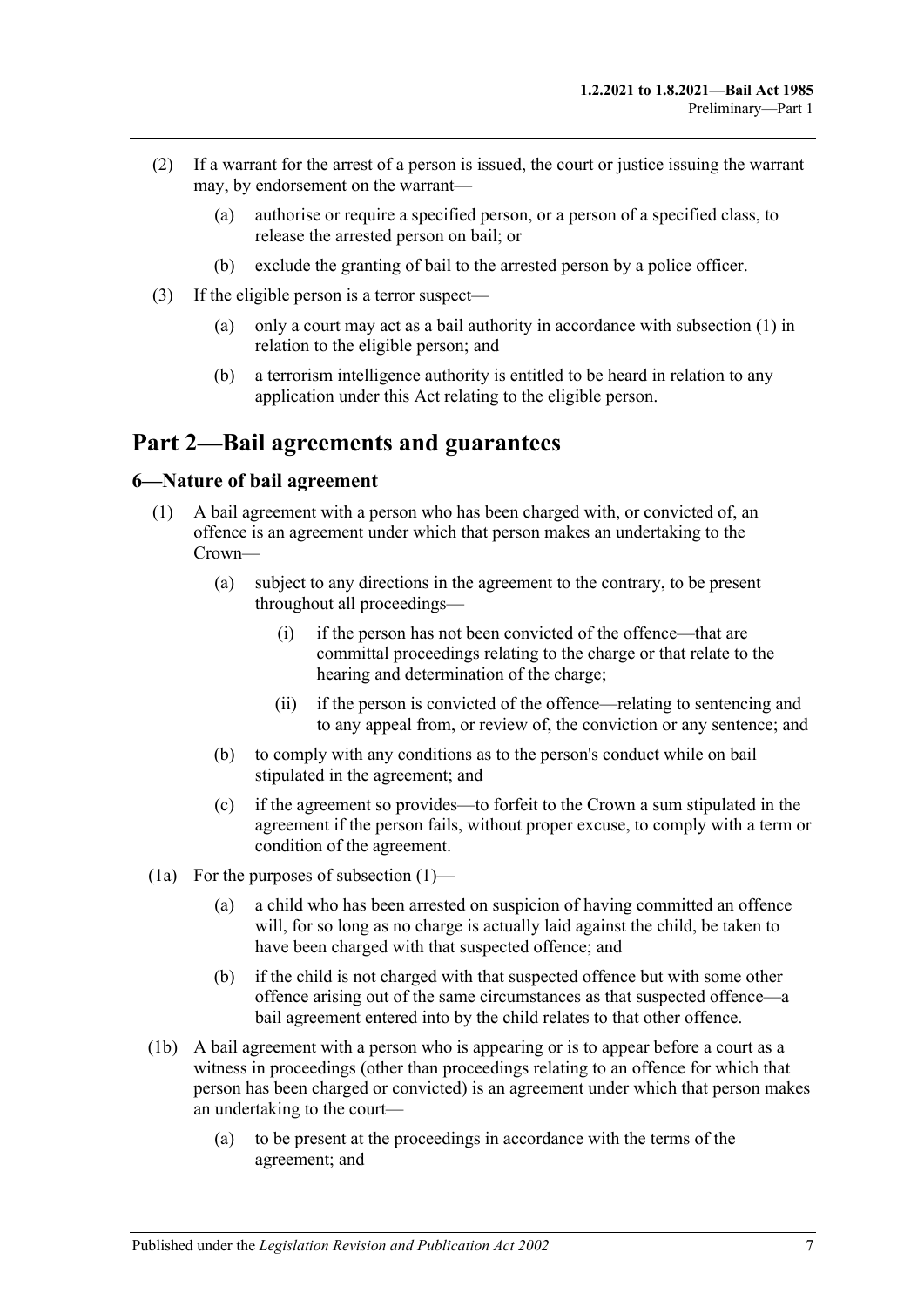- (b) to comply with any conditions as to the person's conduct while on bail stipulated in the agreement; and
- (c) if the agreement so provides—to forfeit to the Crown a sum stipulated in the agreement if the person fails, without proper excuse, to comply with a term or condition of the agreement.
- (2) A bail agreement must be in the prescribed form.
- (3) If a bail authority decides to release a person on bail, the bail agreement may be entered into before the bail authority or, unless the bail authority otherwise directs, before—
	- (a) a justice; or
	- (b) a police officer who is—
		- (i) of or above the rank of sergeant; or
		- (ii) the responsible officer for a police station; or
	- (ba) if the person is in a training centre—the manager of the training centre; or
	- (c) if the person is in prison—the person who is in charge of the prison; or
	- (ca) a registrar or deputy registrar of a court; or
	- (d) any other person specified by the bail authority or any other person of a class specified by the bail authority.
- <span id="page-7-2"></span>(4) Despite the provisions of any other Act, a bail authority may for any sufficient reason—
	- (a) on the application of a person on bail or the Crown, or on its own initiative—
		- (i) vary the conditions of a bail agreement; or
		- (ii) revoke a bail agreement and, if it is necessary to do so, issue a warrant for the arrest of the person who was released under the agreement; or
	- (b) on the application of the Crown, or on its own initiative—issue a warrant for the arrest of a person who was released under a bail agreement.
- <span id="page-7-1"></span>(5) On the arrest of a person to whom subsection (4)(b) applies, the bail agreement of that person is taken to be revoked.
- (6) [Subsection](#page-7-1) (5) ceases to apply to the person arrested if that person is later released unconditionally.
- (7) A warrant for the arrest of a person under [subsection](#page-7-2)  $(4)(a)(ii)$  or  $(4)(b)$  cannot be issued by a police officer.

## <span id="page-7-0"></span>**7—Guarantee of bail**

- (1) A guarantee of bail is an agreement with the Crown under which a person—
	- (a) guarantees that a person released under a bail agreement will comply with—
		- (i) all the terms and conditions of the agreement; or
		- (ii) such of the terms and conditions of the agreement as are specified in the guarantee; and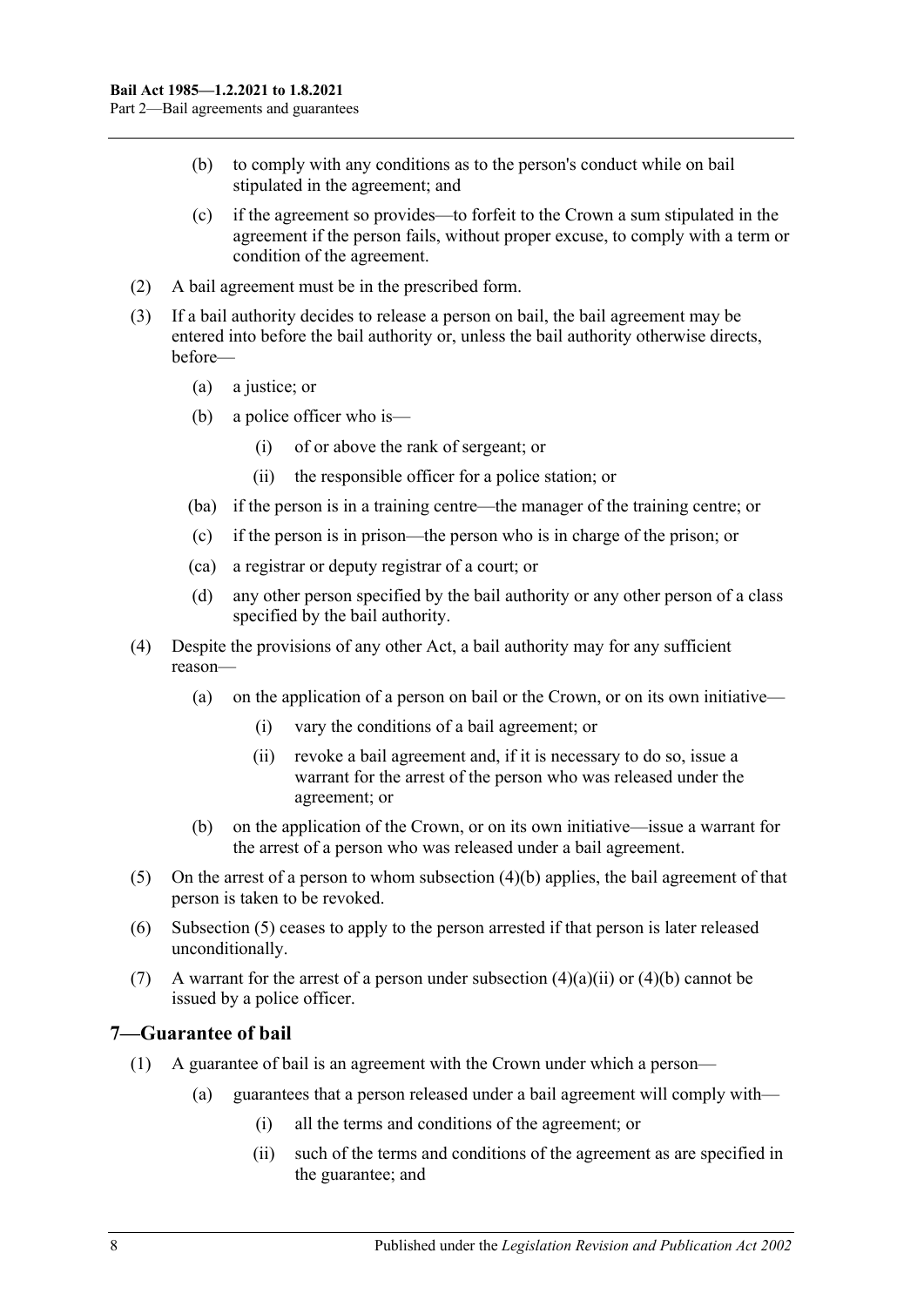- (b) undertakes that, if that person fails to comply with a term or condition of the bail agreement to which the guarantee relates, he or she (the guarantor) will forfeit to the Crown the sum (if any) specified in the guarantee.
- (2) A guarantee of bail must be in the prescribed form.
- (3) A guarantee of bail may be entered into before the bail authority granting bail or, unless the bail authority otherwise directs, before—
	- (a) a justice; or
	- (b) a police officer who is—
		- (i) of or above the rank of sergeant; or
		- (ii) the responsible officer for a police station; or
	- (ba) if the person who is to be released on bail is in a training centre—the manager of the training centre; or
	- (c) if the person who is to be released on bail is in prison—the person who is in charge of the prison; or
	- (ca) a registrar or deputy registrar of a court; or
	- (d) any other person specified by the bail authority or any other person of a class specified by the bail authority.
- (4) A bail authority may for any sufficient reason, on the application of a guarantor, vary the terms of the guarantee or revoke the guarantee.
- (5) If a bail authority varies or revokes a guarantee, the bail authority may make such consequential variation of the terms of the bail agreement, or revoke the bail agreement, as appears appropriate in the circumstances.
- (6) A guarantor of bail must be of or above the age of 18 years.

## <span id="page-8-1"></span><span id="page-8-0"></span>**Part 3—Applications for release on bail**

## **Division 1—Applications generally**

#### <span id="page-8-3"></span><span id="page-8-2"></span>**8—Form of application**

- (1) Subject to [subsection](#page-9-2) (1a), an application of a person for release on bail—
	- (a) must be in the prescribed form; and
	- (b) must contain the prescribed information; and
	- (c) must be made in accordance with any procedure prescribed by the regulations; and
	- (d) must, if the bail authority is a court, be made to the Supreme Court, the District Court or the Magistrates Court in accordance with the rules regulating the making of bail applications under the *[Supreme Court Act](http://www.legislation.sa.gov.au/index.aspx?action=legref&type=act&legtitle=Supreme%20Court%20Act%201935) 1935*, the *[District Court Act](http://www.legislation.sa.gov.au/index.aspx?action=legref&type=act&legtitle=District%20Court%20Act%201991) 1991* or the *[Magistrates Court Act](http://www.legislation.sa.gov.au/index.aspx?action=legref&type=act&legtitle=Magistrates%20Court%20Act%201991) 1991* (as the case requires).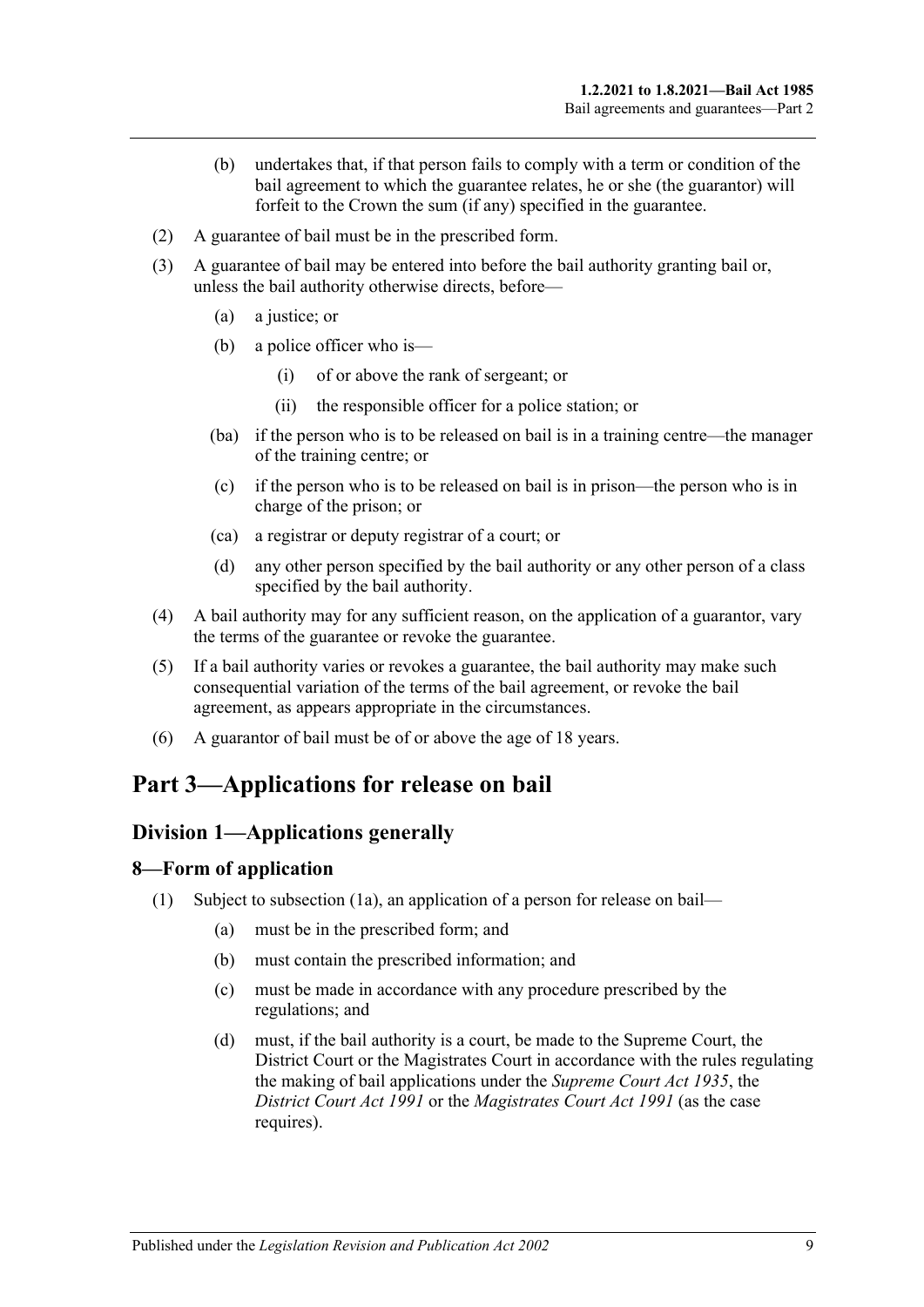- <span id="page-9-2"></span>(1a) An application for release on bail need not be made in accordance with [subsection](#page-8-3) (1)—
	- (a) if the bail authority is satisfied that a less formal application should be permitted in view of the applicant's illiteracy, imperfect command of the English language, intellectual limitations or for any other proper reason; or
	- (b) if the bail authority has access to an application previously made by the applicant and considers that a further written application is unnecessary.
- <span id="page-9-3"></span>(2) A person who has the custody of an eligible person must, at the request of that person—
	- (a) afford such assistance as that person reasonably requires to complete a written application for release on bail; and
	- (b) if the custodian is not a bail authority—transmit the application as soon as practicable to a bail authority.
- (2a) If the eligible person is a child, a request may be made on behalf of the child under [subsection](#page-9-3) (2) by a guardian of the child.
- (3) If a written application for release on bail comes before a bail authority for determination, the bail authority may proceed to consider and determine the application despite the fact that the application was made in the first instance to some other bail authority.

#### <span id="page-9-0"></span>**9—Power of bail authority to make inquiries and to hear evidence**

- (1) Subject to this section, a bail authority to which an application for release on bail is made—
	- (a) may make inquiries, or direct that inquiries be made, of the applicant and other persons who may be able to furnish information relevant to the determination of the application; and
	- (b) if the authority (not being a police officer) thinks fit—may take evidence on oath from the applicant or any other person who may be able to furnish information relevant to the determination of the application.
- <span id="page-9-4"></span>(2) If a bail authority takes evidence, or proposes to take evidence, on oath under [subsection](#page-9-4)  $(1)(b)$ , it must at the request of the applicant or the Crown permit such examination, cross-examination or re-examination of the witness as may be appropriate in the circumstances.

## <span id="page-9-1"></span>**10—Discretion exercisable by bail authority**

- (1) If an application for bail is made to a bail authority by an eligible person who has been charged with, but not convicted of, an offence in respect of which he or she has been taken into custody, the bail authority should, subject to this Act, release the applicant on bail unless, having regard to—
	- (a) the gravity of the offence in respect of which the applicant has been taken into custody; and
	- (b) the likelihood (if any) that the applicant would, if released—
		- (i) abscond; or
		- (ii) offend again; or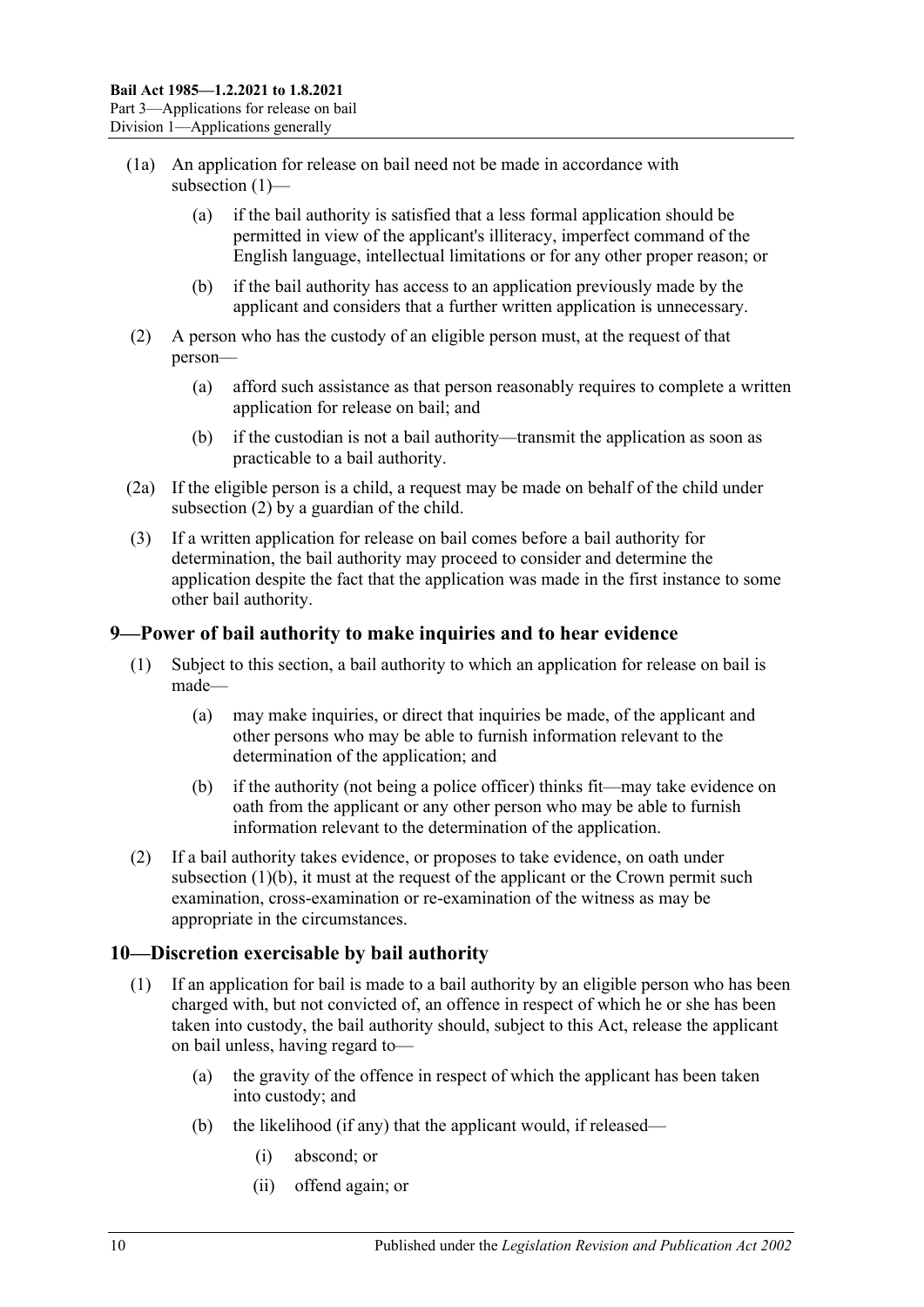- (iii) interfere with evidence, intimidate or suborn witnesses, or hinder police inquiries; or
- (iv) commit a breach of an intervention order under the *[Intervention](http://www.legislation.sa.gov.au/index.aspx?action=legref&type=act&legtitle=Intervention%20Orders%20(Prevention%20of%20Abuse)%20Act%202009)  [Orders \(Prevention of Abuse\) Act](http://www.legislation.sa.gov.au/index.aspx?action=legref&type=act&legtitle=Intervention%20Orders%20(Prevention%20of%20Abuse)%20Act%202009) 2009*; and
- (d) any need that the applicant may have for physical protection; and
- (e) any medical or other care that the applicant may require; and
- (f) any previous occasions on which the applicant may have contravened or failed to comply with a term or condition of a bail agreement; and
- (g) any other relevant matter,

the bail authority considers that the applicant should not be released on bail.

- (2) If the applicant has been convicted of the offence in respect of which he or she has been taken into custody, the bail authority has, subject to this Act, an unfettered discretion as to whether the applicant should be released on bail.
- (3) If the applicant is a person who is appearing or is to appear before a court as a witness in proceedings (other than proceedings relating to an offence for which that person has been charged or convicted), the bail authority should, subject to this Act, release the applicant on bail unless there is a likelihood that the applicant would, if released, abscond.
- (4) Despite the other provisions of this section, if there is a victim of the offence, the bail authority must, in determining whether the applicant should be released on bail, give primary consideration to the need that the victim may have, or perceive, for physical protection from the applicant.

## <span id="page-10-1"></span><span id="page-10-0"></span>**10A—Presumption against bail in certain cases**

- (1) Despite [section](#page-9-1) 10, bail is not to be granted to a prescribed applicant unless the applicant establishes the existence of special circumstances justifying the applicant's release on bail.
- (1a) An applicant who is a serious and organised crime suspect will not be taken to have established that special circumstances exist for the purposes of [subsection](#page-10-1) (1) unless the applicant also establishes, by evidence verified on oath or by affidavit, that he or she has not previously been convicted of—
	- (a) a serious and organised crime offence; or
	- (b) an offence committed in another jurisdiction that would, if committed in this jurisdiction, have been a serious and organised crime offence.
- (2) In this section—

#### *prescribed applicant* means—

- (a) an applicant taken into custody in relation to any of the following offences if committed, or allegedly committed, by the applicant in the course of attempting to escape pursuit by a police officer or attempting to entice a police officer to engage in a pursuit:
	- (i) an offence against section 13 of the *[Criminal Law Consolidation](http://www.legislation.sa.gov.au/index.aspx?action=legref&type=act&legtitle=Criminal%20Law%20Consolidation%20Act%201935)  Act [1935](http://www.legislation.sa.gov.au/index.aspx?action=legref&type=act&legtitle=Criminal%20Law%20Consolidation%20Act%201935)* in which the victim's death was caused by the applicant's use of a motor vehicle;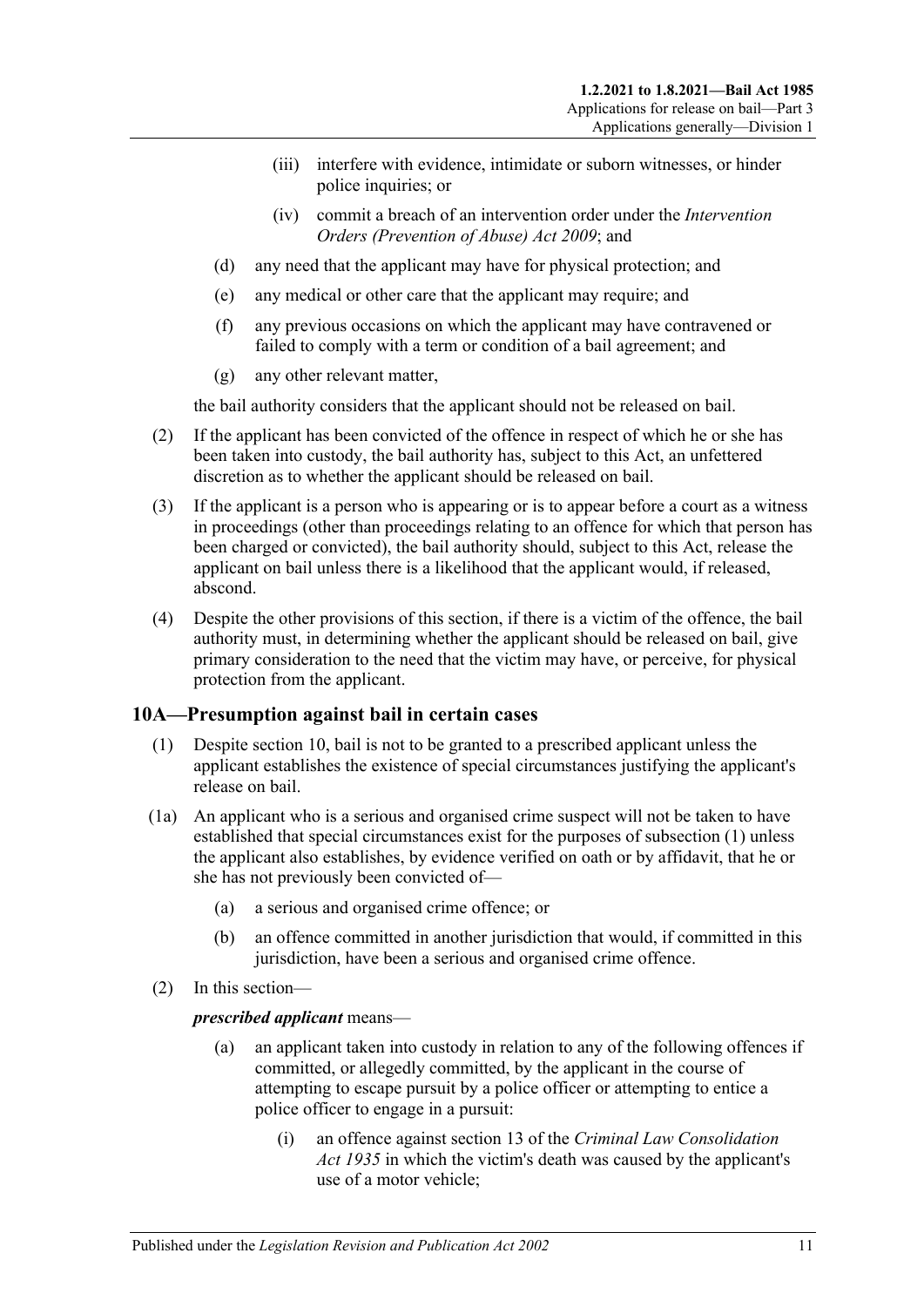- (ii) an offence against section 19A of the *[Criminal Law Consolidation](http://www.legislation.sa.gov.au/index.aspx?action=legref&type=act&legtitle=Criminal%20Law%20Consolidation%20Act%201935)  Act [1935](http://www.legislation.sa.gov.au/index.aspx?action=legref&type=act&legtitle=Criminal%20Law%20Consolidation%20Act%201935)*;
- (iii) an offence against section 29 of the *[Criminal Law Consolidation](http://www.legislation.sa.gov.au/index.aspx?action=legref&type=act&legtitle=Criminal%20Law%20Consolidation%20Act%201935)  Act [1935](http://www.legislation.sa.gov.au/index.aspx?action=legref&type=act&legtitle=Criminal%20Law%20Consolidation%20Act%201935)* if the act or omission constituting the offence was done or made by the applicant in the course of the applicant's use of a motor vehicle; or
- (b) an applicant taken into custody in relation to an offence against [section](#page-20-2) 17 if there is alleged to have been a contravention of, or failure to comply with, a condition of a bail agreement imposed under section  $11(2)(a)(ii)$ ; or
- (ba) an applicant taken into custody in relation to an offence against section 31 of the *[Intervention Orders \(Prevention of Abuse\) Act](http://www.legislation.sa.gov.au/index.aspx?action=legref&type=act&legtitle=Intervention%20Orders%20(Prevention%20of%20Abuse)%20Act%202009) 2009* if the act or omission alleged to constitute the offence involved physical violence or a threat of physical violence; or
- (bb) an applicant who is a serious and organised crime suspect;
- (c) an applicant taken into custody in relation to an offence of contravening or failing to comply with a control order or public safety order issued under the *[Serious and Organised Crime \(Control\) Act](http://www.legislation.sa.gov.au/index.aspx?action=legref&type=act&legtitle=Serious%20and%20Organised%20Crime%20(Control)%20Act%202008) 2008*; or
- (ca) an applicant charged with an aggravated offence involving physical violence or a threat of physical violence if an aggravating circumstance of the offence is that, at the time of the alleged offence, the applicant is alleged to have contravened an intervention order of a court and the offence lay within the range of conduct that the intervention order was designed to prevent; or
- (d) an applicant taken into custody in relation to an offence against any of the following provisions of the *[Criminal Law Consolidation Act](http://www.legislation.sa.gov.au/index.aspx?action=legref&type=act&legtitle=Criminal%20Law%20Consolidation%20Act%201935) 1935*:
	- (ci) section 11;
	- (i) section 20A;
	- (ii) section 85B;
	- (iii) section 172;
	- (iv) section 248;
	- (v) section 250; or
- (e) an applicant taken into custody in relation to a serious firearm offence (within the meaning of Part 3 Division 3 of the *[Sentencing Act](http://www.legislation.sa.gov.au/index.aspx?action=legref&type=act&legtitle=Sentencing%20Act%202017) 2017*); or
- (f) an applicant taken into custody in relation to both—
	- (i) a serious drug offence (within the meaning of section 34 of the *[Controlled Substances Act](http://www.legislation.sa.gov.au/index.aspx?action=legref&type=act&legtitle=Controlled%20Substances%20Act%201984) 1984*); and
	- (ii) a serious offence against the person (within the meaning of section 74EA of the *[Summary Offences Act](http://www.legislation.sa.gov.au/index.aspx?action=legref&type=act&legtitle=Summary%20Offences%20Act%201953) 1953*); or
- (g) an applicant who is a terror suspect.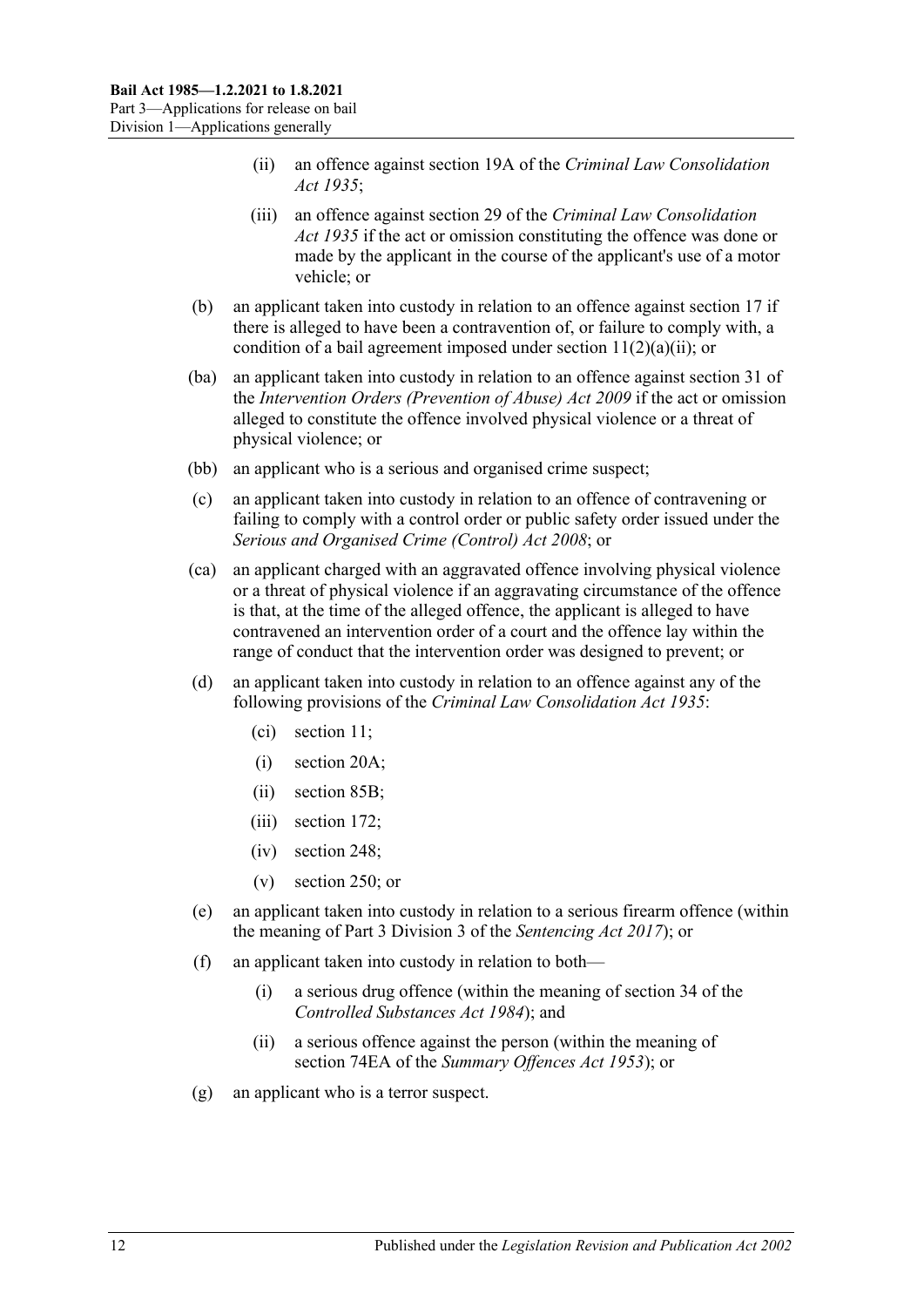## <span id="page-12-2"></span><span id="page-12-0"></span>**11—Conditions of bail**

- <span id="page-12-7"></span>(1) Subject to this Act, every grant of bail is subject to the following conditions:
	- (a) a condition prohibiting the applicant from possessing a firearm, ammunition or any part of a firearm;
	- (b) a condition requiring the applicant to submit to such tests (including testing without notice) for gunshot residue as may be reasonably required by the bail authority, or a person or class of persons or body specified by the bail authority.
- <span id="page-12-3"></span>(1a) A bail authority may only vary or revoke the conditions imposed by [subsection](#page-12-2) (1) if the bail authority is satisfied that—
	- (a) there are cogent reasons to do so; and
	- (b) the possession of a firearm, ammunition or part of a firearm by the person to whom the bail agreement relates does not represent an undue risk to the safety of the public.
- (1b) A bail authority that is a court can only be satisfied of the matters referred to in [subsection](#page-12-3) (1a) by evidence given on oath.
- (1c) If a bail authority varies or revokes a condition imposed by [subsection](#page-12-2) (1), the bail authority must make a written record of the reasons for its decision.
- (1d) Subject to this section, a bail authority may impose 1 or more of the conditions referred to in [subsection](#page-12-4) (2).
- <span id="page-12-6"></span><span id="page-12-5"></span><span id="page-12-4"></span><span id="page-12-1"></span>(2) The conditions that may be imposed in relation to the grant of bail are as follows:
	- (a) that the applicant agree—
		- (i) to reside at a specified address; or
		- (ia) to reside at a specified address and to remain at that place of residence while on bail, not leaving it except for one of the following purposes:
			- (A) remunerated employment; or
			- (B) necessary medical or dental treatment for the applicant; or
			- (C) averting or minimising a serious risk of death or injury (whether to the applicant or some other person); or
			- (D) any other purpose approved by a community corrections officer; or
		- (ii) if there is a victim of the offence in respect of which the applicant has been charged—to comply with such conditions relating to the physical protection of the victim that the authority considers should apply to the applicant while on bail; or
		- (iii) to be under the supervision of a community corrections officer and to obey the lawful directions of the officer; or
		- (iv) to report to the police at a specified place and at specified times; or
		- (v) to surrender any passport that the applicant may possess; or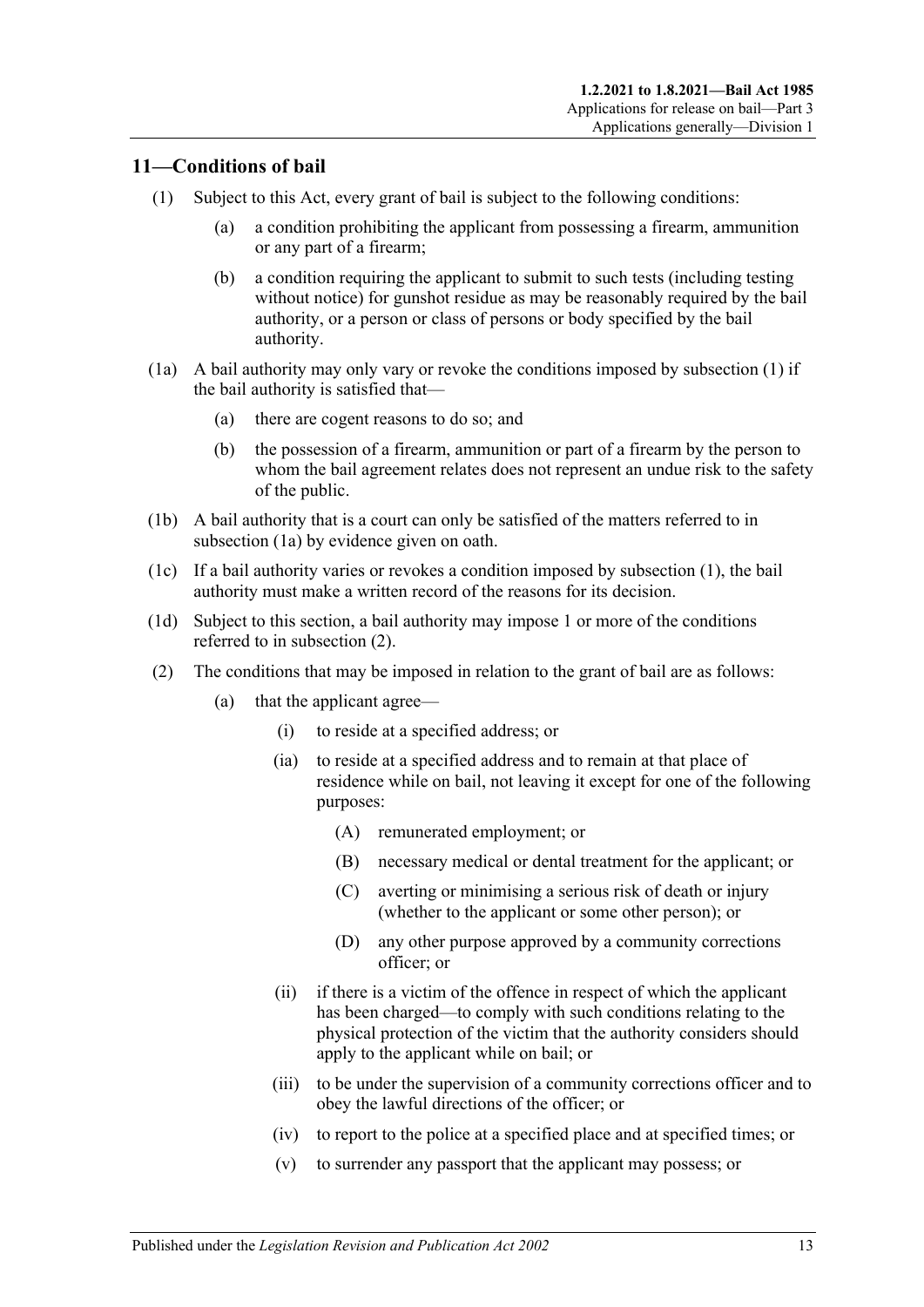- (vi) to comply with any other condition as to the applicant's conduct that the authority considers should apply while on bail;
- (b) that the applicant provide the bail authority with written assurances from a stipulated number of persons, who are acceptable to the bail authority, that they are acquainted with the applicant and are confident that the applicant will comply with the terms and conditions of a bail agreement;
- <span id="page-13-0"></span>(c) that the applicant agree to forfeit to the Crown a sum of money (to be stipulated in the bail agreement) if the applicant fails, without proper excuse, to comply with a term or condition of the bail agreement;
- (d) that the applicant provide security of a specified amount or value to secure payment of a monetary forfeiture agreed to under [paragraph](#page-13-0) (c);
- (e) that the applicant obtain specified guarantees, or guarantees of a specified nature;
- (f) that a guarantor provide security of a specified amount or value to secure payment of a stipulated monetary forfeiture.
- <span id="page-13-1"></span>(2aa) If the applicant is a serious and organised crime suspect, any grant of bail to the applicant—
	- (a) must be made subject to the following conditions:
		- (i) a condition that the applicant agree to reside at a specified address and to remain at that place of residence while on bail, not leaving it except for 1 of the following purposes:
			- (A) necessary medical or dental treatment for the applicant;
			- (B) averting or minimising a serious risk of death or injury (whether to the applicant or some other person);
			- (C) any other purpose approved by the Chief Executive Officer;
		- (ii) a condition that the applicant agree to be fitted with a device of a kind approved by the Chief Executive Officer for the purpose of monitoring compliance with the condition referred to in [subparagraph](#page-13-1) (i) and to comply with all reasonable directions of the Chief Executive Officer in relation to the device;
		- (iii) a condition that the applicant agree to not communicate with any person other than specified persons, or persons of a specified class or of a class prescribed by regulation;
		- (iv) a condition that the applicant agree to only use for communication purposes, or be in possession of, such telephones, mobile phones, computers or other communication devices as may be specified; and
	- (b) may not be made subject to the condition referred to in [subsection](#page-12-5)  $(2)(a)(ia)$ (but the bail authority may, subject to this section, impose any other condition referred to in [subsection](#page-12-4) (2)).
- <span id="page-13-2"></span>(2ab) If the applicant is a class 1 or class 2 offence suspect, any grant of bail to the applicant must, subject to this section, be made subject to the following conditions:
	- (a) a condition that the applicant agrees not to engage in child-related work;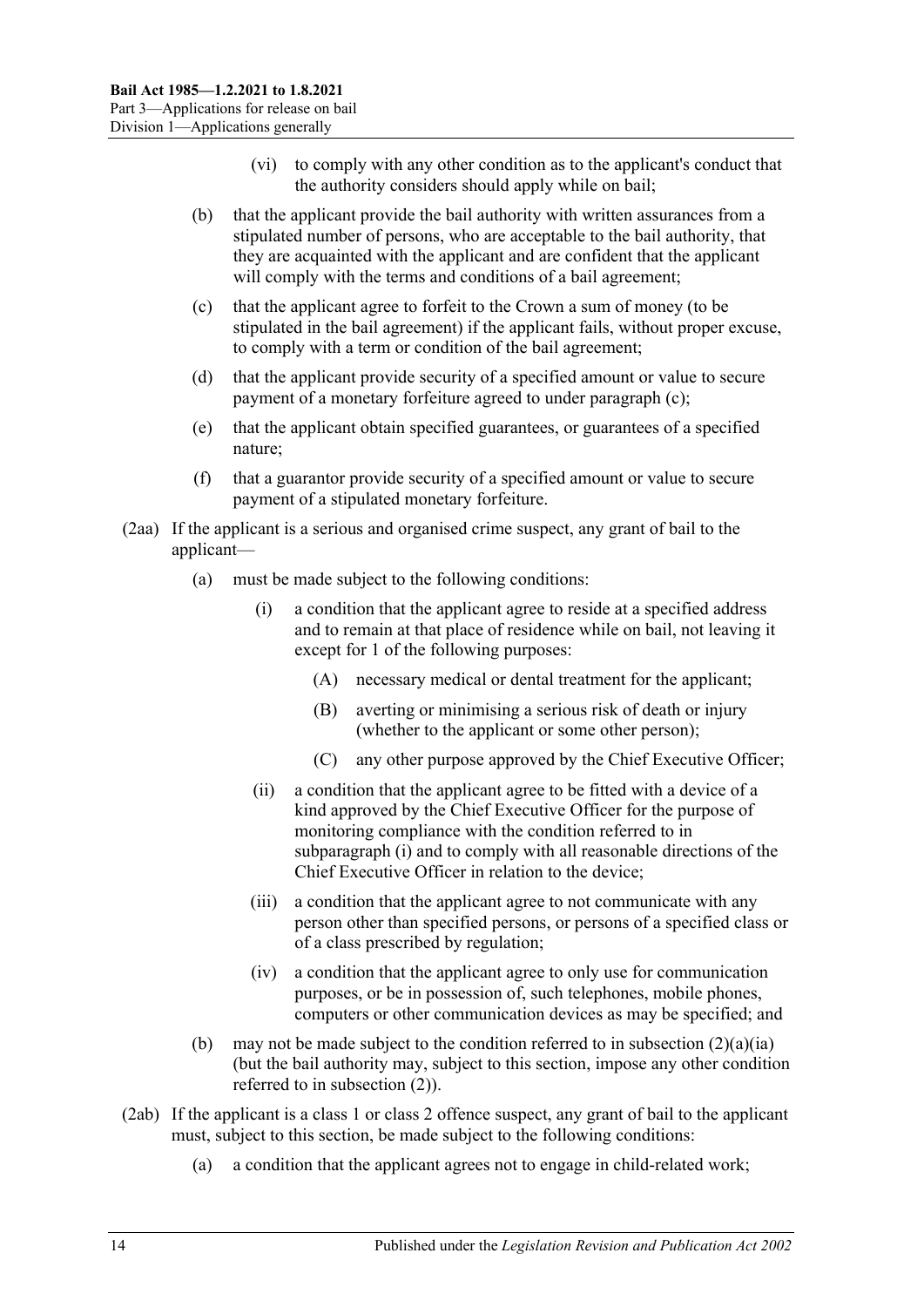- (b) a condition that the applicant agrees not to apply for child-related work.
- (2ac) A bail authority may only vary or revoke conditions imposed in accordance with [subsection](#page-13-2) (2ab) if the bail authority is satisfied that—
	- (a) there are cogent reasons to do so; and
	- (b) the applicant engaging in child-related work will not pose a risk to the safety and well being of children.
- (2ad) If a bail authority varies or revokes a condition imposed by [subsection](#page-13-2) (2ab), the bail authority must make a written record of the reasons for its decision.
- (2a) In deciding on the conditions to be imposed in relation to a grant of bail, a bail authority should give special consideration to any submissions made by the Crown on behalf of a victim of the alleged offence.
- (3) A bail authority should not impose a condition under [subsection](#page-12-5)  $(2)(a)(ia)$  or [\(iii\)](#page-12-6) except on the application, or with the consent, of the Crown.
- (3a) Before a bail authority imposes a condition under [subsection](#page-12-5)  $(2)(a)(ia)$  or  $(2aa)(a)(i)$ , the bail authority should obtain a report (whether oral or in writing) from the Crown on
	- (a) in the case of a condition under [subsection](#page-12-5)  $(2)(a)(ia)$ —the appropriateness of such a condition being imposed in the applicant's case; or
	- (b) in the case of a condition under [subsection](#page-13-1)  $(2aa)(a)(i)$ —whether the place of residence proposed to be specified in the condition is appropriate in the applicant's case.
- (4) A condition (other than a condition as to the conduct of the applicant while on bail) must not be imposed under this section unless the condition is, in the opinion of the bail authority, reasonably necessary to ensure that the applicant complies with the bail agreement.
- (5) A financial condition must not be imposed under this section unless the bail authority is of the opinion that the object of ensuring that the applicant complies with the bail agreement cannot be properly secured by a non-financial condition or combination of non-financial conditions.
- (6) It is a condition of every bail agreement that the person released under the agreement will not leave the State for any reason—
	- (a) if the person is under the supervision of a community corrections officer—without the permission of the Chief Executive (or his or her nominee) of the administrative unit of which the community corrections officer is an officer or employee;
	- (c) in any other case—without the permission of—
		- (i) a judge or magistrate; or
		- (ii) a police officer who is—
			- (A) of or above the rank of sergeant; or
			- (B) the responsible officer for a police station.
- (7) A condition imposed under this section must be stipulated in the bail agreement.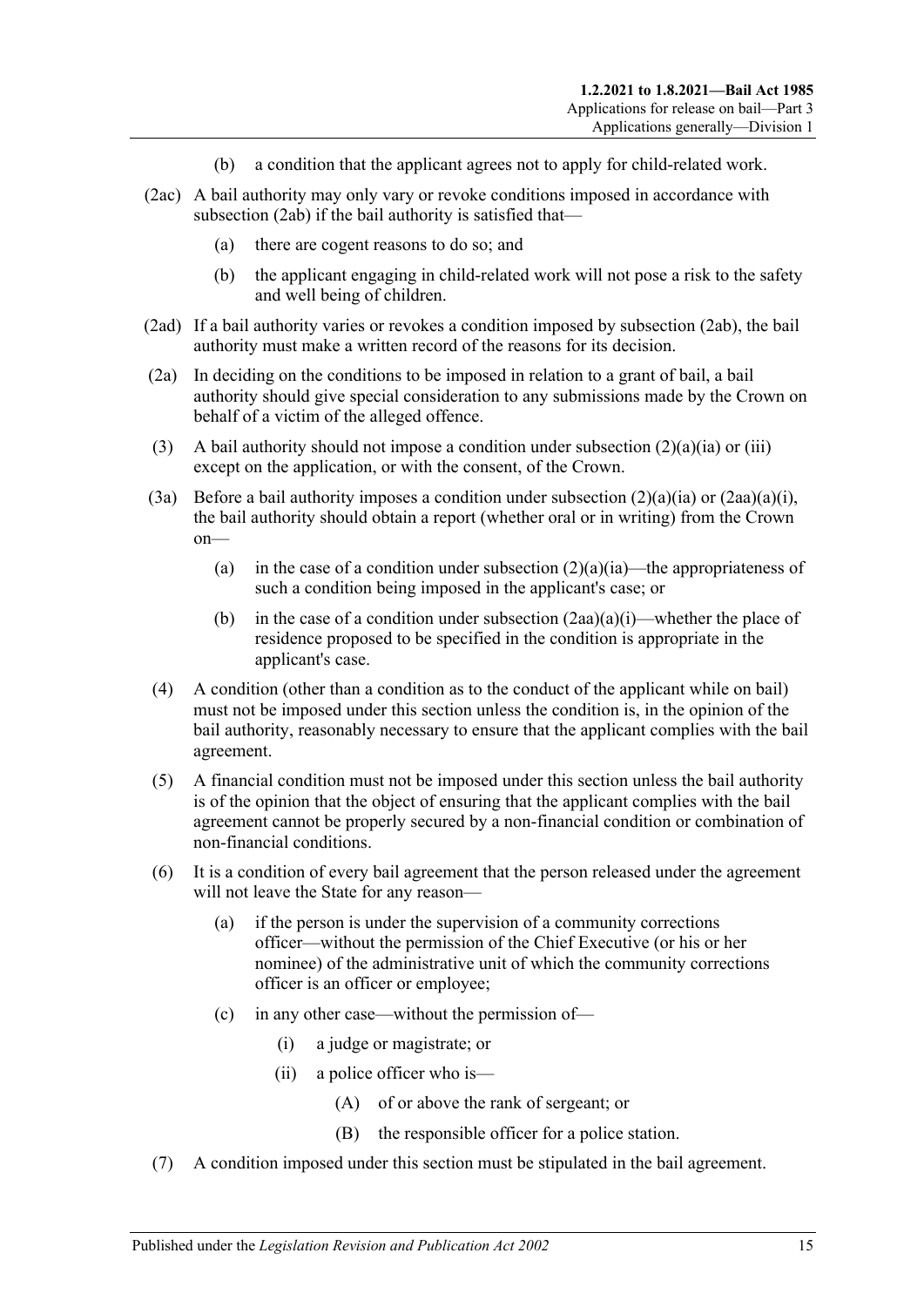- <span id="page-15-0"></span>(7a) If it is a condition of a bail agreement that the person released under the agreement will remain at a particular place of residence, a police officer or a community corrections officer authorised by the Minister for the purpose may enter the residence at any time for the purpose of ascertaining whether or not the person is complying with the condition.
- (7b) A person must not hinder a person referred to in [subsection](#page-15-0) (7a) in the exercise of powers under that subsection.

Maximum penalty: \$2 500.

- (8) If it is a condition of a bail agreement that the person released under the agreement will be under the supervision of a community corrections officer and obey the lawful directions of that officer, the officer to whom the person is assigned for supervision may give reasonable directions—
	- (a) requiring that person to report to the officer on a regular basis; or
	- (b) requiring that person to notify the officer of any change in the person's place of residence, or in the person's employment; or
	- (c) on any other matter stipulated by the bail authority.

<span id="page-15-1"></span> $(9)$  If—

- (a) a bail authority imposes a condition under this section; but
- (b) the applicant remains in custody because the condition is not fulfilled,

the applicant must (if he or she is not sooner released) be brought back before a bail authority for a review of the condition as soon as reasonably practicable and, in any event, within five working days after the condition is imposed.

- (10) A bail authority may, on a review of a condition under [subsection](#page-15-1) (9)—
	- (a) confirm, vary or revoke the condition; and
	- (d) impose any other condition under this section that the bail authority thinks fit.
- (11) If a bail authority imposes a condition requiring a person—
	- (a) to remain at a particular place of residence while on bail; or
	- (b) to be under the supervision of a community corrections officer,

the bail authority must ensure that a copy of the bail agreement is furnished to the relevant responsible Minister.

- (12) A condition of bail may relate to a place or circumstances outside the State.
- (13) In this section—

*child-related work* has the same meaning as in the *[Child Sex Offenders Registration](http://www.legislation.sa.gov.au/index.aspx?action=legref&type=act&legtitle=Child%20Sex%20Offenders%20Registration%20Act%202006)  Act [2006](http://www.legislation.sa.gov.au/index.aspx?action=legref&type=act&legtitle=Child%20Sex%20Offenders%20Registration%20Act%202006)*;

*class 1 offence suspect* means a person who has been charged with a class 1 offence (within the meaning of the *[Child Sex Offenders Registration Act](http://www.legislation.sa.gov.au/index.aspx?action=legref&type=act&legtitle=Child%20Sex%20Offenders%20Registration%20Act%202006) 2006*);

*class 2 offence suspect* means a person who has been charged with a class 2 offence (within the meaning of the *[Child Sex Offenders Registration Act](http://www.legislation.sa.gov.au/index.aspx?action=legref&type=act&legtitle=Child%20Sex%20Offenders%20Registration%20Act%202006) 2006*).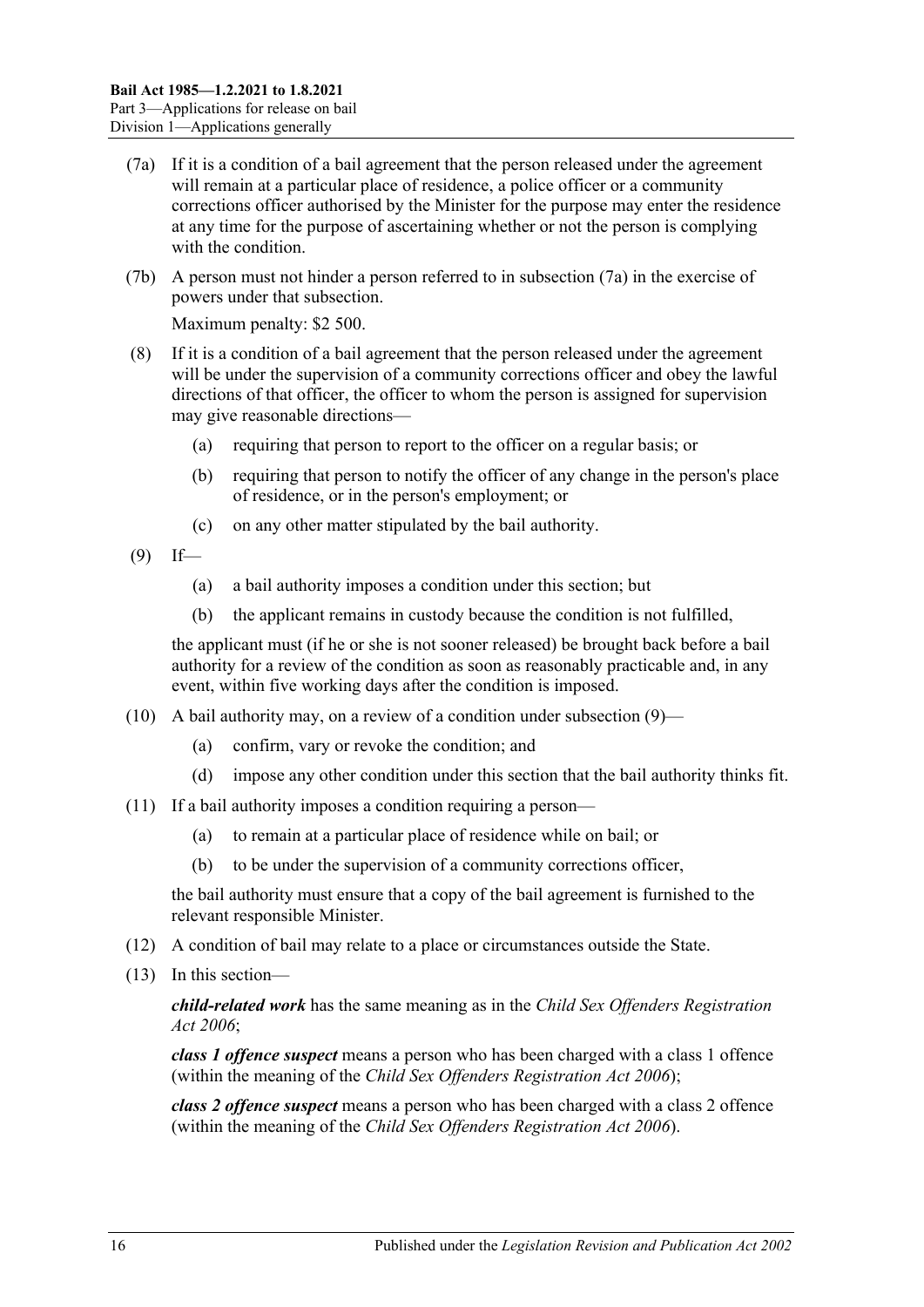## <span id="page-16-4"></span><span id="page-16-0"></span>**11A—Bail authority may direct person to surrender firearm etc**

- (1) A bail authority may, in relation to a grant of bail that is subject to the condition imposed by section  $11(1)(a)$ , direct the person to whom the grant of bail relates to surrender as soon as reasonably practicable at a police station specified by the bail authority any firearm, ammunition or part of a firearm owned or possessed by the person.
- (2) A person who refuses or fails to comply with a direction under [subsection](#page-16-4) (1) is guilty of an offence.

Maximum penalty: \$10 000 or imprisonment for 2 years.

- (3) No criminal liability attaches to a person to the extent that he or she is complying with a direction under this section.
- (4) The Commissioner of Police must deal with any surrendered firearm, ammunition or part of a firearm in accordance with the scheme set out in the regulations.
- (5) No compensation is payable by the Crown in respect of the exercise of a power or function under this section.
- (6) The regulations may provide for the payment, recovery or waiver of fees in respect of this section.

## <span id="page-16-1"></span>**12—Refusal of application**

- (1) If a bail authority decides to refuse an application for release on bail, the bail authority must make a written record of the reasons for its decision.
- (2) The refusal of an application for release on bail does not preclude further applications.

## <span id="page-16-2"></span>**Division 2—Procedure on arrest**

## <span id="page-16-3"></span>**13—Procedure on arrest**

- (1) If a police officer arrests a person who is, on arrest, eligible to apply for release on bail, the police officer must—
	- (a) as soon as reasonably practicable after delivering the arrested person to a police station or designated police facility after making the arrest, take reasonable steps to ensure that the arrested person (and, if the arrested person is a child, any guardian who is present) understands that the arrested person is entitled to apply for release on bail under this Act; and
	- (b) ensure that the arrested person (and, if the arrested person is a child, any guardian who is present) receives—
		- (i) a written statement, in the prescribed form, explaining how, and to what authorities, an application for release on bail may be made under this Act; and
		- (ii) the appropriate form for making an application for release on bail.
- (2) An eligible person who is a child who has applied unsuccessfully to a police officer for release on bail must, if the child or a guardian so requests, be brought before the Youth Court as soon as practicable for the purpose of making an application for release on bail.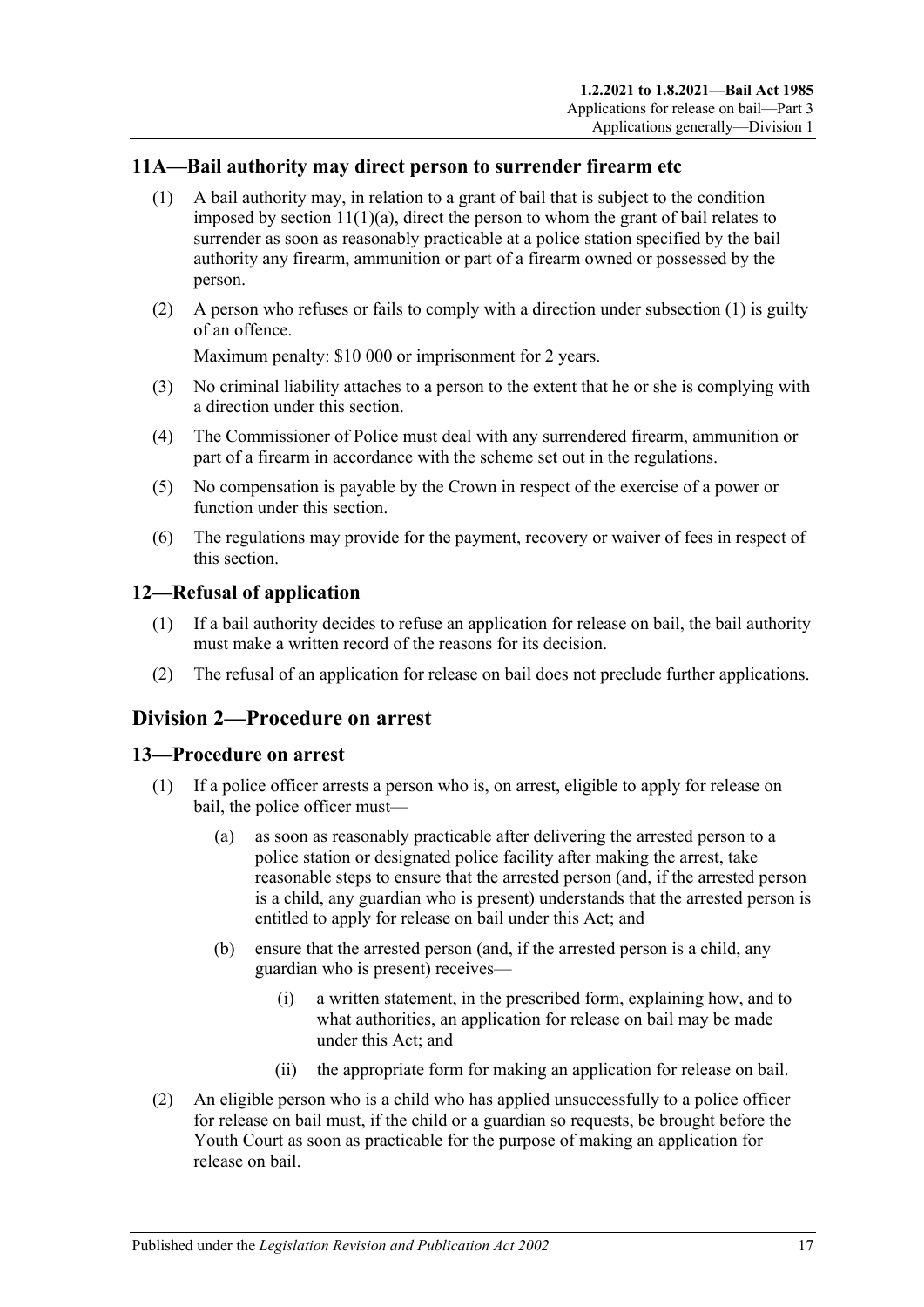- <span id="page-17-2"></span>(3) An eligible person who has been arrested on a charge of an offence must, if not released beforehand, be brought before the appropriate authority on the charge in relation to which he or she was arrested as soon as reasonably practicable but, in any event, not later than 4 pm on the next working day following the day of arrest.
- (4) The appropriate authority before whom a person is brought under [subsection](#page-17-2) (3) must inquire as to whether that person wants to apply for release on bail and, if the person answers in the affirmative, the authority must afford the person a reasonable opportunity to apply for release on bail.
- (5) For the purposes of this section, an eligible person may be brought before the Youth Court or the Magistrates Court—
	- (a) in person or by video link; or
	- (b) if the person is in custody in a police station or designated police facility that is situated in a remote area and there is no video link available—by audio link.
- (6) In this section—

*appropriate authority* means—

- (a) in relation to a child—the Youth Court; and
- (b) in any other case—the Magistrates Court;

*remote area*, in relation to the situation of a police station or designated police facility, means—

- (a) 200 kilometres or more; or
- (b) if some other distance is prescribed by the regulations for the purposes of this definition—that distance,

from the nearest Youth Court or Magistrates Court (as the case requires);

*Youth Court* means the Youth Court of South Australia.

## <span id="page-17-0"></span>**Part 4—Review of decisions of bail authorities**

## <span id="page-17-1"></span>**14—Review of decisions of bail authorities**

- (1) A decision of a bail authority (not being the Supreme Court) is subject to review under this section.
- (2) A review may be carried out under this section on the application of the Crown, the person applying for release on bail or, if the person applying for release on bail is a child, the child or a guardian of the child—
	- (a) by the Supreme Court; or
	- (b) if the decision subject to review is a decision of a police officer or a court constituted of justices—by a magistrate.
- (3) On a review, the reviewing authority will reconsider the application for release on bail and may make any decision on that application that should, in the opinion of the reviewing authority, have been made in the first instance.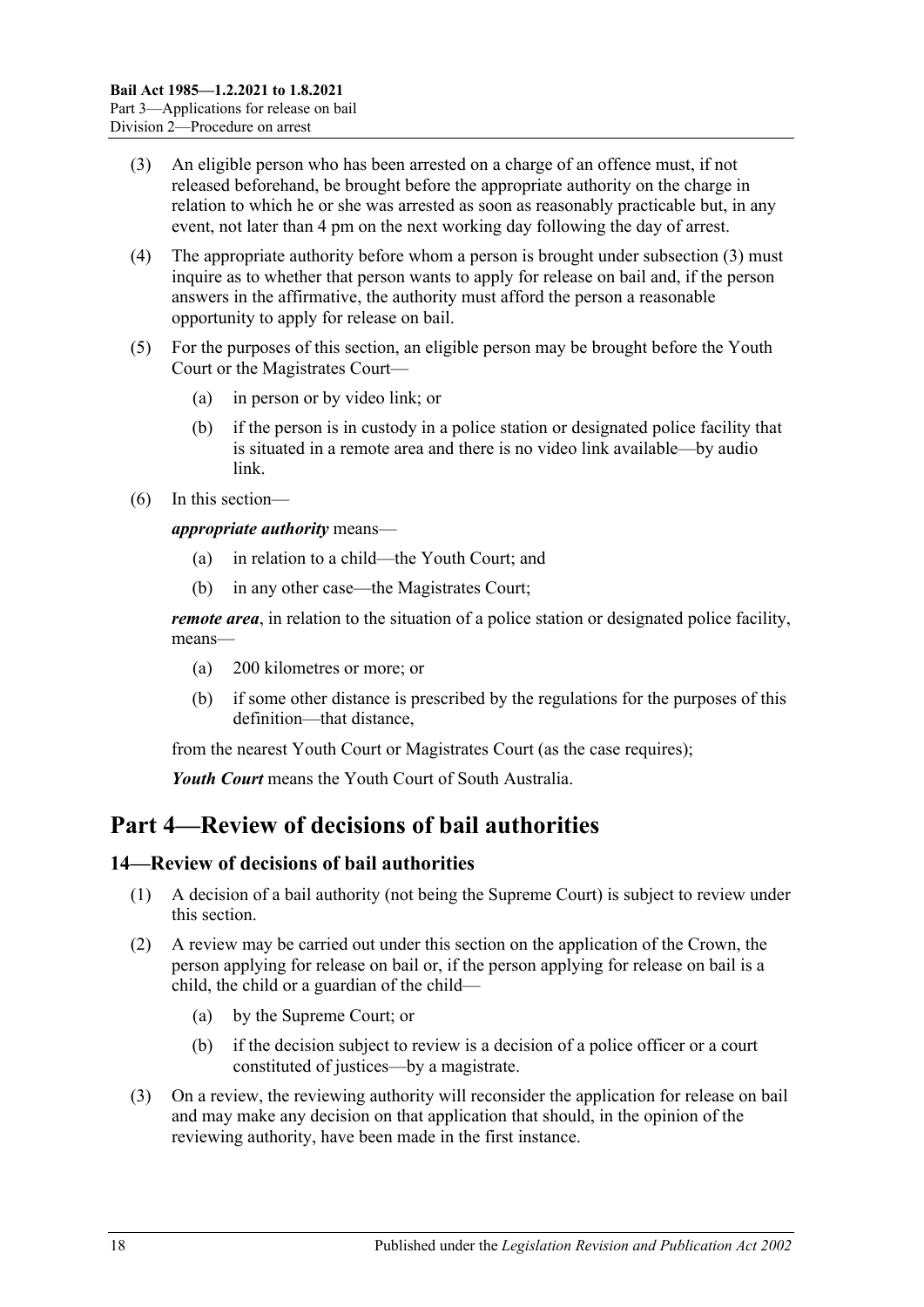- (4) If an application for review of a decision of a bail authority is made, the bail authority must furnish the reviewing authority with any documentary or other material in its possession that may be relevant to the review.
- (5) The reviewing authority must hear and determine an application under this section as expeditiously as possible.

## <span id="page-18-1"></span><span id="page-18-0"></span>**15—Telephone review**

- (1) Subject to this section, if—
	- (a) an arrested person makes an application for release on bail to a police officer or a court constituted of justices; and
	- (b) the person is dissatisfied with the decision made on the application; and
	- (c) there is no magistrate in the vicinity immediately available to review the decision,

the police officer or justices who made the decision must, on the written application of the person, contact a magistrate by telephone for the purpose of having the decision reviewed.

- (2) [Subsection](#page-18-1) (1) does not apply to the following persons who have been arrested who are dissatisfied with the decision made on the person's application for release on bail:
	- (a) an arrested person (other than a child) who is dissatisfied with a decision made on application to a police officer on arrest who can be brought before the Magistrates Court constituted of a magistrate by not later than 4 pm on the next day following the day of arrest;
	- (b) an arrested person (other than a child) who is a prescribed applicant within the meaning of [section](#page-10-0) 10A who is dissatisfied with the decision made on application to a police officer on arrest.
- (3) If the arrested person is a child, the written application under [subsection](#page-18-1) (1) may be made on behalf of the child by a guardian of the child.
- (4) If, in relation to the original application for bail, compliance with [section](#page-8-3) 8(1) was not required under [section](#page-9-2) 8(1a) in that the application was not required in writing, the application for a telephone review under [subsection](#page-18-1) (1) may be made orally.
- (5) If the police officer who made the decision is not immediately available to contact a magistrate, contact must be made by another police officer of or above the rank of sergeant or the responsible officer for the police station.
- (6) If a magistrate is contacted under [subsection](#page-18-1) (1), the following provisions apply:
	- (a) the magistrate must make such inquiries as the magistrate thinks necessary to satisfy himself or herself of the genuineness of the application for review;
	- (b) the police officer or justices who made the telephone contact must explain to the magistrate—
		- (i) the circumstances of the application for bail; and
		- (ii) the nature of the decision made on the application; and
		- (iii) the reasons for that decision;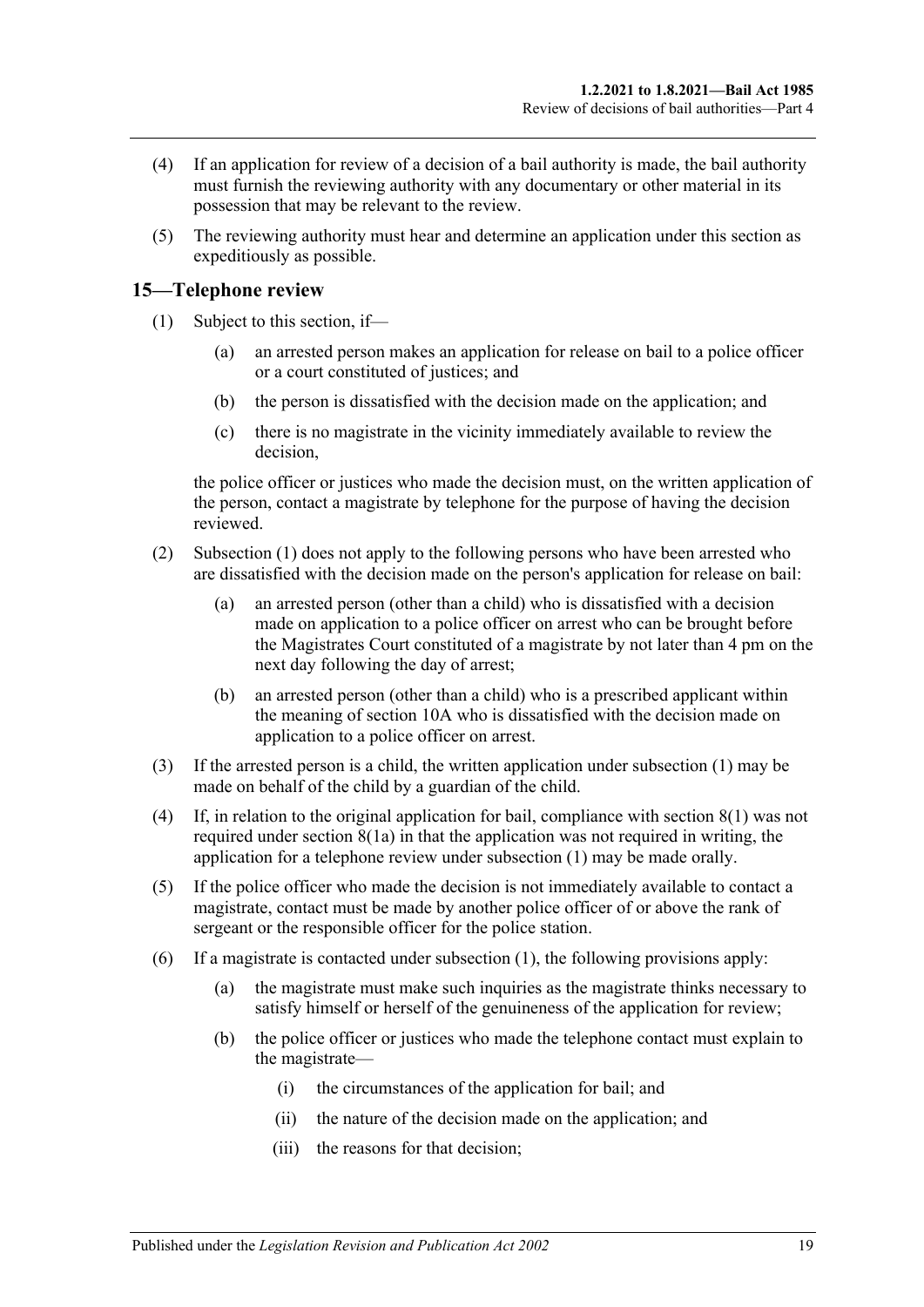- (c) the magistrate must then speak with the person who applied for bail or any legal practitioner representing or assisting that person, and any other person who may be present and who may, in the opinion of the magistrate, assist in explaining the circumstances of the particular case for the purpose of ensuring that the magistrate is fully informed—
	- (i) of the grounds and circumstances of the application for bail; and
	- (ii) of the reasons for the applicant's dissatisfaction with the decision taken on the application; and
	- (iii) if the applicant is a child—of the circumstances of the child;
- (d) if the decision that is the subject of the review was made by justices—the magistrate must then speak with—
	- (i) if the police officer who appeared before the justices and opposed the application for bail is present and wishes to speak in relation to the application for review—the police officer; or
	- (ii) if that police officer is not immediately available—another police officer who is present and wishes to speak in relation to the application for review;
- (e) the magistrate must then advise the police officer or justices who made the telephone contact of the decision on review, and bail must then be granted or refused in accordance with that decision.
- (7) For the purposes of subsection (2), an arrested person can be brought before the Magistrates Court—
	- (a) in person or by video link; or
	- (b) if the person is in custody in a police station or designated police facility that is situated in a remote area and there is no video link available—by audio link.
- (8) In this section—

*remote area*, in relation to the situation of a police station or designated police facility, means—

- (a) 200 kilometres or more; or
- (b) if some other distance is prescribed by the regulations for the purposes of this definition—that distance,

from the nearest Magistrates Court.

#### <span id="page-19-0"></span>**15A—Review of magistrate's decision by Supreme Court**

- (1) Subject to this section, a decision of a magistrate on a review of a decision of a bail authority is subject to review by the Supreme Court.
- (2) A review may be carried out under this section on the application of the Crown, the person applying for release on bail or, if the person applying for release on bail is a child, the child or a guardian of the child.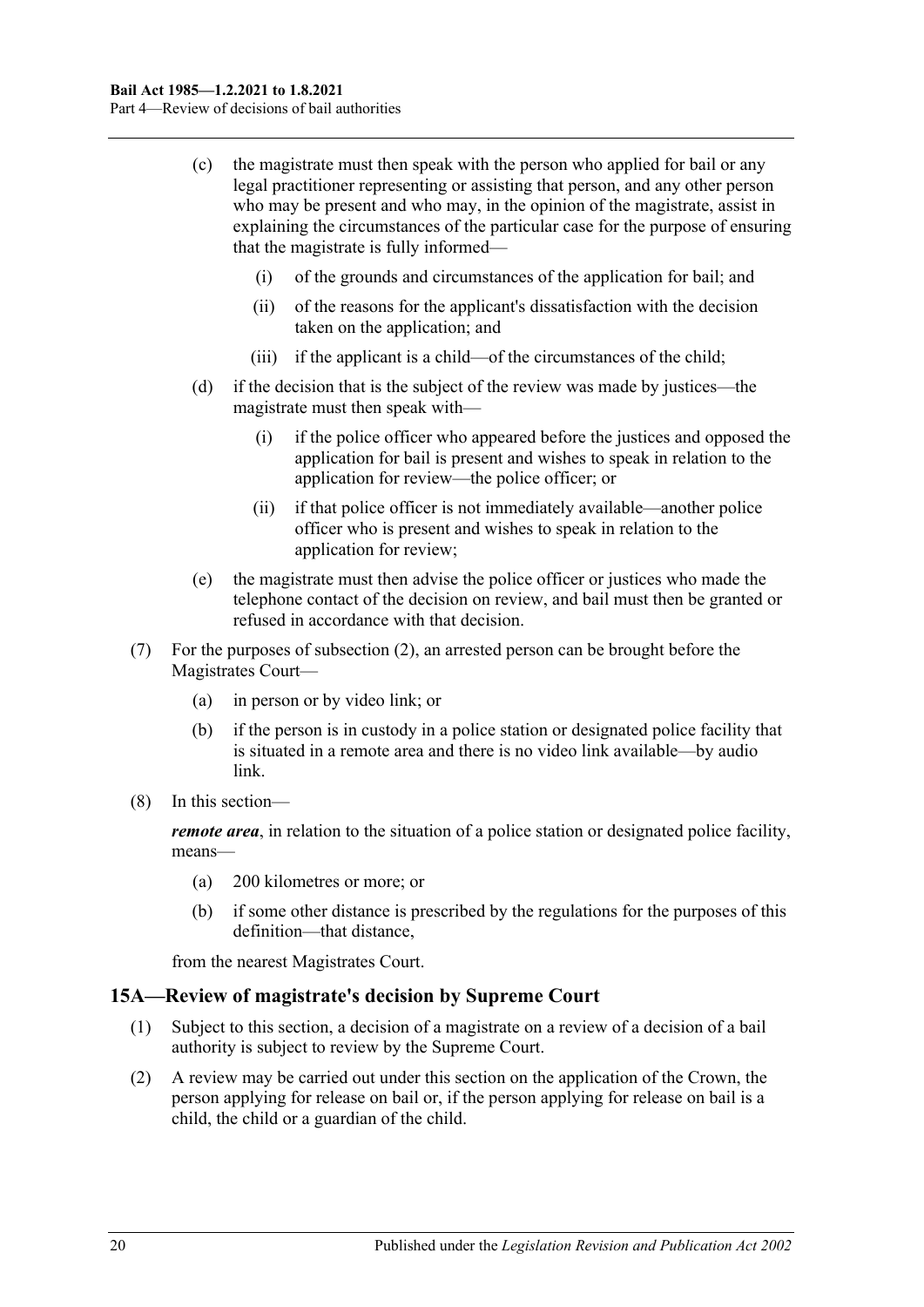(3) A review under this section may only occur with the permission of the Supreme Court (which should only be granted if it appears that there may have been some error of law or fact).

## <span id="page-20-0"></span>**16—Stay of release on application for review**

- (1) Despite any other provision of this Act, if—
	- $(a)$
- (i) a bail authority decides to release a person on bail; or
- (ii) on a review by a magistrate of a decision of a bail authority, the magistrate decides to release a person on bail; and
- (b) a police officer or counsel on behalf of the Crown immediately indicates that an application for review of the decision will be made under this Part,

the release must be deferred.

- <span id="page-20-3"></span>(2) The period of deferral ends—
	- (a) if an application for a review is to be made—
		- (i) if the reviewing authority is satisfied that there is proper reason to fix a period longer than 72 hours for the period of deferral—at the end of the fixed period; or
		- (ii) in any other case—
			- (A) on the completion of the review; or
			- (B) when 72 hours elapses,

whichever occurs first; or

- (b) if the Crown does not intend to proceed with the review—
	- (i) when the notice of discontinuance is filed on behalf of the Crown with the bail authority; or
	- (ii) when 72 hours elapses,

whichever occurs first.

- (3) If a person is released on bail under [subsection](#page-20-3) (2) (other than on the completion of a review), the conditions of bail are those that would have applied had the person's release not been deferred.
- (4) In this section—

*reviewing authority* means a magistrate or the Supreme Court, as the case may be.

## <span id="page-20-1"></span>**Part 5—Enforcement and termination of bail**

#### <span id="page-20-2"></span>**17—Non-compliance with bail agreement constitutes offence**

(1) A person who, without reasonable excuse, contravenes or fails to comply with a term or condition of a bail agreement is guilty of an offence. Maximum penalty: \$10 000 or imprisonment for 2 years.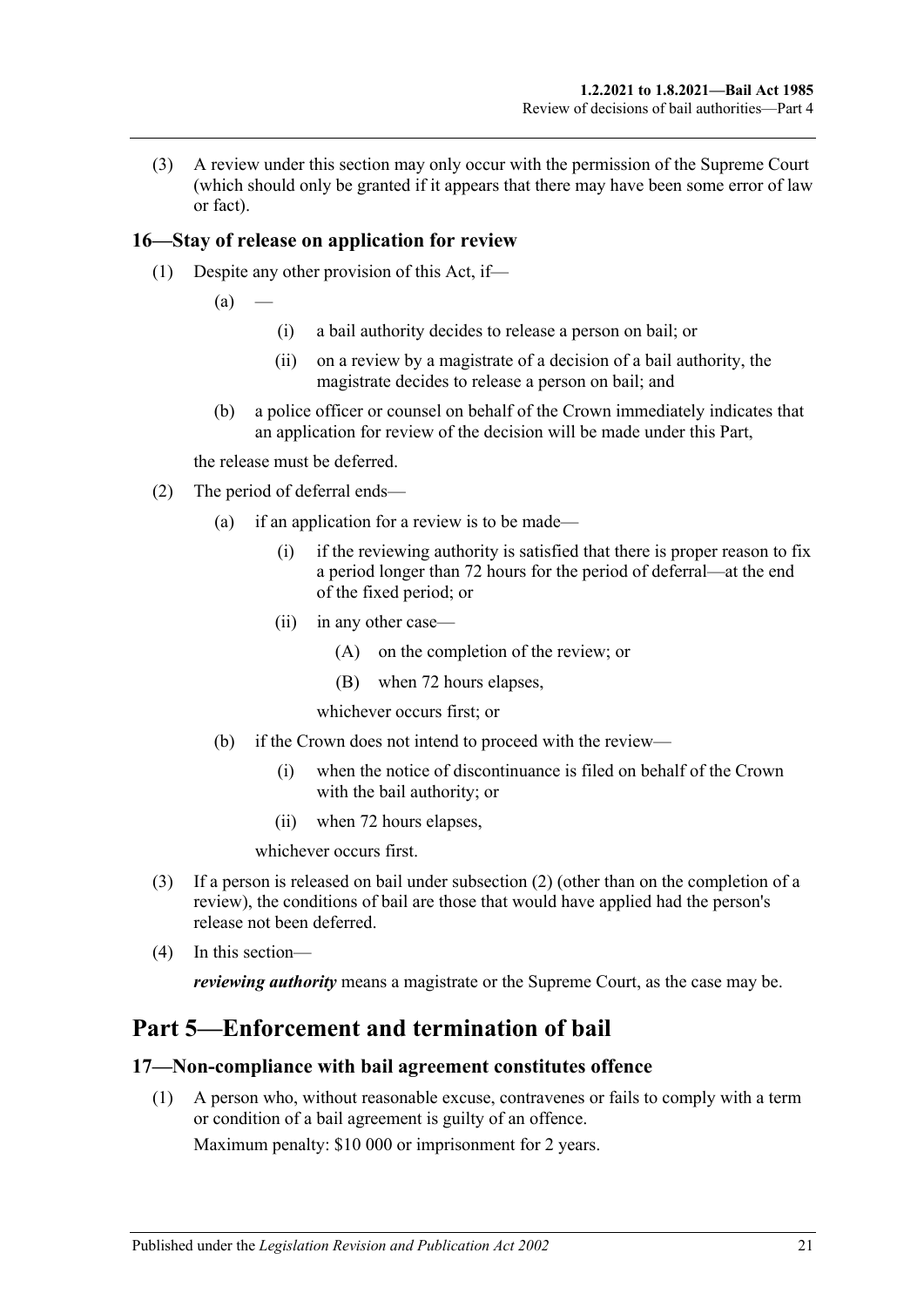- (2) A penalty imposed under this section must not exceed the maximum penalty that may be imposed for the principal offence.
- (3) A penalty imposed under this section is in addition to any pecuniary forfeiture that the convicted person suffers or may suffer in consequence of the offence.
- (4) A reference in this section to the principal offence is a reference to—
	- (a) the offence with which the person released on bail was charged; or
	- (b) if that person was charged with a number of offences—that one of the offences that attracts the highest penalty.

## <span id="page-21-0"></span>**17A—Guarantor must inform member of police force if person fails to comply with bail agreement**

If a guarantor knows, or has reasonable cause to suspect, that the person released under the bail agreement has failed to comply with a term or condition of the agreement in relation to which his or her guarantee has been given, the guarantor must take reasonable steps to inform a police officer that the failure has, or may have, occurred.

Maximum penalty: \$1 250.

#### <span id="page-21-1"></span>**18—Arrest of eligible person on non-compliance with bail agreement**

- (1) If it appears to a court or justice that a person released on bail has contravened or failed to comply with a term or condition of a bail agreement, it may, if it appears necessary or desirable to do so, issue a warrant for the person's arrest.
- <span id="page-21-3"></span>(2) A police officer may arrest without warrant a person released on bail if he or she has reasonable grounds for believing that the person—
	- (a) intends to abscond; or
	- (b) is contravening or failing to comply with a bail agreement; or
	- (c) has contravened or failed to comply with a bail agreement.
- (3) A person who is arrested without warrant pursuant to [subsection](#page-21-3) (2) must, after being delivered into custody at a police station or designated police facility, be brought as soon as practicable before—
	- (a) the court before which the person is bound to appear; or
	- (b) the Magistrates Court.
- <span id="page-21-4"></span>(4) On the arrest of a person to whom this section applies, the bail agreement of that person is taken to be revoked.
- (5) [Subsection](#page-21-4) (4) ceases to apply to the person arrested if that person is later released unconditionally.

#### <span id="page-21-5"></span><span id="page-21-2"></span>**19—Estreatment**

- (1) If a person who has been released under a bail agreement contravenes or fails to comply with a term or condition of the agreement—
	- (a) the court before which that person is bound to appear; or
	- (b) the Magistrates Court,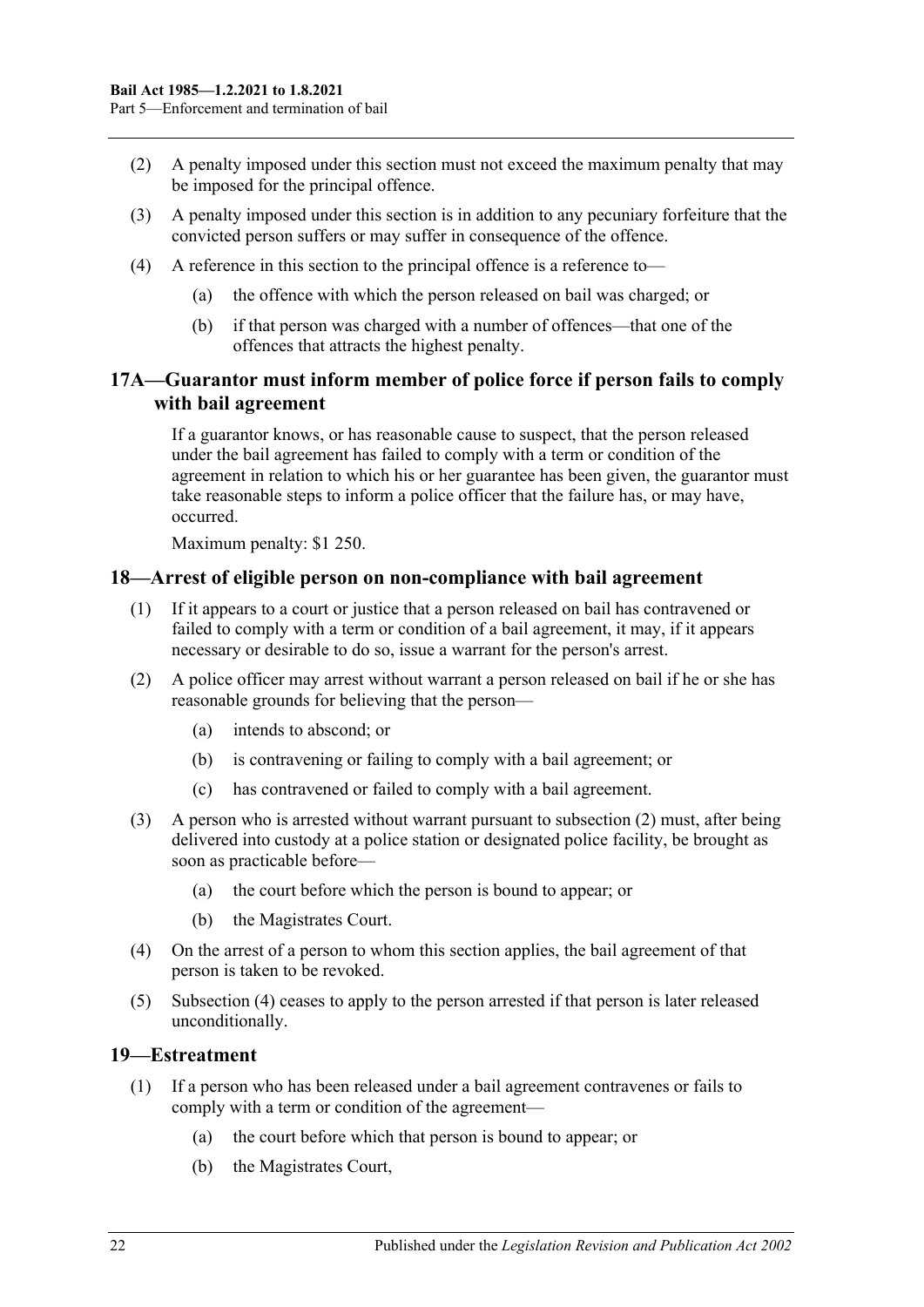may, on the application of the Crown or on its own initiative, order that a pecuniary forfeiture stipulated in a bail agreement or a guarantee be carried into effect.

- (2) An order for pecuniary forfeiture under [subsection](#page-21-5) (1) may provide that the order is not to be carried into effect until a subsequent day to be fixed by the court making the order.
- (3) If a court makes an order under this section, the court may at any time for any sufficient reason, on the application of the person in relation to whom the order is made or on its own initiative—
	- (a) reduce the amount of the forfeiture as stipulated in the bail agreement or guarantee; or
	- (b) rescind its order.
- (3a) A court that makes an order under this section may allow time for payment of the amount forfeited and, if appropriate, direct that the amount be paid in instalments.
- (4) The amount of a pecuniary forfeiture that is carried into effect pursuant to an order under this section may be recovered as a fine.

#### <span id="page-22-0"></span>**19A—Arrest of person who is serious and organised crime suspect**

- (1) If it appears to a court that—
	- (a) the matters referred to in section  $3A(1)(a)$ , [\(b\)](#page-3-3) and [\(c\)](#page-3-4) apply in relation to a person who has been released on bail; but
	- (b) no application was made by a police officer to the bail authority for a determination to that effect.

the court may, if it appears necessary or desirable to do so, issue a warrant for the person's arrest.

- (2) On the arrest of a person to whom this section applies, the bail agreement of that person is taken to be revoked.
- (3) Subsection (2) ceases to apply to the person arrested if that person is later released unconditionally.

#### <span id="page-22-1"></span>**19B—Arrest of person who is or becomes a terror suspect**

- $(1)$  If—
	- (a) a person who has been released under a bail agreement becomes a terror suspect while subject to the bail agreement; or
	- (b) a terror suspect who has been released under a bail agreement is the subject of a certificate issued by the Commissioner of Police under this section,

a police officer may arrest the person without warrant.

- (2) The Commissioner of Police may issue a certificate for the purposes of this section in relation to a terror suspect who has been released under a bail agreement certifying that the Commissioner is satisfied that significant new information has come to light in relation to the person that should be considered by a bail authority.
- (3) In any proceedings, a document that appears to be a certificate issued by the Commissioner of Police under this section may be admitted in evidence and is proof, in the absence of proof to the contrary, of the matter so certified.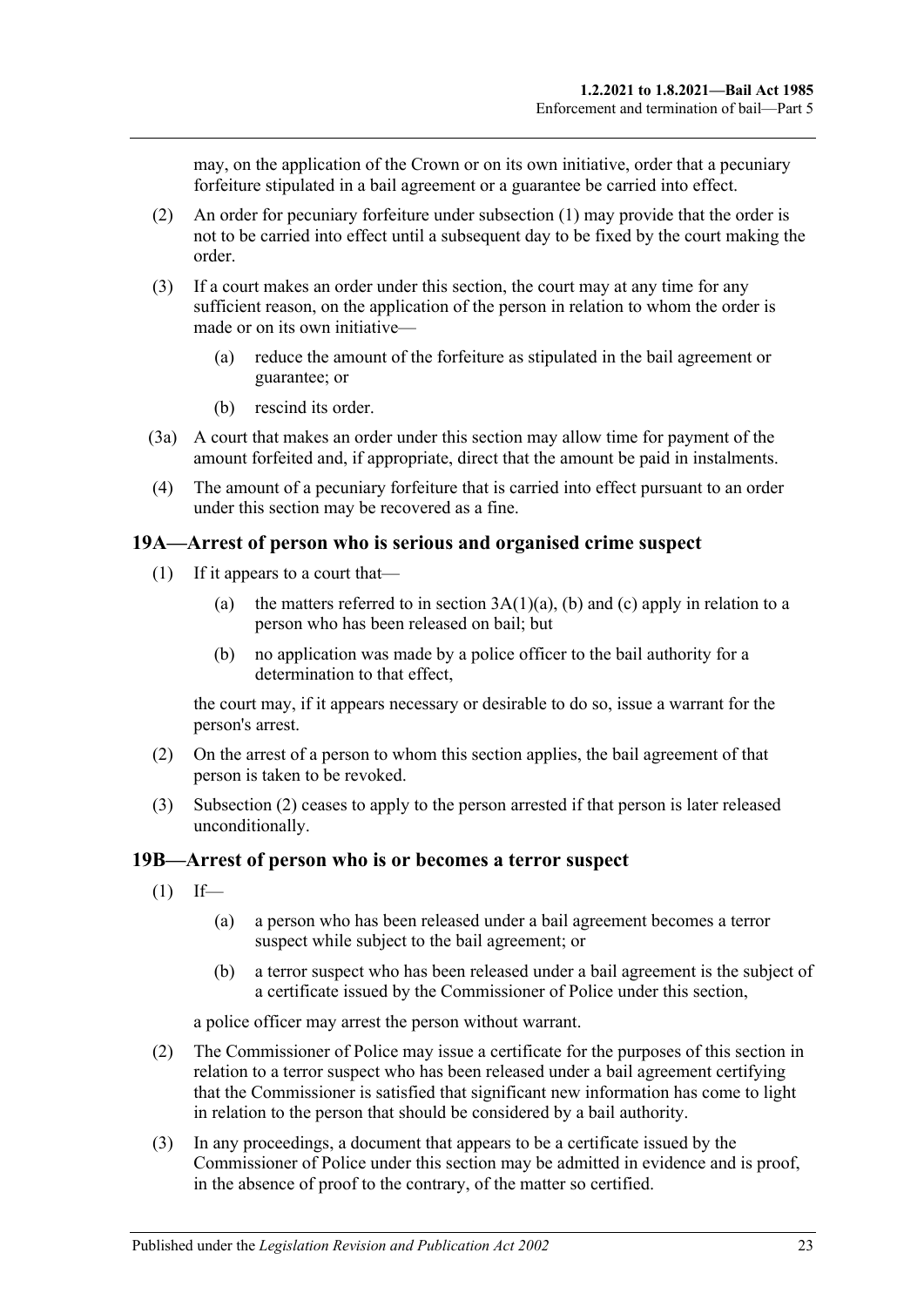- <span id="page-23-5"></span>(4) On the arrest of a person to whom this section applies, the bail agreement of that person is taken to be revoked.
- (5) [Subsection](#page-23-5) (4) ceases to apply to the person arrested if that person is later released unconditionally.

#### <span id="page-23-0"></span>**20—Termination of bail agreement**

When a person who is on bail is sentenced, or discharged without sentence, the bail agreement and guarantees (if any) terminate.

## <span id="page-23-1"></span>**Part 6—Miscellaneous**

#### <span id="page-23-2"></span>**21—Evidence**

An apparently genuine document purporting to be a bail agreement or guarantee, or a copy of a bail agreement or guarantee, will be accepted by any court or justice as evidence of the bail agreement or guarantee and of its terms and conditions.

## <span id="page-23-3"></span>**21A—Applications on behalf of the Crown**

An application may be made or a consent given under this Act on behalf of the Crown  $by-$ 

- (a) the Director of Public Prosecutions; or
- (b) a person acting on the instructions of the Crown; or
- (c) any police officer.

#### <span id="page-23-4"></span>**21B—Intervention programs**

- (1) When a court releases a person who has been charged with an offence on bail, the court may make it a condition of the bail agreement that the person undertake an intervention program.
- (2) Before imposing any such condition, the court must—
	- (a) satisfy itself that—
		- (i) the person is eligible for the services to be included on the program in accordance with applicable eligibility criteria (if any); and
		- (ii) those services are available for the person at a suitable time and place; and
	- (b) give consideration to any representations made by the person in relation to the program.
- (3) The court may make appropriate orders for assessment of the person to determine—
	- (a) a form of intervention program that is appropriate for the person; and
	- (b) the person's eligibility for the services included on the program,

and may release the person on bail on condition that he or she undertake the assessment as ordered.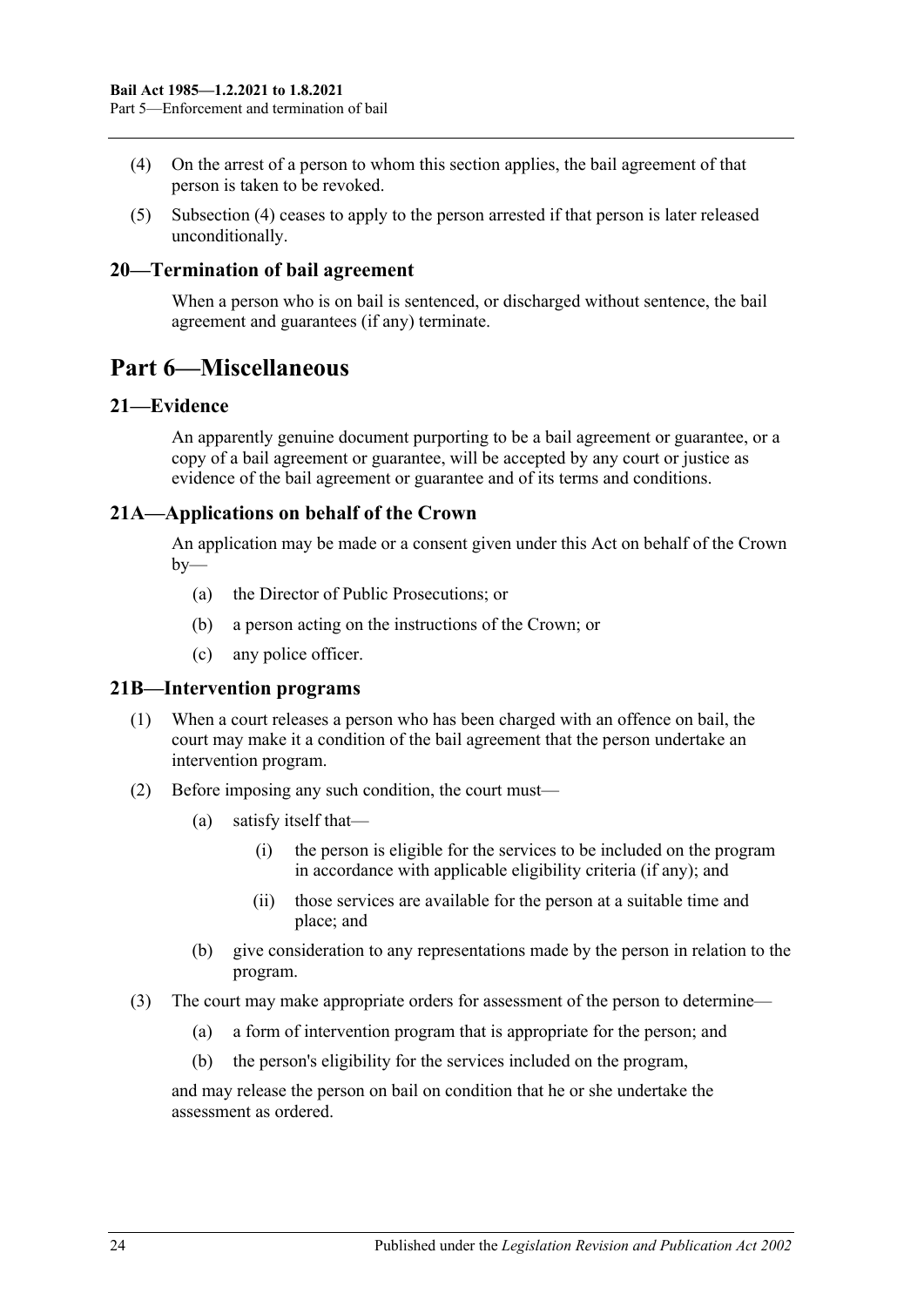- <span id="page-24-1"></span>(4) If a bail agreement contains a condition under this section—
	- (a) the person released on bail under the agreement must comply with conditions regulating his or her participation in the assessment or intervention program notified from time to time by the person's case manager; and
	- (b) a failure to comply with a requirement under [paragraph](#page-24-1) (a) may be regarded as a breach of a condition of the bail agreement.
- (5) The court may, at any time, on application by a person released on bail on condition that he or she participate in an assessment or intervention program, make an order revoking or varying the condition.
- (6) If an intervention program manager considers that—
	- (a) a person has failed to comply with a condition regulating the person's participation in an assessment or intervention program; and
	- (b) the failure to comply (of itself or in connection with other matters) suggests that the person is unwilling to participate in the assessment or program as directed,

the manager must refer the matter to the court and the court must then determine whether the failure to comply constitutes a breach of the bail agreement.

- (7) A certificate apparently signed—
	- (a) by an intervention program manager as to—
		- (i) whether the services to be included on a program are available for a particular person and, if so, when they will be available; or
		- (ii) whether a particular person is eligible for the services to be included on a program; or
	- (b) by a case manager as to whether a particular person has complied with conditions regulating his or her participation in an assessment or intervention program,

is admissible as evidence of the matter so certified.

#### <span id="page-24-0"></span>**21C—Power of delegation—intervention program manager**

- (1) An intervention program manager may, by instrument in writing, delegate a power or function under this Act—
	- (a) to a particular person; or
	- (b) to the person for the time being performing particular duties or holding or acting in a particular position.
- (2) A power or function so delegated under this section may, if the instrument of delegation so provides, be further delegated.
- (3) A delegation—
	- (a) may be absolute or conditional; and
	- (b) does not derogate from the power of the delegator to act in a matter; and
	- (c) is revocable at will.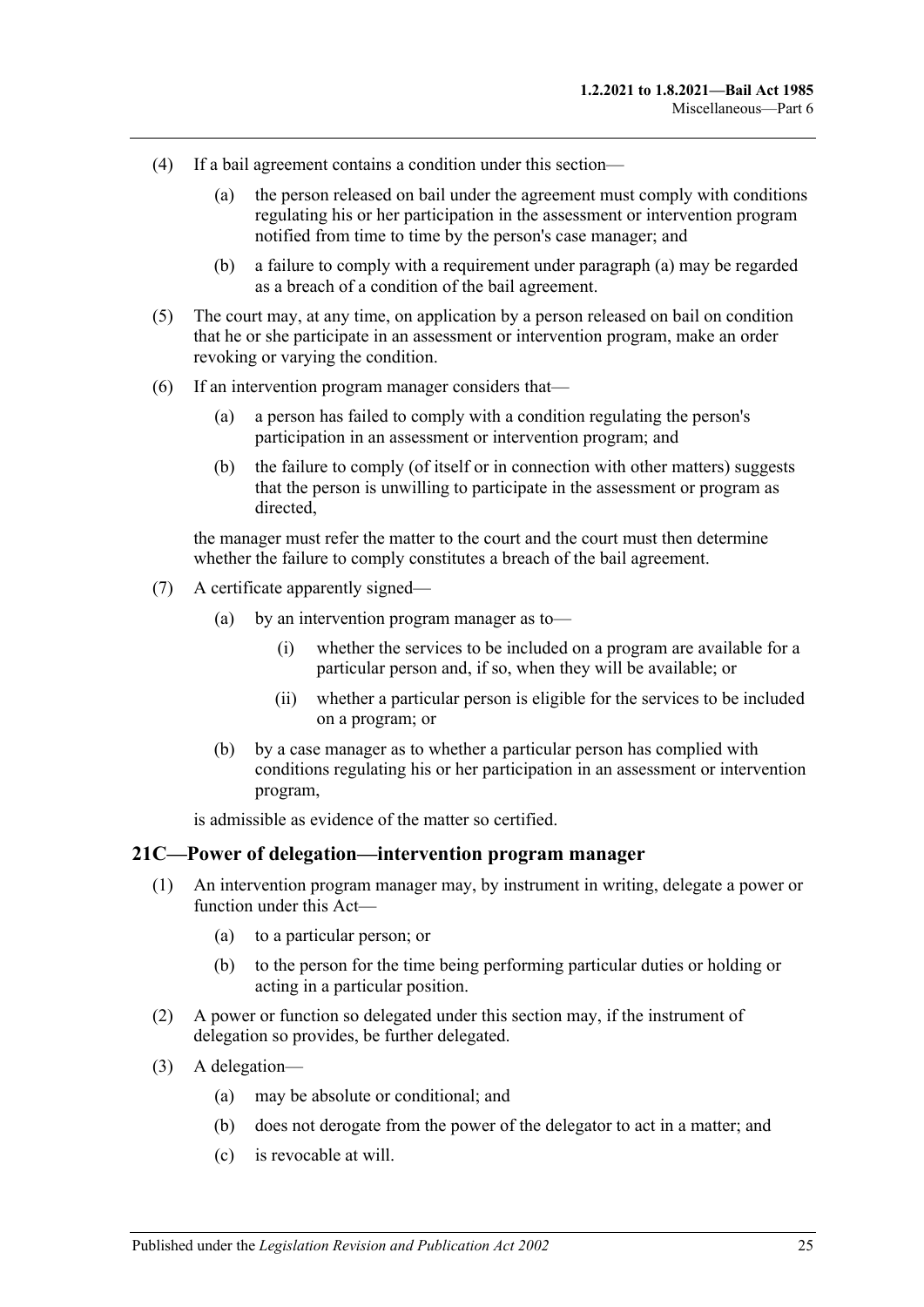### <span id="page-25-0"></span>**22—False information on bail applications**

A person who provides false information in an application for release on bail knowing it to be false is guilty of an offence.

Maximum penalty: \$1 250.

#### <span id="page-25-1"></span>**23—Period of release on bail not to count as part of sentence**

If a person under sentence of imprisonment is released on bail pending the hearing and determination of an appeal, the period of release does not count as part of the sentence.

## <span id="page-25-2"></span>**23A—Bail authority to consider intervention orders**

- (1) If a police officer or a person representing the Crown in bail proceedings is made aware that the victim of the alleged offence, or a person otherwise connected with proceedings for the alleged offence, feels a need for protection from the alleged offender or any other person associated with the alleged offender—
	- (a) the police officer or other person must ensure that the perceived need for protection is brought to the attention of the bail authority; and
	- (b) the bail authority must consider—
		- (i) if the bail authority is a court—whether to issue an intervention order in accordance with this section; or
		- (ii) in any other case—whether to apply to the Magistrates Court for an intervention order under the *[Intervention Orders \(Prevention of](http://www.legislation.sa.gov.au/index.aspx?action=legref&type=act&legtitle=Intervention%20Orders%20(Prevention%20of%20Abuse)%20Act%202009)  [Abuse\) Act](http://www.legislation.sa.gov.au/index.aspx?action=legref&type=act&legtitle=Intervention%20Orders%20(Prevention%20of%20Abuse)%20Act%202009) 2009*.
- (2) If an applicant for bail is a serious and organised crime suspect, the bail authority must, on its own initiative, consider—
	- (a) if the bail authority is a court—whether to issue an intervention order in accordance with this section; or
	- (b) in any other case—whether to apply to the Magistrates Court for an intervention order under the *[Intervention Orders \(Prevention of Abuse\)](http://www.legislation.sa.gov.au/index.aspx?action=legref&type=act&legtitle=Intervention%20Orders%20(Prevention%20of%20Abuse)%20Act%202009)  Act [2009](http://www.legislation.sa.gov.au/index.aspx?action=legref&type=act&legtitle=Intervention%20Orders%20(Prevention%20of%20Abuse)%20Act%202009)*.
- (3) A court may, when determining a bail application, exercise the powers of the Magistrates Court to issue against the applicant or any person associated with the applicant, an intervention order under the *[Intervention Orders \(Prevention of Abuse\)](http://www.legislation.sa.gov.au/index.aspx?action=legref&type=act&legtitle=Intervention%20Orders%20(Prevention%20of%20Abuse)%20Act%202009)  Act [2009](http://www.legislation.sa.gov.au/index.aspx?action=legref&type=act&legtitle=Intervention%20Orders%20(Prevention%20of%20Abuse)%20Act%202009)* as if an application had been made under that Act against the applicant or other person.
- (4) An order issued under this section has effect as an intervention order under the *[Intervention Orders \(Prevention of Abuse\) Act](http://www.legislation.sa.gov.au/index.aspx?action=legref&type=act&legtitle=Intervention%20Orders%20(Prevention%20of%20Abuse)%20Act%202009) 2009*.

## <span id="page-25-3"></span>**24—Act not to affect provisions relating to intervention and restraining orders**

Except as provided in [section](#page-25-2) 23A, nothing in this Act affects the operation of—

- (a) the *[Intervention Orders \(Prevention of Abuse\) Act](http://www.legislation.sa.gov.au/index.aspx?action=legref&type=act&legtitle=Intervention%20Orders%20(Prevention%20of%20Abuse)%20Act%202009) 2009*; or
- (b) the provisions of the *[Summary Procedure Act](http://www.legislation.sa.gov.au/index.aspx?action=legref&type=act&legtitle=Summary%20Procedure%20Act%201921) 1921* relating to restraining orders.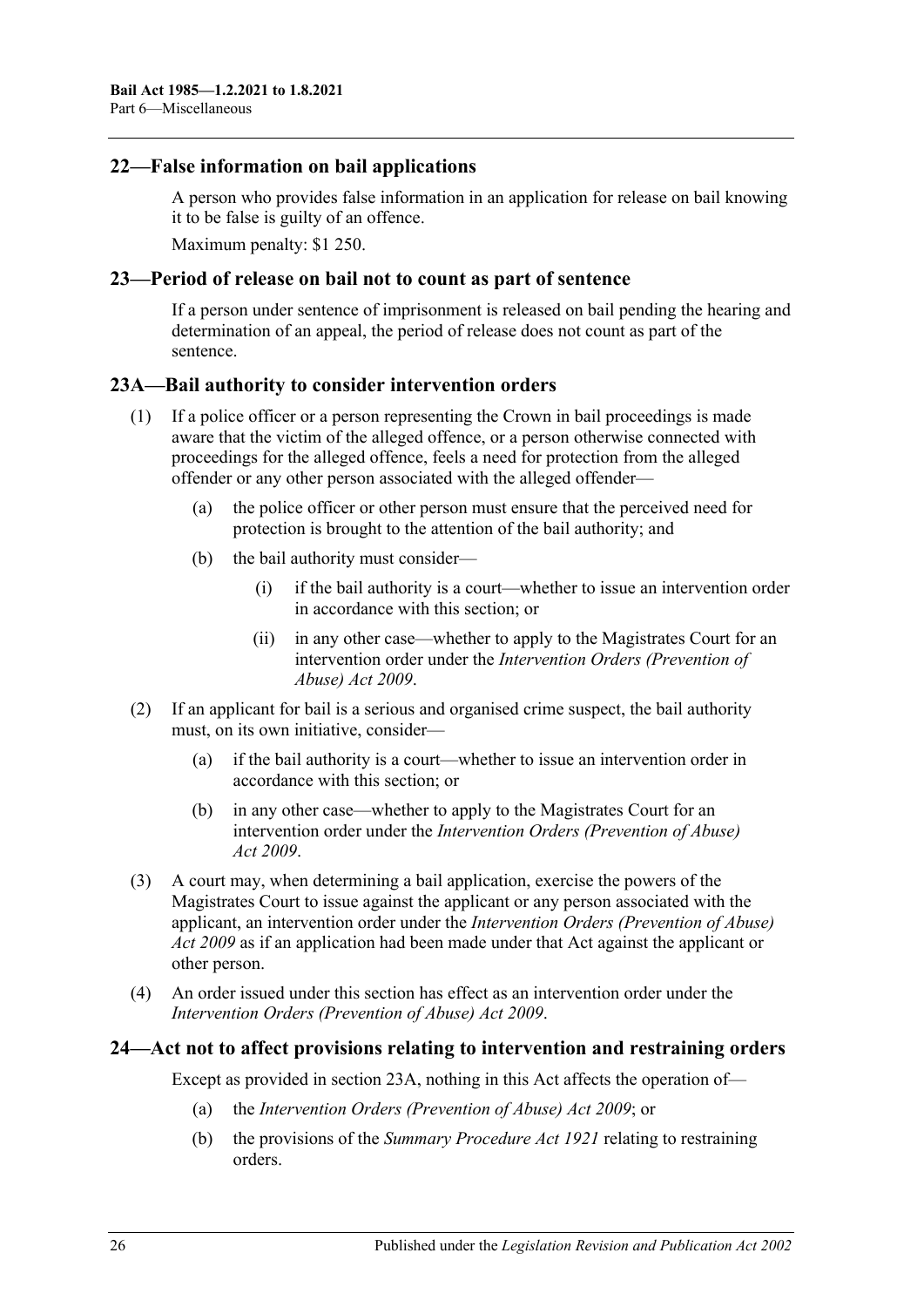## <span id="page-26-0"></span>**25—Non-application of 48 Geo. III c. 58 in this State**

The Act of the Imperial Parliament 48 Geo. III c. 58 has no further force or effect in this State.

## <span id="page-26-1"></span>**26—Regulations**

The Governor may make such regulations as are contemplated by this Act or as are necessary or expedient for the purposes of this Act.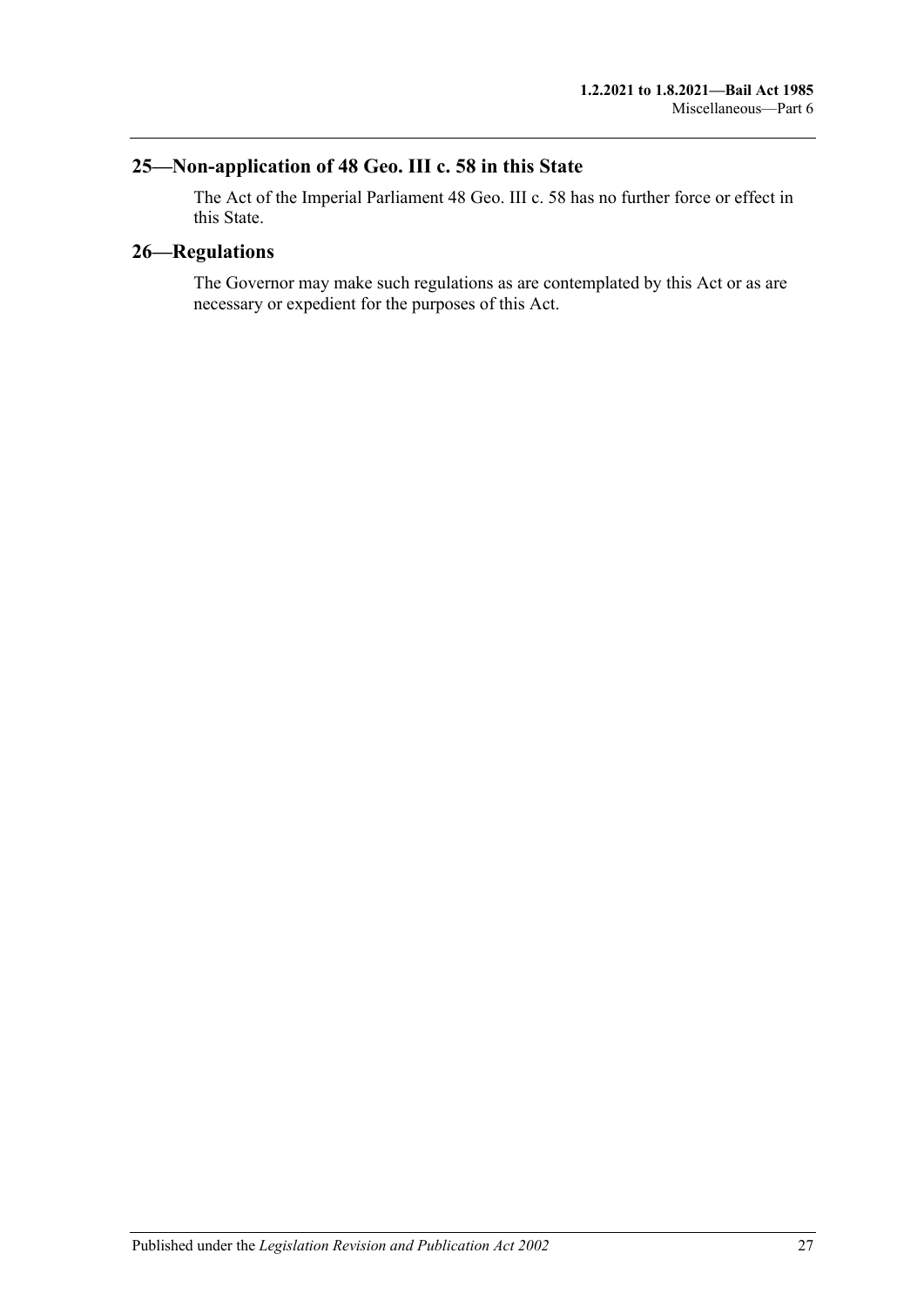# <span id="page-27-0"></span>**Legislative history**

## **Notes**

- Amendments of this version that are uncommenced are not incorporated into the text.
- Please note—References in the legislation to other legislation or instruments or to titles of bodies or offices are not automatically updated as part of the program for the revision and publication of legislation and therefore may be obsolete.
- Earlier versions of this Act (historical versions) are listed at the end of the legislative history.
- For further information relating to the Act and subordinate legislation made under the Act see the Index of South Australian Statutes or www.legislation.sa.gov.au.

## **Principal Act and amendments**

New entries appear in bold.

| Year | No | Title                                                                                           | Assent     | Commencement                                                       |
|------|----|-------------------------------------------------------------------------------------------------|------------|--------------------------------------------------------------------|
| 1985 | 5  | Bail Act 1985                                                                                   | 7.3.1985   | 7.7.1985 (Gazette 9.5.1985 p1399)                                  |
| 1986 | 33 | Statutes Amendment (Children's<br>Bail) Act 1986                                                | 10.4.1986  | 30.3.1987 (Gazette 26.2.1987 p440)                                 |
| 1987 | 32 | Bail Act Amendment Act 1987                                                                     | 23.4.1987  | 4.10.1987 (Gazette 30.7.1987 p273)                                 |
| 1990 | 23 | Statute Law Revision Act 1990                                                                   | 26.4.1990  | Sch 2-29.6.1990 (Gazette 14.6.1990<br>p1606                        |
| 1991 | 49 | Director of Public Prosecutions<br>Act 1991                                                     | 21.11.1991 | 6.7.1992 (Gazette 25.6.1992 p1869)                                 |
| 1991 | 69 | <b>Statutes Repeal and Amendment</b><br>(Courts) Act 1991                                       | 12.12.1991 | 6.7.1992 (Gazette 2.7.1992 p209)                                   |
| 1993 | 62 | <b>Statutes Amendment (Courts)</b><br>Act 1993                                                  | 27.5.1993  | ss 19-23-1.7.1993 (Gazette<br>24.6.1993 p2047)                     |
| 1993 | 94 | <b>Statutes Repeal and Amendment</b><br>(Children's Protection and Young<br>Offenders) Act 1993 | 4.11.1993  | 1.1.1994 (Gazette 4.11.1993 p2177)                                 |
| 1994 | 22 | Domestic Violence Act 1994                                                                      | 26.5.1994  | 1.8.1994 (Gazette 14.7.1994 p68)                                   |
| 1995 | 27 | <b>Statutes Amendment</b><br>(Attorney-General's Portfolio)<br>Act 1995                         | 27.4.1995  | $ss$ 4-11-10.7.1995 (Gazette<br>29.6.1995 p2973)                   |
| 1996 | 67 | Statutes Amendment<br>(Attorney-General's Portfolio)<br>Act 1996                                | 15.8.1996  | ss 4 & 5-17.10.1996 (Gazette<br>$17.10.1996$ $p1361$ )             |
| 1999 | 42 | <b>Statutes Amendment and Repeal</b><br>(Justice Portfolio) Act 1999                            | 5.8.1999   | Pt 3 (ss $5-10$ )-1.9.2000 (Gazette<br>11.5.2000 p2472             |
| 2005 | 49 | <b>Statutes Amendment (Intervention</b><br>Programs and Sentencing<br>Procedures) Act 2005      | 27.10.2005 | Pt 2 (ss 4 & 5) and Sch 1-19.12.2005<br>(Gazette 15.12.2005 p4326) |
| 2005 | 56 | Justices of the Peace Act 2005                                                                  | 17.11.2005 | Sch 2 (cl 7)-1.7.2006 (Gazette<br>22.6.2006 p2012)                 |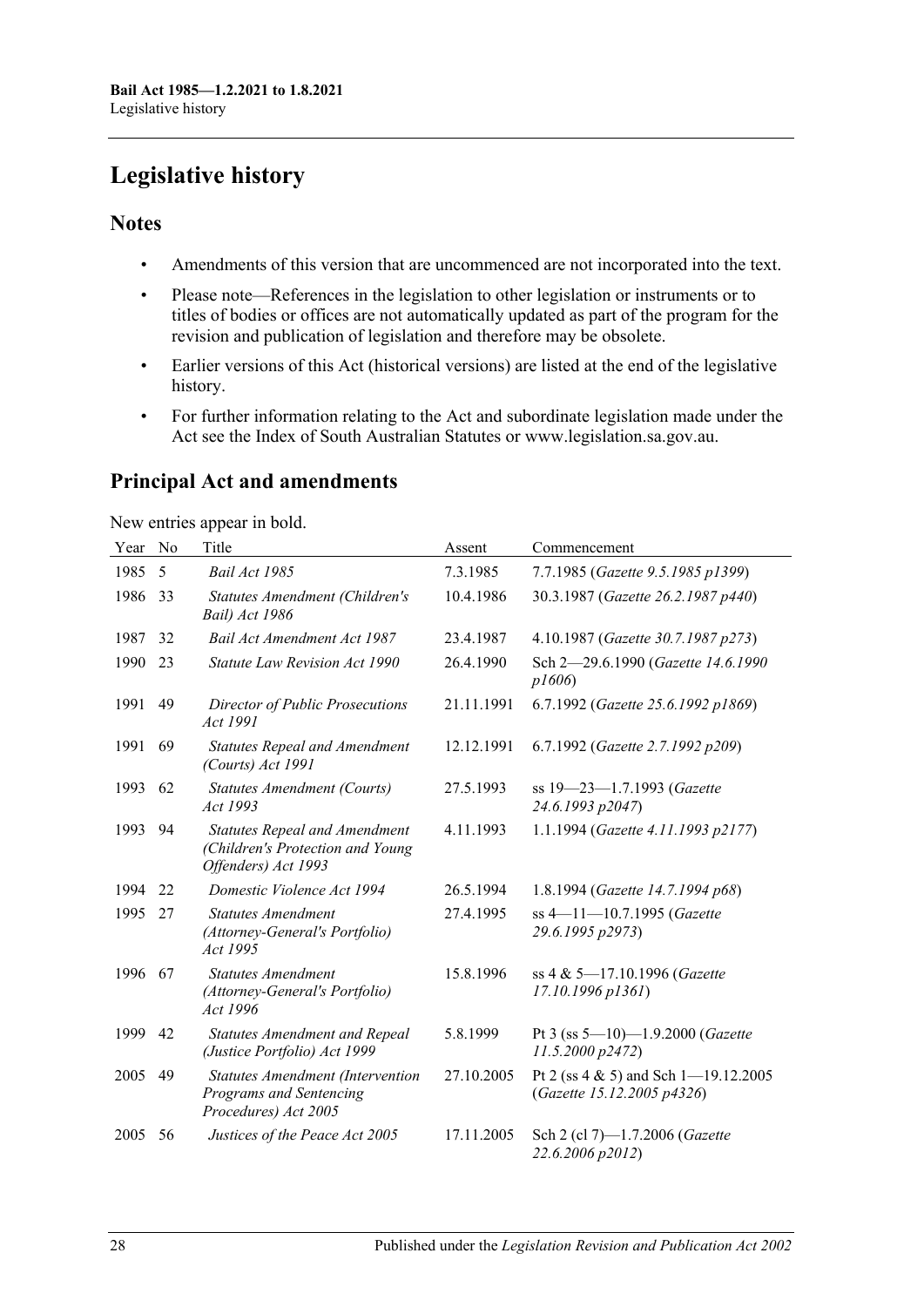| 2005 81 |    | Statutes Amendment (Vehicle and<br>Vessel Offences) Act 2005                       | 8.12.2005  | Pt 3 (s 13)-30.7.2006 (Gazette<br>27.7.2006 p2400)                      |
|---------|----|------------------------------------------------------------------------------------|------------|-------------------------------------------------------------------------|
| 2006    | 17 | Statutes Amendment (New Rules of<br>Civil Procedure) Act 2006                      | 6.7.2006   | Pt 11 (ss 45-47)-4.9.2006 (Gazette<br>17.8.2006 p2831                   |
| 2007    | 48 | Statutes Amendment (Victims of<br>Crime) Act 2007                                  | 8.11.2007  | Pt 2 (s 4)-17.7.2008 (Gazette<br>17.7.2008 p3372)                       |
| 2008    | 13 | Serious and Organised Crime<br>(Control) Act 2008                                  | 15.5.2008  | Sch 1 (cl 2)-4.9.2008 (Gazette<br>4.9.2008 p4227)                       |
| 2009    | 18 | Cross-border Justice Act 2009                                                      | 21.5.2009  | Sch 1 (cl 2)-1.11.2009 (Gazette<br>29.10.2009 p4982)                    |
| 2009    | 73 | Bail (Arson) Amendment Act 2009                                                    | 10.12.2009 | 10.12.2009                                                              |
| 2009    | 85 | Intervention Orders (Prevention of<br>Abuse) Act 2009                              | 10.12.2009 | Sch 1 (cll 2-4)-9.12.2011 (Gazette<br>20.10.2011 p4269)                 |
| 2012    | 12 | Statutes Amendment (Serious and<br>Organised Crime) Act 2012                       | 10.5.2012  | Pt 3 (ss 8-16)-17.6.2012 (Gazette<br>14.6.2012 p2756)                   |
| 2012    | 33 | <b>Statutes Amendment (Serious</b><br>Firearm Offences) Act 2012                   | 27.9.2012  | Pt 2 (ss 4-7)-4.3.2013 (Gazette<br>21.2.2013 p485)                      |
| 2013    | 41 | Child Sex Offenders Registration<br>(Miscellaneous) Amendment Act<br>2013          | 3.10.2013  | Sch 1 (cl 1)-22.12.2013 (Gazette<br>19.12.2013 p4923)                   |
| 2013    | 60 | <b>Statutes Amendment (Arrest</b><br>Procedures and Bail) Act 2013                 | 7.11.2013  | Pt 2 (ss 4-13) & Sch 1-1.10.2014<br>(Gazette 4.9.2014 p4244)            |
| 2015    | 13 | Criminal Law (High Risk<br>Offenders) Act 2015                                     | 9.7.2015   | Sch 1 (cl 2)-25.1.2016 (Gazette<br>11.11.2015 p4886)                    |
| 2015    | 14 | Intervention Orders (Prevention of<br>Abuse) (Miscellaneous) Amendment<br>Act 2015 | 9.7.2015   | Sch 1 (cl 1)-1.12.2015 (Gazette<br>19.11.2015 p4975)                    |
| 2015    | 46 | Firearms Act 2015                                                                  | 17.12.2015 | Sch 1 (cl 2)-1.7.2017 (Gazette<br>27.6.2017 p2619)                      |
| 2016    | 62 | Statutes Amendment (Courts and<br>Justice Measures) Act 2016                       | 8.12.2016  | Pt 2 (ss 4 & 5)—8.12.2016: s 2(1)                                       |
| 2017    | 18 | Summary Procedure (Indictable<br>Offences) Amendment Act 2017                      | 14.6.2017  | Sch 2 (cll 1, 2 & 41)-5.3.2018 (Gazette<br>12.12.2017 p4961)            |
| 2017 34 |    | Bail (Miscellaneous) Amendment<br>Act 2017                                         | 22.8.2017  | 22.8.2017 except Pt 3-9.10.2017<br>(Gazette 4.10.2017 p4231)            |
| 2017    | 53 | Statutes Amendment (Sentencing)<br>Act 2017                                        | 28.11.2017 | Pt 2 (s 4)-30.4.2018 (Gazette 6.2.2018<br>p612)                         |
| 2017 69 |    | <b>Statutes Amendment (Terror</b><br>Suspect Detention) Act 2017                   | 12.12.2017 | Pt 2 (ss 4 to 10)-26.2.2018 (Gazette<br>13.2.2018p733                   |
| 2017    | 70 | <b>Statutes Amendment</b><br>(Attorney-General's Portfolio No 3)<br>Act 2017       | 12.12.2017 | Pt 3 (ss 5 to 7)–1.3.2018 ( <i>Gazette</i><br>6.2.2018 p610             |
| 2018    | 38 | <b>Statutes Amendment (Domestic</b><br>Violence) Act 2018                          | 6.12.2018  | Pt 2 (s 4)-31.1.2019 ( <i>Gazette</i><br>24.1.2019 p272)                |
| 2020    | 15 | Statutes Amendment (Bail<br>Authorities) Act 2020                                  | 11.6.2020  | Pt 2 (ss 4 to 9)-1.1.2021 (Gazette<br>17.12.2020 p5744)                 |
| 2020    | 34 | <b>Statutes Amendment</b><br>(Attorney-General's Portfolio)<br>Act 2020            | 1.10.2020  | Pt 2 $(s 4)$ —1.1.2021 immediately after<br>s 4 of $15/2020$ : s $2(3)$ |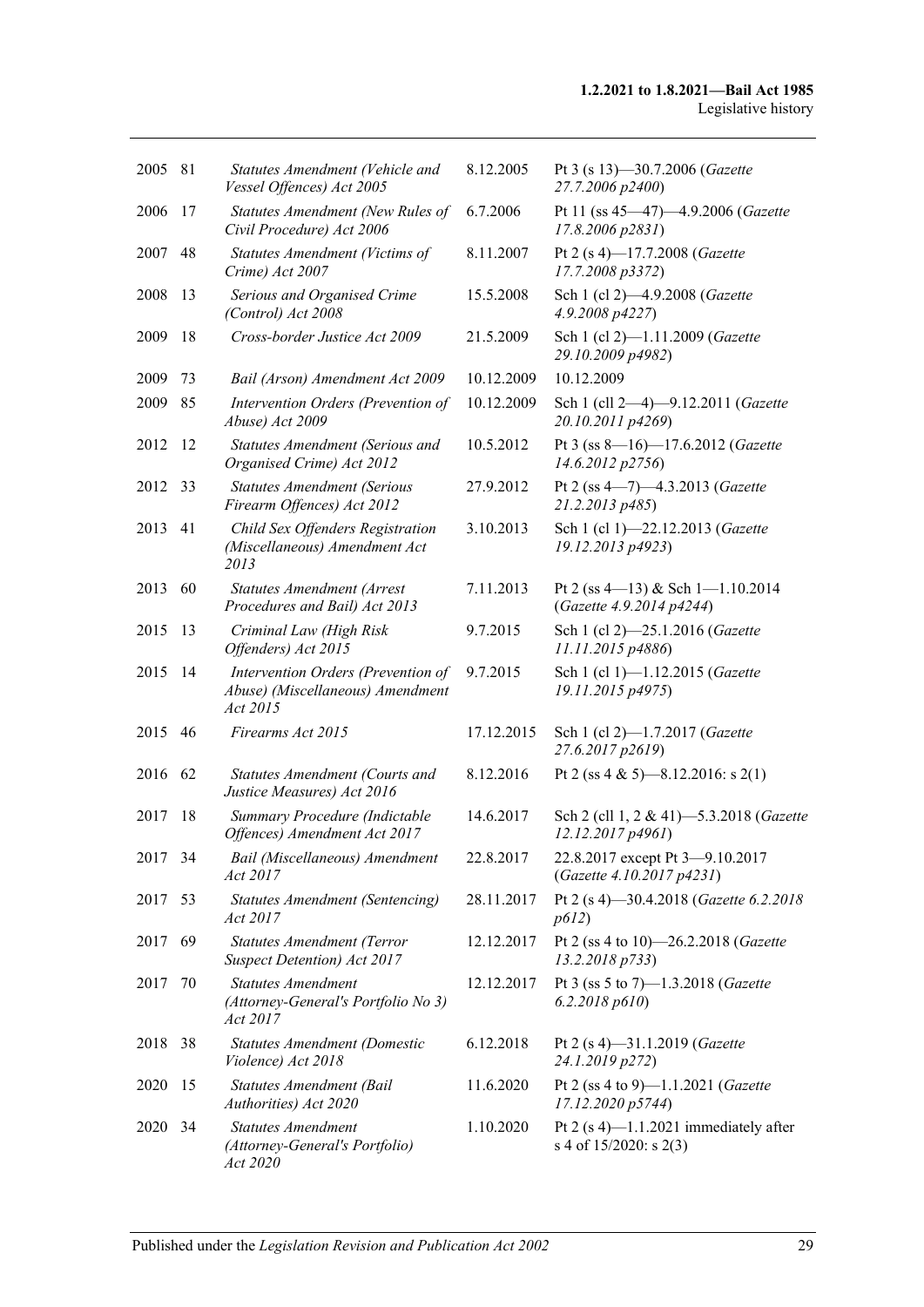| <b>2020</b> | 43 | <b>Statutes Amendment (Abolition of 10.12.2020)</b><br><b>Defence of Provocation and Related</b><br>Matters) Act 2020 |           | Pt 2 (s 4)-1.2.2021 ( <i>Gazette 27.1.2021</i><br>p163) |
|-------------|----|-----------------------------------------------------------------------------------------------------------------------|-----------|---------------------------------------------------------|
| 2021        | 14 | Statutes Amendment<br>(Recommendations of Independent)<br>Inquiry into Child Protection)<br>Act 2021                  | 13.5.2021 | Pt 2 (s 4)-2.8.2021 ( <i>Gazette 22.7.2021</i><br>p2857 |

## **Provisions amended**

New entries appear in bold.

Entries that relate to provisions that have been deleted appear in italics.

| Provision                                 | How varied                                         | Commencement |
|-------------------------------------------|----------------------------------------------------|--------------|
| Pt 1                                      |                                                    |              |
| s <sub>2</sub>                            | deleted by $23/1990 s 3(1)$ (Sch 2)                | 29.6.1990    |
| $s \; 3(1)$                               |                                                    |              |
| $s \; 3(1)$                               | s 3 redesignated as s $3(1)$ by $33/1986$ s $3(c)$ | 30.3.1987    |
| ammunition                                | inserted by $33/2012$ s 4(1)                       | 4.3.2013     |
|                                           | amended by 46/2015 Sch 1 cl 2(1)                   | 1.7.2017     |
| case manager                              | inserted by $49/2005$ s $4(1)$                     | 19.12.2005   |
| <b>Chief Executive</b><br>Officer         | inserted by $12/2012$ s $8(1)$                     | 17.6.2012    |
| child                                     | inserted by $33/1986$ s $3(a)$                     | 30.3.1987    |
| Commonwealth<br>Criminal Code             | inserted by $69/2017$ s $4(1)$                     | 26.2.2018    |
| community<br>corrections officer          | inserted by 42/1999 s 5                            | 1.9.2000     |
| designated police<br>facility             | inserted by $60/2013$ s $4(1)$                     | 1.10.2014    |
| firearm                                   | inserted by $33/2012$ s 4(2)                       | 4.3.2013     |
|                                           | amended by 46/2015 Sch 1 cl 2(2)                   | 1.7.2017     |
| guardian                                  | inserted by $33/1986$ s $3(b)$                     | 30.3.1987    |
| intervention<br>program                   | inserted by $49/2005$ s $4(2)$                     | 19.12.2005   |
| intervention<br>program manager           | inserted by $49/2005$ s $4(2)$                     | 19.12.2005   |
| officer in charge                         | inserted by $60/2013$ s $4(2)$                     | 1.10.2014    |
| responsible officer                       | inserted by $60/2013$ s $4(2)$                     | 1.10.2014    |
| serious and<br>organised crime<br>offence | inserted by $12/2012$ s $8(2)$                     | 17.6.2012    |
| serious and<br>organised crime<br>suspect | inserted by $12/2012$ s $8(2)$                     | 17.6.2012    |
| terrorism<br>intelligence<br>authority    | inserted by $69/2017$ s $4(2)$                     | 26.2.2018    |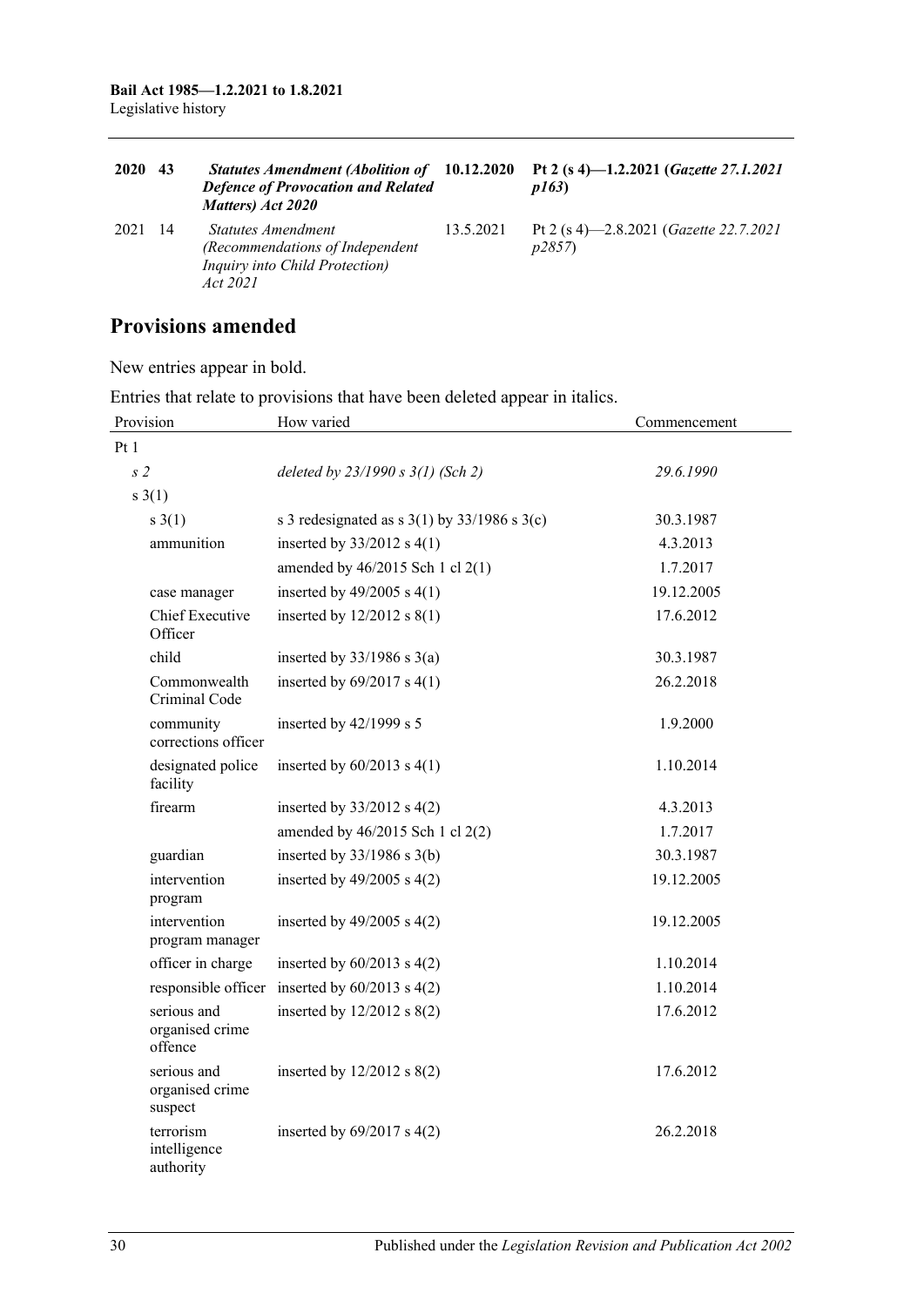#### **1.2.2021 to 1.8.2021—Bail Act 1985** Legislative history

| terrorism<br>notification | inserted by $69/2017$ s $4(2)$                               | 26.2.2018  |
|---------------------------|--------------------------------------------------------------|------------|
| terrorist offence         | inserted by $69/2017$ s $4(2)$                               | 26.2.2018  |
| terror suspect            | inserted by $69/2017$ s $4(2)$                               | 26.2.2018  |
| training centre           | inserted by 70/2017 s 5                                      | 1.3.2018   |
| victim                    | amended by 32/1987 s 3                                       | 4.10.1987  |
| working day               | amended by 34/2017 s 4                                       | 22.8.2017  |
| s(2)                      | inserted by $33/1986$ s $3(c)$                               | 30.3.1987  |
|                           | amended by 23/1990 s 3(1) (Sch 2)                            | 29.6.1990  |
| s 3A                      | inserted by 12/2012 s 9                                      | 17.6.2012  |
| s 3A(2)                   | amended by 18/2017 Sch 2 cl 1                                | 5.3.2018   |
| $s$ 3 $B$                 | inserted by 69/2017 s 5                                      | 26.2.2018  |
| s <sub>4</sub>            |                                                              |            |
| s(4(1))                   | s 4 amended by $33/1986$ s 3(d)                              | 30.3.1987  |
|                           | s 4 amended and redesignated as $s$ 4(1) by<br>$32/1987$ s 4 | 4.10.1987  |
|                           | amended by 23/1990 s 3(1) (Sch 2)                            | 29.6.1990  |
|                           | amended by 62/1993 s 19                                      | 1.7.1993   |
|                           | amended by 12/2012 s 10(1)                                   | 17.6.2012  |
|                           | amended by $69/2017$ s $6(1)$ , (2)                          | 26.2.2018  |
| s(4(a))                   | inserted by $12/2012$ s $10(2)$                              | 17.6.2012  |
| s(4(b)                    | inserted by $69/2017$ s $6(3)$                               | 26.2.2018  |
| s(4(2)                    | inserted by $32/1987$ s 4(c)                                 | 4.10.1987  |
|                           | amended by 60/2013 Sch 1                                     | 1.10.2014  |
| s(4(3))                   | inserted by 13/2015 Sch 1 cl 2                               | 25.1.2016  |
| s <sub>5</sub>            |                                                              |            |
| s 5(1)                    | amended by 32/1987 s 5                                       | 4.10.1987  |
|                           | amended by 23/1990 s 3(1) (Sch 2)                            | 29.6.1990  |
|                           | amended by 62/1993 s 20                                      | 1.7.1993   |
|                           | amended by 27/1995 s 4                                       | 10.7.1995  |
|                           | amended by $67/1996$ s $4(a)$                                | 17.10.1996 |
|                           | amended by 56/2005 Sch 2 cl 7                                | 1.7.2006   |
|                           | amended by 60/2013 s 5, Sch 1                                | 1.10.2014  |
|                           | amended by 69/2017 s 7(1)                                    | 26.2.2018  |
|                           | amended by 15/2020 s 4                                       | 1.1.2021   |
|                           | amended by 34/2020 s 4                                       | 1.1.2021   |
| $s\ 5(2)$                 | substituted by $67/1996$ s $4(b)$                            | 17.10.1996 |
|                           | amended by 60/2013 Sch 1                                     | 1.10.2014  |
| $s\ 5(3)$                 | inserted by $69/2017$ s $7(2)$                               | 26.2.2018  |
| Pt 2                      |                                                              |            |
| s <sub>6</sub>            |                                                              |            |
| s(6(1))                   | amended by 23/1990 s 3(1) (Sch 2)                            | 29.6.1990  |
|                           | amended by $62/1993$ s $21(a)$                               | 1.7.1993   |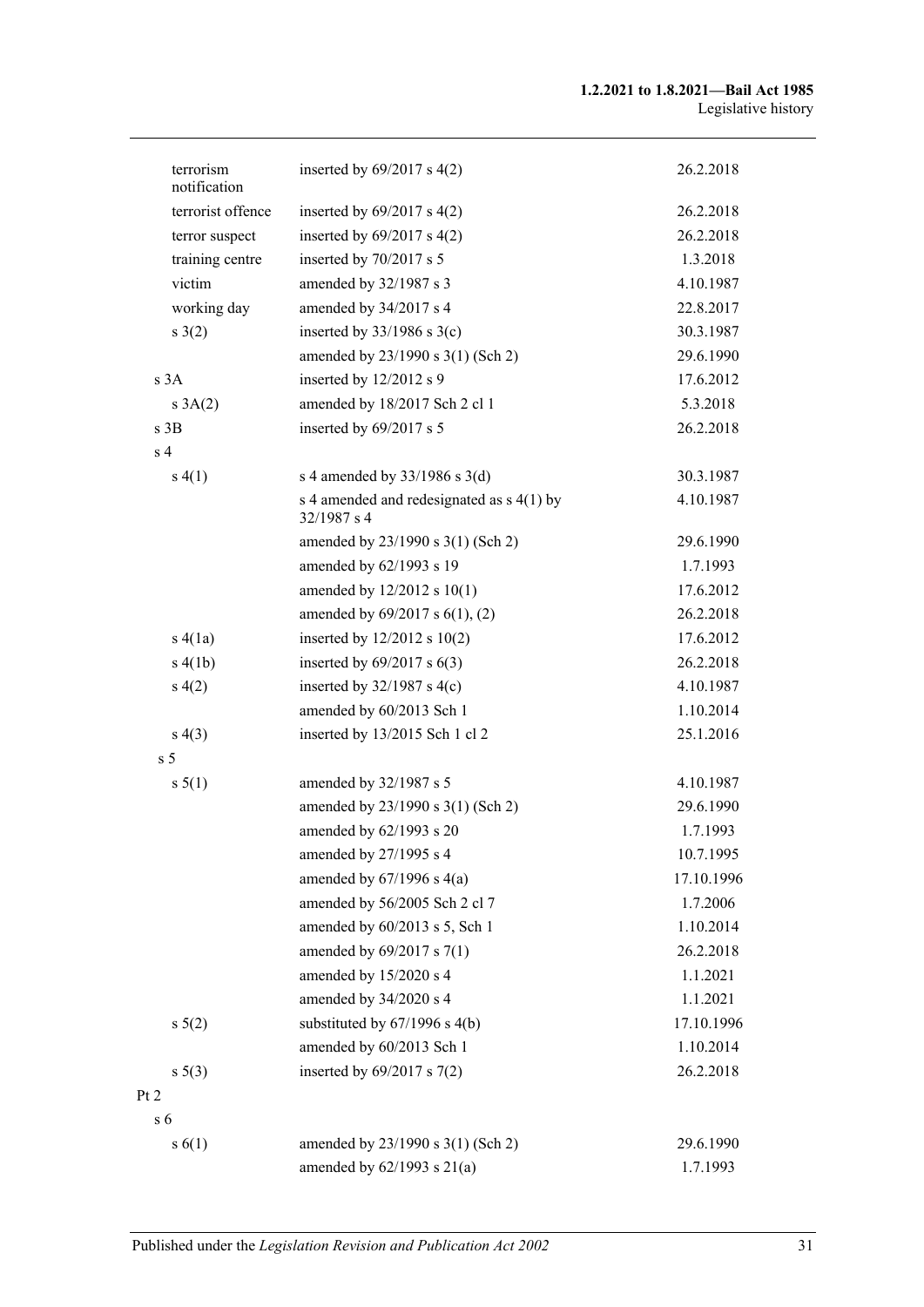|                    | amended by 42/1999 s 6            | 1.9.2000  |
|--------------------|-----------------------------------|-----------|
|                    | amended by 60/2013 Sch 1          | 1.10.2014 |
|                    | amended by 18/2017 Sch 2 cl 2     | 5.3.2018  |
| $s\ 6(1a)$         | inserted by $33/1986$ s $3(e)$    | 30.3.1987 |
|                    | amended by 23/1990 s 3(1) (Sch 2) | 29.6.1990 |
| s(6(1b))           | inserted by $62/1993$ s $21(b)$   | 1.7.1993  |
| s(6(3))            | substituted by 32/1987 s 6        | 4.10.1987 |
|                    | amended by 60/2013 s 6, Sch 1     | 1.10.2014 |
|                    | amended by 62/2016 s 4            | 8.12.2016 |
|                    | amended by 70/2017 s 6            | 1.3.2018  |
| s 6(4)             | substituted by 32/1987 s 6        | 4.10.1987 |
|                    | amended by 17/2006 s 45           | 4.9.2006  |
|                    | amended by 60/2013 Sch 1          | 1.10.2014 |
|                    | substituted by 15/2020 s 5        | 1.1.2021  |
| s(6(5)             | inserted by $32/1987$ s 6         | 4.10.1987 |
|                    | amended by 60/2013 Sch 1          | 1.10.2014 |
|                    | substituted by 15/2020 s 5        | 1.1.2021  |
| $s 6(6)$ and $(7)$ | inserted by 15/2020 s 5           | 1.1.2021  |
| s <sub>7</sub>     |                                   |           |
| $s \, 7(1)$        | amended by 23/1990 s 3(1) (Sch 2) | 29.6.1990 |
| $s \ 7(3)$         | substituted by 32/1987 s 7        | 4.10.1987 |
|                    | amended by 60/2013 s 7            | 1.10.2014 |
|                    | amended by 62/2016 s 5            | 8.12.2016 |
|                    | amended by 70/2017 s 7            | 1.3.2018  |
| $s \ 7(4)$         | substituted by 32/1987 s 7        | 4.10.1987 |
| $s \ 7(5)$         | inserted by 32/1987 s 7           | 4.10.1987 |
|                    | amended by 60/2013 Sch 1          | 1.10.2014 |
| $s \, 7(6)$        | inserted by 32/1987 s 7           | 4.10.1987 |
| Pt <sub>3</sub>    |                                   |           |
| $\sqrt{s}$ 8       |                                   |           |
| s(1)               | substituted by 32/1987 s 8        | 4.10.1987 |
|                    | amended by 15/2020 s 6            | 1.1.2021  |
| s(8(1a))           | inserted by 32/1987 s 8           | 4.10.1987 |
|                    | amended by 23/1990 s 3(1) (Sch 2) | 29.6.1990 |
| s(2)               | amended by 23/1990 s 3(1) (Sch 2) | 29.6.1990 |
| s(2a)              | inserted by $33/1986$ s 3(f)      | 30.3.1987 |
|                    | amended by 60/2013 Sch 1          | 1.10.2014 |
| s(3)               | amended by 23/1990 s 3(1) (Sch 2) | 29.6.1990 |
|                    | amended by 60/2013 Sch 1          | 1.10.2014 |
| s <sub>9</sub>     |                                   |           |
| $s \, 9(1)$        | amended by 60/2013 Sch 1          | 1.10.2014 |
| $s \, 9(2)$        | amended by 23/1990 s 3(1) (Sch 2) | 29.6.1990 |
|                    | amended by 60/2013 Sch 1          | 1.10.2014 |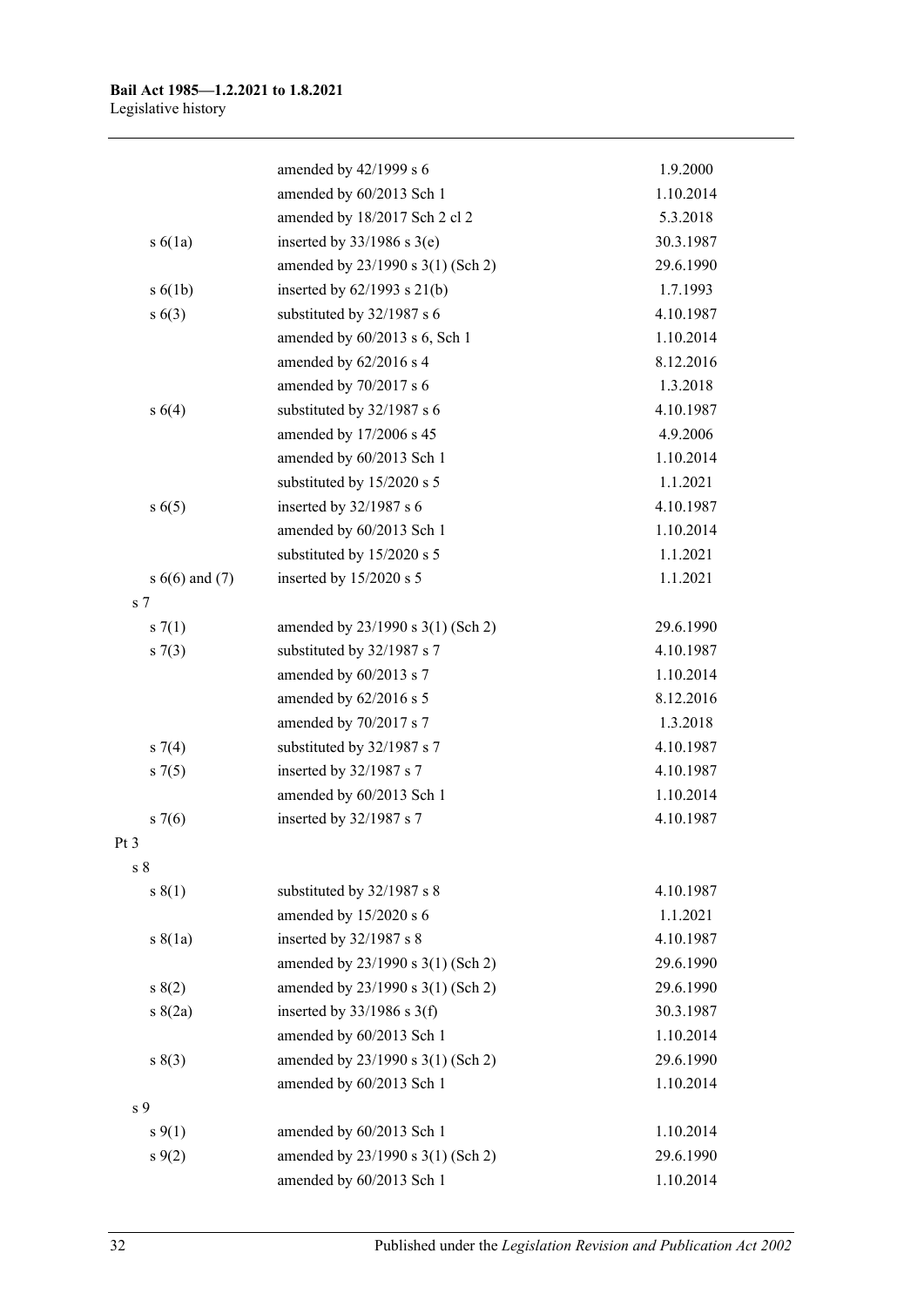| s 10                    |                                        |            |
|-------------------------|----------------------------------------|------------|
| s 10(1)                 | amended by 23/1990 s 3(1) (Sch 2)      | 29.6.1990  |
|                         | amended by $62/1993$ s $22(a)$         | 1.7.1993   |
|                         | (c) deleted by $22/1994$ Sch cl $2(a)$ | 1.8.1994   |
|                         | amended by 85/2009 Sch 1 cl 2          | 9.12.2011  |
|                         | amended by 60/2013 Sch 1               | 1.10.2014  |
| s 10(2)                 | amended by 23/1990 s 3(1) (Sch 2)      | 29.6.1990  |
|                         | amended by 60/2013 Sch 1               | 1.10.2014  |
| s 10(3)                 | inserted by $62/1993$ s $22(b)$        | 1.7.1993   |
|                         | amended by 60/2013 Sch 1               | 1.10.2014  |
| s 10(4)                 | inserted by 22/1994 Sch cl 2(b)        | 1.8.1994   |
|                         | amended by 60/2013 Sch 1               | 1.10.2014  |
| s10A                    | inserted by 81/2005 s 13               | 30.7.2006  |
| s 10A(1a)               | inserted by $12/2012$ s $11(1)$        | 17.6.2012  |
| s 10A(2)                | substituted by 48/2007 s 4             | 17.7.2008  |
|                         | substituted by 13/2008 Sch 1 cl 2      | 4.9.2008   |
| prescribed<br>applicant | amended by 73/2009 s 3                 | 10.12.2009 |
|                         | amended by 85/2009 Sch 1 cl 3          | 9.12.2011  |
|                         | amended by 12/2012 s 11(2)             | 17.6.2012  |
|                         | amended by 33/2012 s 5                 | 4.3.2013   |
|                         | amended by 60/2013 Sch 1               | 1.10.2014  |
|                         | amended by 34/2017 s 6(1), (2)         | 9.10.2017  |
|                         | amended by 69/2017 s 8                 | 26.2.2018  |
|                         | amended by 53/2017 s 4                 | 30.4.2018  |
|                         | amended by 38/2018 s 4                 | 31.1.2019  |
|                         | amended by 43/2020 s 4                 | 1.2.2021   |
| s 11                    |                                        |            |
| s 11(1)                 | substituted by 33/2012 s 6             | 4.3.2013   |
| s $11(1a)$ (1d)         | inserted by 33/2012 s 6                | 4.3.2013   |
| s 11(2)                 | amended by $33/1986$ s $3(g)$          | 30.3.1987  |
|                         | amended by $32/1987$ s $9(a)$          | 4.10.1987  |
|                         | amended by 23/1990 s 3(1) (Sch 2)      | 29.6.1990  |
|                         | amended by $42/1999$ s $7(a)$ , (b)    | 1.9.2000   |
|                         | amended by 60/2013 Sch 1               | 1.10.2014  |
| s11(2aa)                | inserted by 12/2012 s 12(1)            | 17.6.2012  |
| s $11(2ab)$ (2ad)       | inserted by 41/2013 Sch 1 cl 1(1)      | 22.12.2013 |
| s11(2a)                 | inserted by $32/1987$ s $9(b)$         | 4.10.1987  |
| s 11(3)                 | amended by $33/1986$ s $3(m)$          | 30.3.1987  |
|                         | substituted by 32/1987 s 9(b)          | 4.10.1987  |
|                         | amended by 23/1990 s 3(1) (Sch 2)      | 29.6.1990  |
| s 11(3a)                | inserted by $32/1987$ s $9(b)$         | 4.10.1987  |
|                         | amended by 23/1990 s 3(1) (Sch 2)      | 29.6.1990  |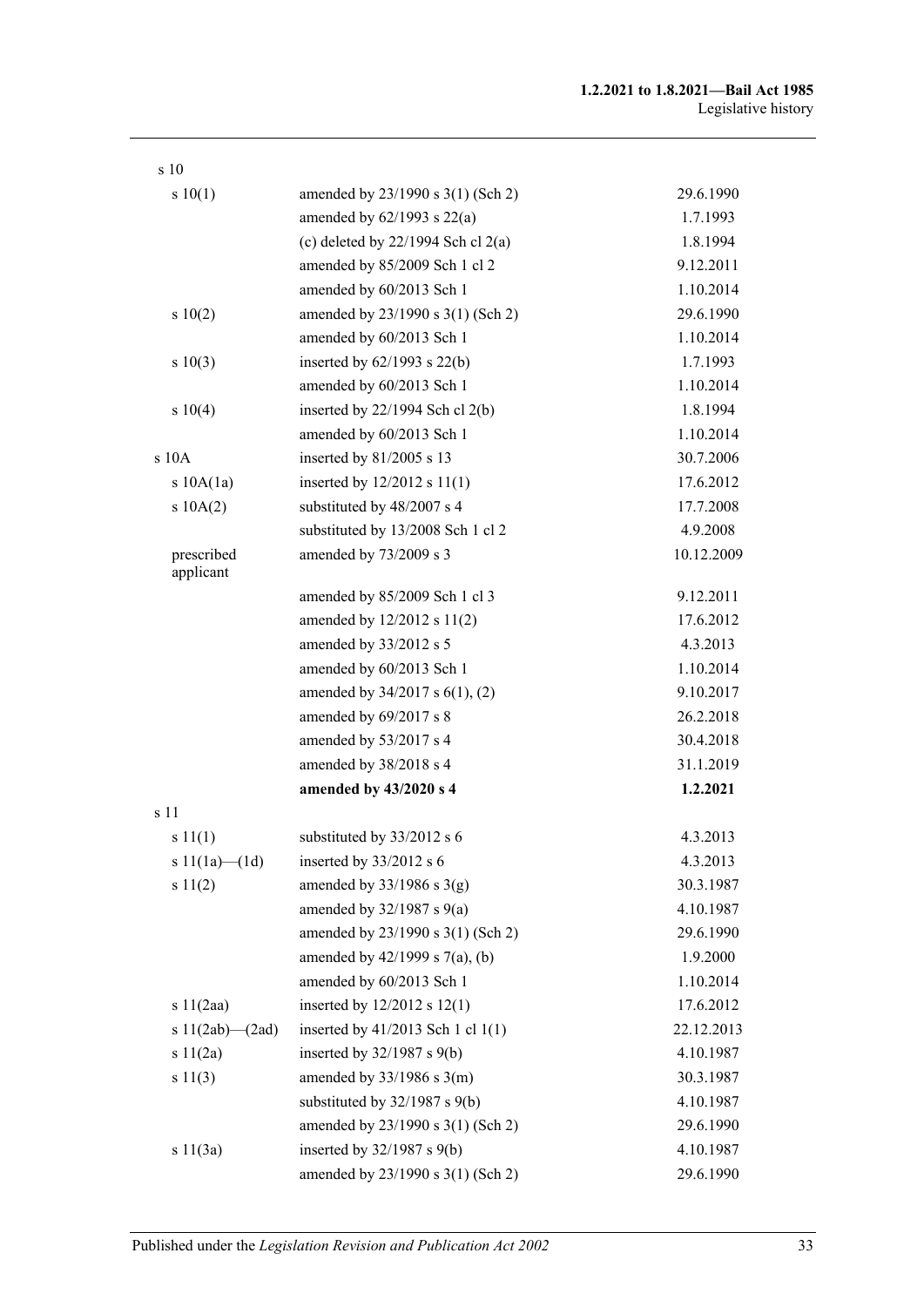|                                           | substituted by $12/2012$ s $12(2)$ | 17.6.2012  |
|-------------------------------------------|------------------------------------|------------|
| s $11(4)$ and $(5)$                       | amended by 23/1990 s 3(1) (Sch 2)  | 29.6.1990  |
| s 11(6)                                   | substituted by $32/1987$ s $9(c)$  | 4.10.1987  |
|                                           | amended by 23/1990 s 3(1) (Sch 2)  | 29.6.1990  |
|                                           | amended by $27/1995$ s $5(a)$      | 10.7.1995  |
|                                           | amended by $42/1999$ s $7(c)$      | 1.9.2000   |
|                                           | (b) deleted by $42/1999$ s $7(c)$  | 1.9.2000   |
|                                           | amended by 60/2013 s 8, Sch 1      | 1.10.2014  |
| s 11(7)                                   | amended by 23/1990 s 3(1) (Sch 2)  | 29.6.1990  |
| s 11(7a)                                  | inserted by $32/1987$ s $9(d)$     | 4.10.1987  |
|                                           | amended by $42/1999$ s $7(d)$      | 1.9.2000   |
|                                           | amended by 60/2013 Sch 1           | 1.10.2014  |
| s 11(7b)                                  | inserted by $32/1987$ s $9(d)$     | 4.10.1987  |
|                                           | amended by 23/1990 s 3(1) (Sch 2)  | 29.6.1990  |
|                                           | amended by 42/1999 s 7(e)          | 1.9.2000   |
| s 11(8)                                   | amended by $33/1986$ s $3(n)$      | 30.3.1987  |
|                                           | amended by 23/1990 s 3(1) (Sch 2)  | 29.6.1990  |
|                                           | amended by $42/1999$ s $7(f)$      | 1.9.2000   |
|                                           | amended by 60/2013 Sch 1           | 1.10.2014  |
| s 11(9)                                   | inserted by $32/1987$ s $9(e)$     | 4.10.1987  |
|                                           | substituted by $27/1995$ s $5(b)$  | 10.7.1995  |
|                                           | amended by 60/2013 Sch 1           | 1.10.2014  |
| s 11(10)                                  | inserted by $32/1987$ s $9(e)$     | 4.10.1987  |
|                                           | amended by 60/2013 Sch 1           | 1.10.2014  |
|                                           | (b), (c) deleted by 60/2013 Sch 1  | 1.10.2014  |
| s 11(11)                                  | inserted by $32/1987$ s $9(e)$     | 4.10.1987  |
|                                           | amended by 23/1990 s 3(1) (Sch 2)  | 29.6.1990  |
|                                           | substituted by $42/1999$ s $7(g)$  | 1.9.2000   |
|                                           | amended by 60/2013 Sch 1           | 1.10.2014  |
| s 11(12)                                  | inserted by $32/1987$ s $9(e)$     | 4.10.1987  |
|                                           | deleted by $42/1999$ s $7(g)$      | 1.9.2000   |
|                                           | inserted by 18/2009 Sch 1 cl 2     | 1.11.2009  |
| s 11(13)                                  | inserted by 41/2013 Sch 1 cl 1(2)  | 22.12.2013 |
| s 11A                                     | inserted by 33/2012 s 7            | 4.3.2013   |
| s 11A(1)                                  | amended by 60/2013 Sch 1           | 1.10.2014  |
| s 12                                      |                                    |            |
| s 12(1)                                   | amended by 23/1990 s 3(1) (Sch 2)  | 29.6.1990  |
|                                           | amended by 60/2013 Sch 1           | 1.10.2014  |
| s 13 before<br>substitution by<br>60/2013 |                                    |            |
| $s$ 13(1)                                 | amended by $33/1986 s 3(0)$ , (p)  | 30.3.1987  |
|                                           | amended by 23/1990 s 3(1) (Sch 2)  | 29.6.1990  |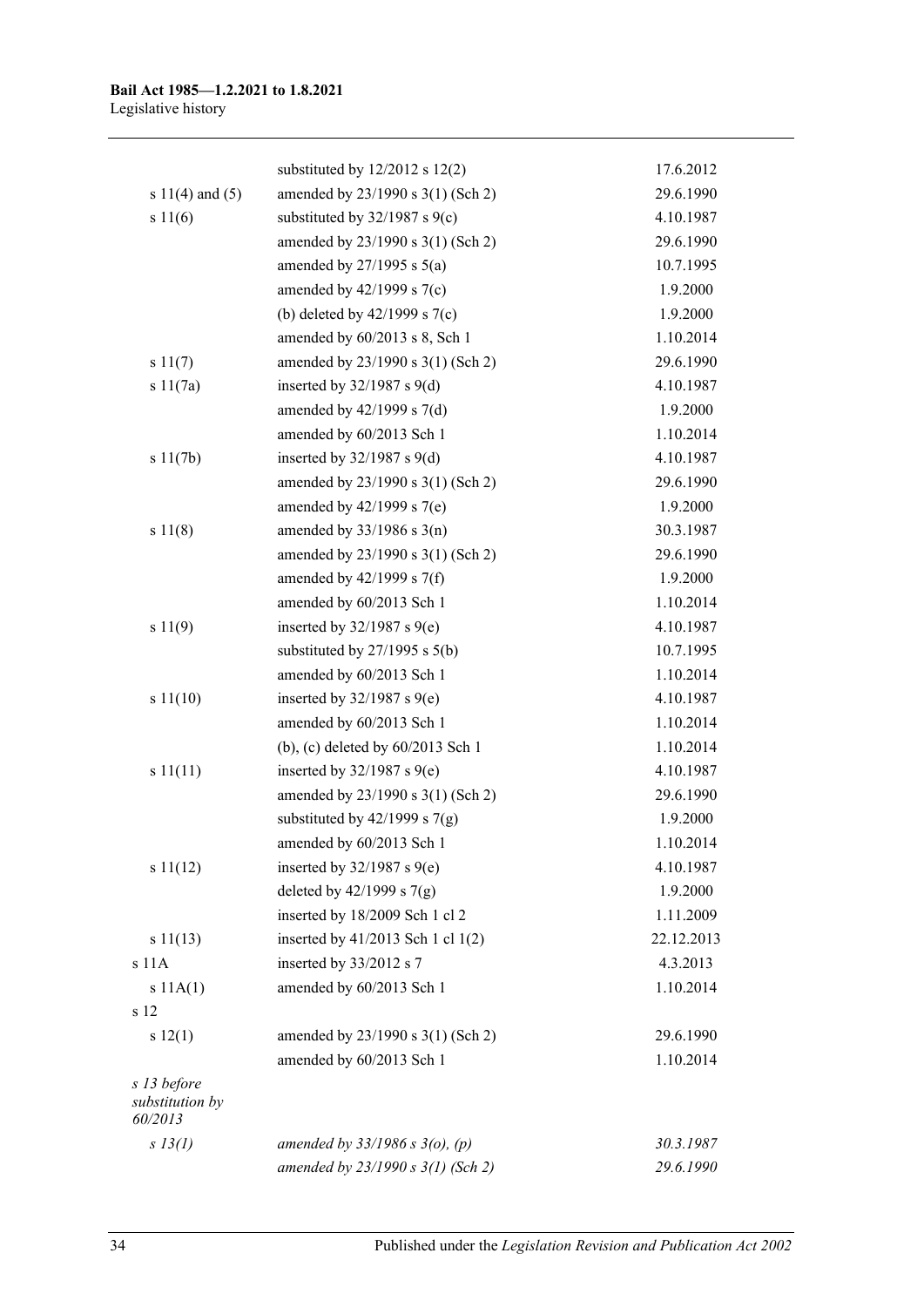| s 13(2)                                   | amended by $33/1986 s 3(q)$         | 30.3.1987  |
|-------------------------------------------|-------------------------------------|------------|
|                                           | amended by $23/1990 s 3(1)$ (Sch 2) | 29.6.1990  |
|                                           | amended by $94/1993 s 5(a)$         | 1.1.1994   |
|                                           | substituted by $27/1995 s 6(a)$     | 10.7.1995  |
| s 13(3)                                   | amended by $33/1986 s 3(r)$         | 30.3.1987  |
|                                           | amended by 23/1990 s 3(1) (Sch 2)   | 29.6.1990  |
|                                           | amended by $94/1993 s 5(a)$         | 1.1.1994   |
|                                           | amended by $67/1996 s 5$            | 17.10.1996 |
| s 13(4)                                   | amended by 23/1990 s 3(1) (Sch 2)   | 29.6.1990  |
|                                           | amended by $94/1993 s 5(b)$         | 1.1.1994   |
| $s\,13(5)$                                | inserted by $94/1993$ s $5(c)$      | 1.1.1994   |
|                                           | amended by $27/1995 s 6(b)$         | 10.7.1995  |
| s 13                                      | substituted by 60/2013 s 9          | 1.10.2014  |
| Pt 4                                      |                                     |            |
| s <sub>14</sub>                           |                                     |            |
| s 14(2)                                   | amended by $33/1986$ s $3(s)$       | 30.3.1987  |
|                                           | amended by 27/1995 s 7              | 10.7.1995  |
|                                           | amended by 60/2013 Sch 1            | 1.10.2014  |
| s 14(3)                                   | amended by 23/1990 s 3(1) (Sch 2)   | 29.6.1990  |
| s 14(4)                                   | amended by 23/1990 s 3(1) (Sch 2)   | 29.6.1990  |
|                                           | amended by 60/2013 Sch 1            | 1.10.2014  |
| s 14(5)                                   | amended by 23/1990 s 3(1) (Sch 2)   | 29.6.1990  |
| s 15 before<br>substitution by<br>60/2013 |                                     |            |
| $s\,15(l)$                                | amended by $33/1986 s 3(t)$         | 30.3.1987  |
|                                           | amended by 23/1990 s 3(1) (Sch 2)   | 29.6.1990  |
|                                           | amended by $27/1995 s 8(a)$ , (b)   | 10.7.1995  |
| s 15(2)                                   | amended by $33/1986 s 3(u)$ , (v)   | 30.3.1987  |
|                                           | amended by 23/1990 s 3(1) (Sch 2)   | 29.6.1990  |
|                                           | amended by 27/1995 s $8(c)$ —(e)    | 10.7.1995  |
| $s\,15(3)$                                | amended by $33/1986 s 3(w)$ , (x)   | 30.3.1987  |
|                                           | amended by 23/1990 s 3(1) (Sch 2)   | 29.6.1990  |
|                                           | amended by $27/1995 s 8(f)$         | 10.7.1995  |
| s 15                                      | substituted by 60/2013 s 10         | 1.10.2014  |
| s 15(2)                                   | substituted by 34/2017 s 7          | 9.10.2017  |
| s 15A                                     | inserted by 32/1987 s 10            | 4.10.1987  |
| s 15A(2)                                  | amended by 60/2013 Sch 1            | 1.10.2014  |
| s 15A(3)                                  | amended by 17/2006 s 46             | 4.9.2006   |
|                                           | amended by 60/2013 Sch 1            | 1.10.2014  |
| s 16                                      | substituted by 32/1987 s 11         | 4.10.1987  |
|                                           | substituted by 60/2013 s 11         | 1.10.2014  |
|                                           |                                     |            |

Pt 5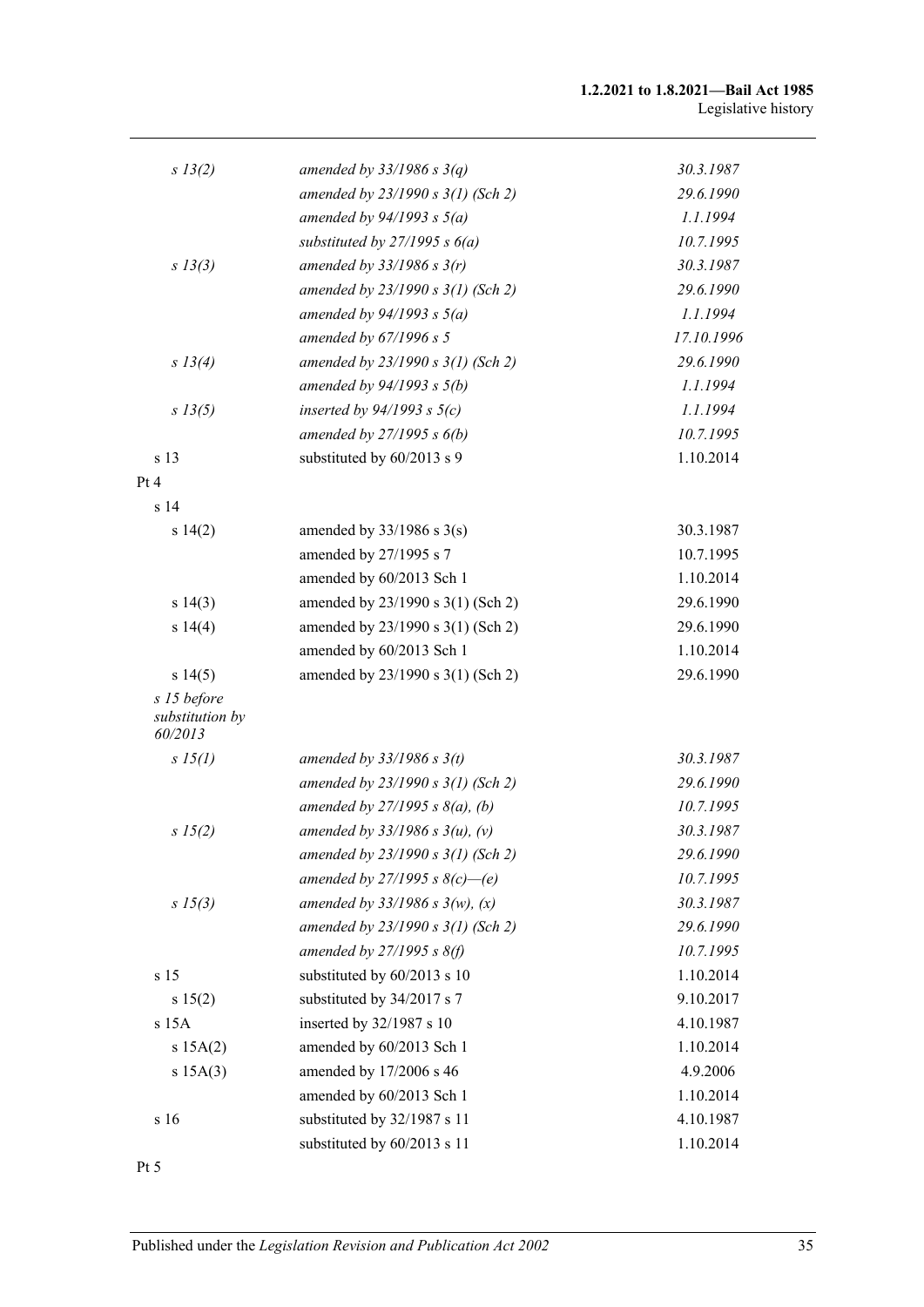| s 17                |                                       |           |
|---------------------|---------------------------------------|-----------|
| s 17(1)             | amended by 23/1990 s 3(1) (Sch 2)     | 29.6.1990 |
|                     | amended by $27/1995$ s $9(a)$         | 10.7.1995 |
|                     | amended by 42/1999 s 8                | 1.9.2000  |
| s 17(2)             | amended by 23/1990 s 3(1) (Sch 2)     | 29.6.1990 |
|                     | substituted by $27/1995$ s $9(b)$     | 10.7.1995 |
| s 17(3)             | amended by $27/1995$ s $9(c)$         | 10.7.1995 |
| s 17(3a)            | inserted by 32/1987 s 12              | 4.10.1987 |
|                     | deleted by $27/1995 s 9(d)$           | 10.7.1995 |
| s 17(4)             | amended by 60/2013 Sch 1              | 1.10.2014 |
| s 17A               | inserted by 32/1987 s 13              | 4.10.1987 |
|                     | amended by 23/1990 s 3(1) (Sch 2)     | 29.6.1990 |
|                     | amended by 42/1999 s 9                | 1.9.2000  |
|                     | amended by 60/2013 Sch 1              | 1.10.2014 |
| s 18                |                                       |           |
| s 18(1)             | amended by $23/1990$ s $3(1)$ (Sch 2) | 29.6.1990 |
|                     | amended by 60/2013 s 12(1), Sch 1     | 1.10.2014 |
|                     | substituted by $15/2020$ s $7(1)$     | 1.1.2021  |
| s 18(2)             | amended by 23/1990 s 3(1) (Sch 2)     | 29.6.1990 |
|                     | amended by 60/2013 Sch 1              | 1.10.2014 |
| s 18(3)             | inserted by 32/1987 s 14              | 4.10.1987 |
|                     | amended by 27/1995 s 10               | 10.7.1995 |
|                     | amended by 60/2013 s 12(2)            | 1.10.2014 |
| s $18(4)$ and $(5)$ | inserted by 15/2020 s 7(2)            | 1.1.2021  |
| s 19                |                                       |           |
| s 19(1)             | amended by 23/1990 s 3(1) (Sch 2)     | 29.6.1990 |
|                     | amended by $27/1995$ s $11(a)$ , (b)  | 10.7.1995 |
|                     | amended by 17/2006 s 47(1)            | 4.9.2006  |
|                     | amended by 60/2013 Sch 1              | 1.10.2014 |
| s 19(2)             | substituted by $32/1987$ s $15(a)$    | 4.10.1987 |
|                     | amended by 27/1995 s 11(c)            | 10.7.1995 |
| s 19(3)             | amended by 27/1995 s 11(d)            | 10.7.1995 |
|                     | amended by 17/2006 s 47(2)            | 4.9.2006  |
|                     | amended by 60/2013 Sch 1              | 1.10.2014 |
| s 19(3a)            | inserted by 32/1987 s 15(b)           | 4.10.1987 |
|                     | substituted by 62/1993 s 23           | 1.7.1993  |
|                     | amended by 27/1995 s 11(e)            | 10.7.1995 |
| s 19A               |                                       |           |
| s 19A(1)            | s 19A inserted by 12/2012 s 13        | 17.6.2012 |
|                     | s 19A amended by 60/2013 s 13, Sch 1  | 1.10.2014 |
|                     | s 19A amended by 15/2020 s 8(1)       | 1.1.2021  |
|                     | (c) deleted by $15/2020$ s $8(2)$     | 1.1.2021  |
|                     | (d) deleted by $15/2020$ s $8(2)$     | 1.1.2021  |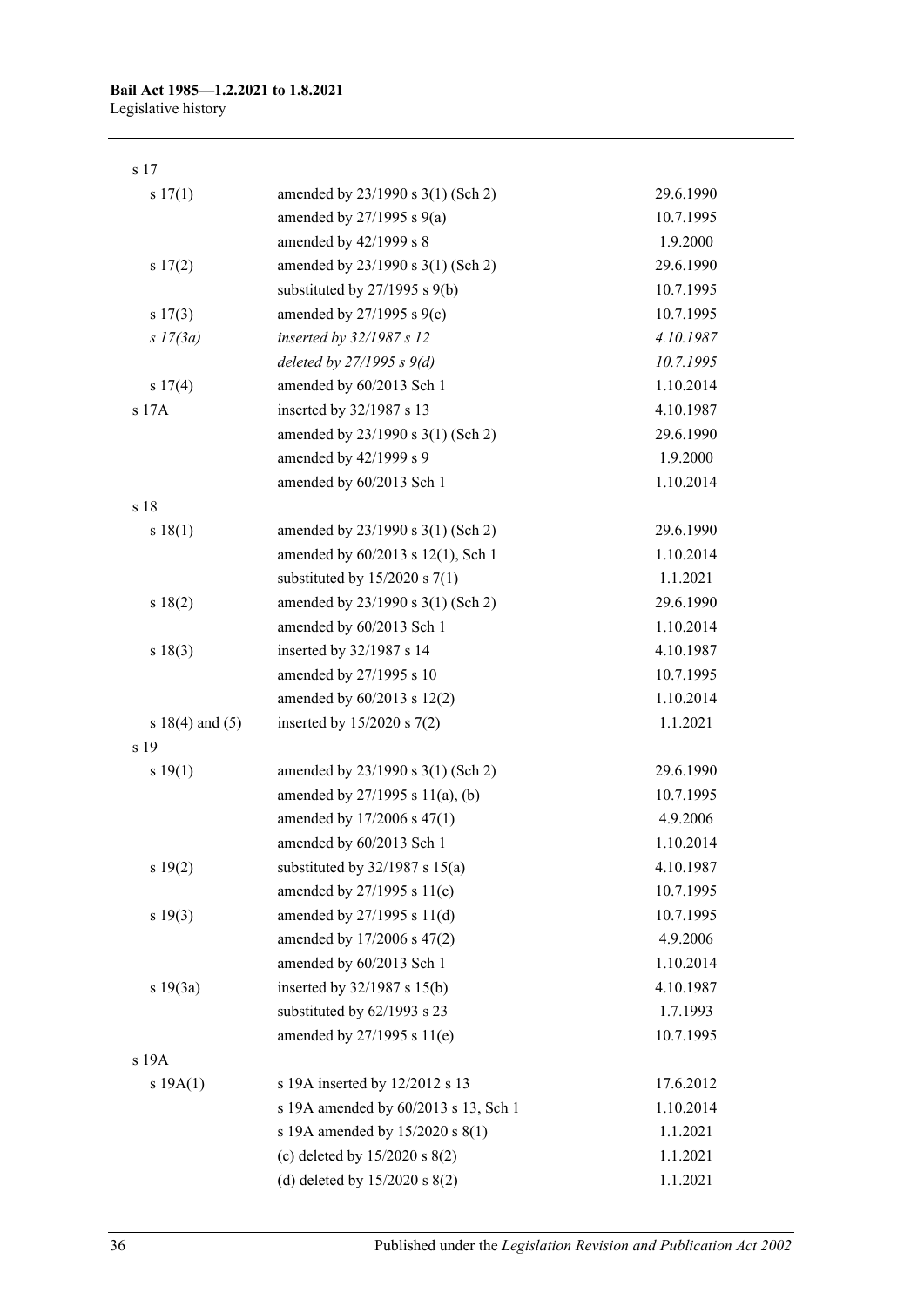|                                           | s 19A redesignated as s $19A(1)$ by $15/2020$<br>s(3) | 1.1.2021   |
|-------------------------------------------|-------------------------------------------------------|------------|
| s $19A(2)$ and $(3)$                      | inserted by $15/2020$ s $8(3)$                        | 1.1.2021   |
| s 19 <sub>B</sub>                         | inserted by 69/2017 s 9                               | 26.2.2018  |
| s 19B(1)                                  | amended by 15/2020 s 9(1)                             | 1.1.2021   |
| s $19B(4)$ and $(5)$                      | inserted by $15/2020$ s $9(2)$                        | 1.1.2021   |
| s 20                                      | amended by $33/1986$ s 3(y)                           | 30.3.1987  |
|                                           | substituted by 32/1987 s 16                           | 4.10.1987  |
| $Pt\ 6$                                   |                                                       |            |
| s 21                                      | amended by 23/1990 s 3(1) (Sch 2)                     | 29.6.1990  |
| s 21A                                     | inserted by 32/1987 s 17                              | 4.10.1987  |
|                                           | amended by 49/1991 Sch 2                              | 6.7.1992   |
|                                           | amended by 60/2013 Sch 1                              | 1.10.2014  |
| s 21B                                     | inserted by 49/2005 s 5                               | 19.12.2005 |
| $s$ 21B(2)                                | substituted by 14/2015 Sch 1 cl 1                     | 1.12.2015  |
| s 21B(4)                                  | amended by 60/2013 Sch 1                              | 1.10.2014  |
| s 21C                                     | inserted by 49/2005 s 5                               | 19.12.2005 |
| $s$ 21C(1)                                | amended by 60/2013 Sch 1                              | 1.10.2014  |
| s 22                                      | amended by 23/1990 s 3(1) (Sch 2)                     | 29.6.1990  |
|                                           | amended by 42/1999 s 10                               | 1.9.2000   |
| s 23 before<br>substitution by<br>69/1991 |                                                       |            |
| $s\,23(1)$                                | s 23 redesignated as s $23(1)$ by $32/1987$ s 18      | 4.10.1987  |
|                                           | substituted by $23/1990 s 3(1)$ (Sch 2)               | 29.6.1990  |
| $s\,23(2)$                                | inserted by 32/1987 s 18                              | 4.10.1987  |
| s 23                                      | substituted by 69/1991 s 18                           | 6.7.1992   |
|                                           | amended by 60/2013 Sch 1                              | 1.10.2014  |
| s23A                                      | inserted by 12/2012 s 14                              | 17.6.2012  |
| s 24                                      | amended by $33/1986$ s $3(z)$                         | 30.3.1987  |
|                                           | amended by 23/1990 s 3(1) (Sch 2)                     | 29.6.1990  |
|                                           | substituted by $22/1994$ Sch cl $2(c)$                | 1.8.1994   |
|                                           | amended by 85/2009 Sch 1 cl 4                         | 9.12.2011  |
|                                           | amended by 12/2012 s 15                               | 17.6.2012  |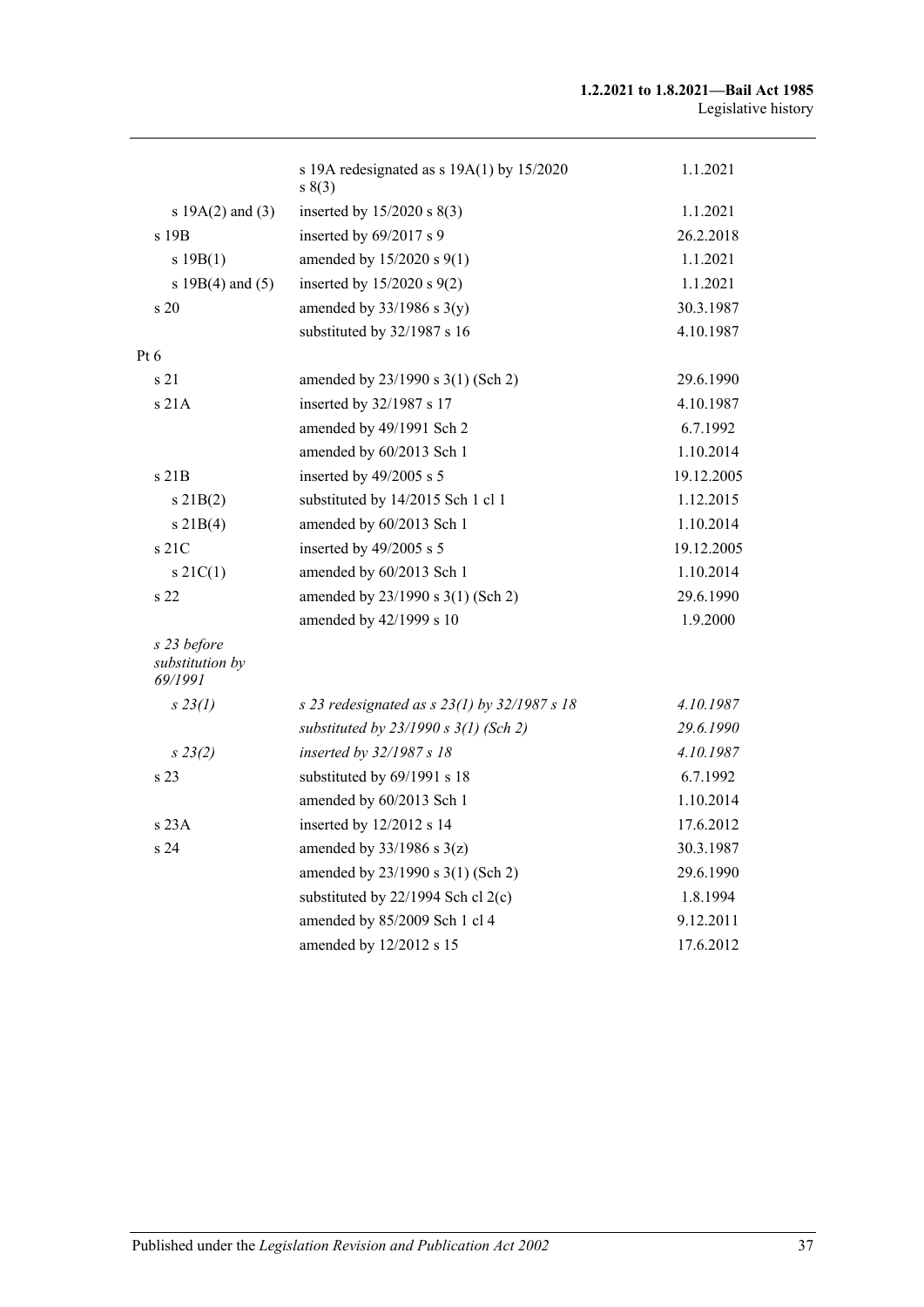## **Transitional etc provisions associated with Act or amendments**

## *Statutes Amendment (Intervention Programs and Sentencing Procedures) Act 2005, Sch 1*

## **1—Review of services included on intervention programs**

- Either House of Parliament may, not before the first anniversary of the commencement of this Act, require the Ombudsman to carry out an investigation concerning the value and effectiveness of all services included on intervention programs (within the meaning of the *[Bail Act](http://www.legislation.sa.gov.au/index.aspx?action=legref&type=act&legtitle=Bail%20Act%201985) 1985* and the *[Criminal Law \(Sentencing\)](http://www.legislation.sa.gov.au/index.aspx?action=legref&type=act&legtitle=Criminal%20Law%20(Sentencing)%20Act%201988)  Act [1988](http://www.legislation.sa.gov.au/index.aspx?action=legref&type=act&legtitle=Criminal%20Law%20(Sentencing)%20Act%201988)*) in the 12 month period following that commencement (or another period specified by the House).
- (2) For the purposes of the investigation, the Ombudsman may exercise the same investigative powers as are conferred on the Ombudsman by the *[Ombudsman](http://www.legislation.sa.gov.au/index.aspx?action=legref&type=act&legtitle=Ombudsman%20Act%201972)  Act [1972](http://www.legislation.sa.gov.au/index.aspx?action=legref&type=act&legtitle=Ombudsman%20Act%201972)* in relation to an investigation duly initiated under that Act.
- (3) The Ombudsman must, after completing the investigation, submit a report on the outcome of the investigation to—
	- (a) if the investigation was required by the Legislative Council—the President of the Legislative Council; or
	- (b) if the investigation was required by the House of Assembly—the Speaker of the House of Assembly.
- (4) If the Ombudsman is required to carry out an investigation in accordance with this clause, the Attorney-General must ensure that the Ombudsman is provided with the resources the Ombudsman reasonably requires for the purposes of carrying out the investigation.

## *Statutes Amendment (Serious and Organised Crime) Act 2012*

## **16—Transitional provision**

The amendments to the *[Bail Act](http://www.legislation.sa.gov.au/index.aspx?action=legref&type=act&legtitle=Bail%20Act%201985) 1985* effected by this Part only apply in relation to a person taken into custody on a charge of an offence allegedly committed after the commencement of this Part.

## *Bail (Miscellaneous) Amendment Act 2017*

## **5—Retrospective effect**

It is the intention of the Parliament that—

- (a) the *[Bail Act](http://www.legislation.sa.gov.au/index.aspx?action=legref&type=act&legtitle=Bail%20Act%201985) 1985* is to be taken to have always excluded a Saturday, a Sunday and any other public holiday from the definition of a *working day*; and
- (b) no liability lies against the Crown or any officer or employee of the Crown, or any magistrate or other holder of judicial office, in respect of a failure to bring a person taken into custody before the commencement of this section before an appropriate authority on a Saturday.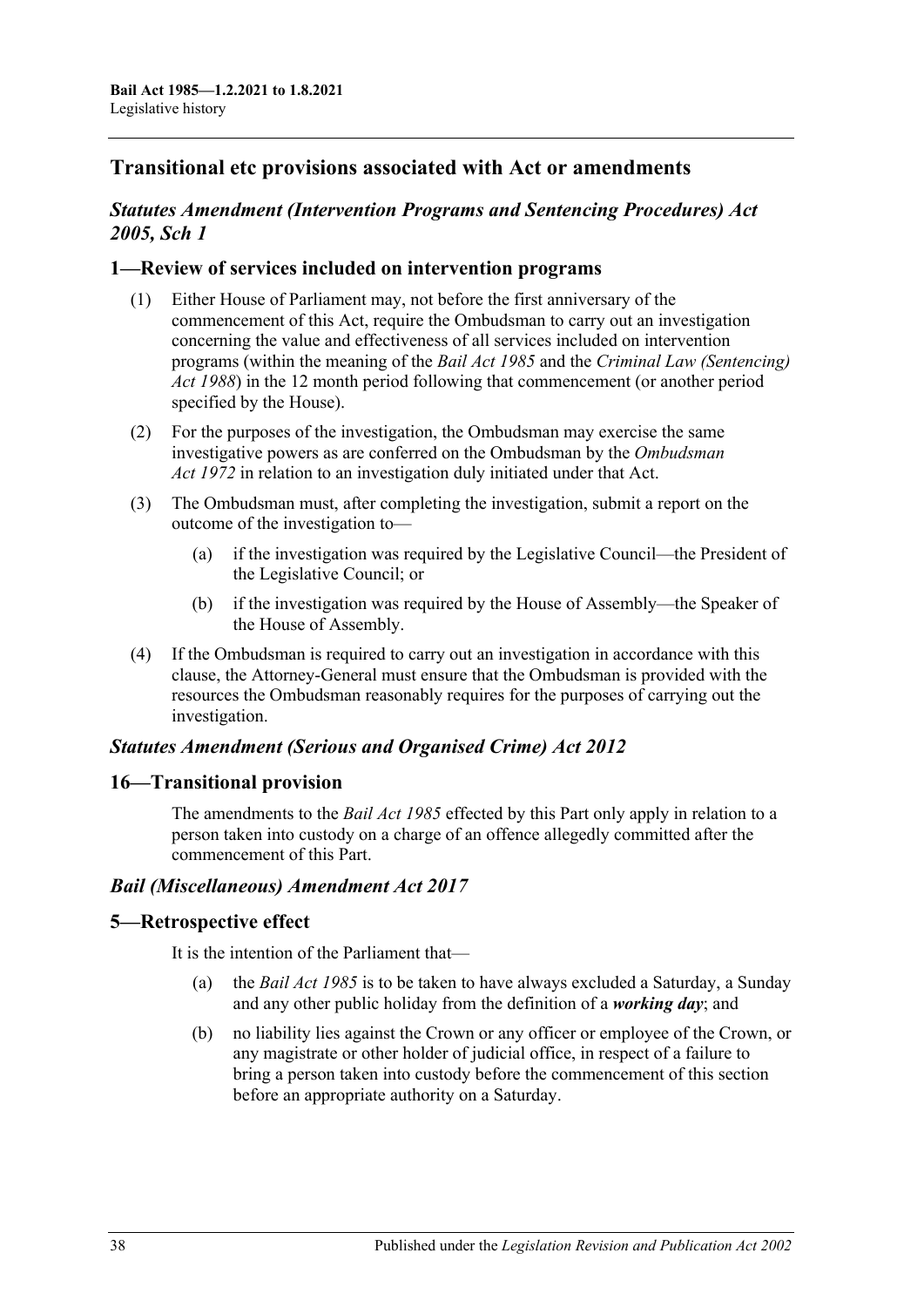## *Statutes Amendment (Terror Suspect Detention) Act 2017, Pt 2*

#### **10—Transitional provision**

- (1) The amendments to the *[Bail Act](http://www.legislation.sa.gov.au/index.aspx?action=legref&type=act&legtitle=Bail%20Act%201985) 1985* effected by this Act apply in relation to—
	- (a) a person who applies for bail on or after the commencement of this Act; or
	- (b) a person who is, on the commencement of this Act, subject to a bail agreement,

regardless of when the relevant offence was committed.

(2) The reference in section 19B of the *[Bail Act](http://www.legislation.sa.gov.au/index.aspx?action=legref&type=act&legtitle=Bail%20Act%201985) 1985* (as amended by this Act) to a person becoming a terror suspect includes a person who, on the commencement of this Part, becomes a terror suspect because they are a person to whom section 3B of the *[Bail](http://www.legislation.sa.gov.au/index.aspx?action=legref&type=act&legtitle=Bail%20Act%201985)  Act [1985](http://www.legislation.sa.gov.au/index.aspx?action=legref&type=act&legtitle=Bail%20Act%201985)* (as amended by this Act) applies.

## *Summary Procedure (Indictable Offences) Amendment Act 2017, Sch 2 Pt 14*

#### **41—Transitional provision**

The amendments made by this Act apply to proceedings relating to an offence that are commenced after the commencement of this Act, regardless of when the offence occurred (and the Acts amended by this Act, as in force before the commencement of this Act, continue to apply to proceedings that were commenced before the commencement of this Act).

## **Historical versions**

Reprint No 1—6.7.1992 Reprint No 2—1.7.1993 Reprint No 3—1.1.1994 Reprint No 4—1.8.1994 Reprint No 5—10.7.1995 Reprint No 6—17.10.1996 Reprint No 7—1.9.2000 19.12.2005 1.7.2006 30.7.2006 4.9.2006 17.7.2008 4.9.2008 1.11.2009 10.12.2009 9.12.2011 17.6.2012 4.3.2013 22.12.2013 1.10.2014 1.12.2015